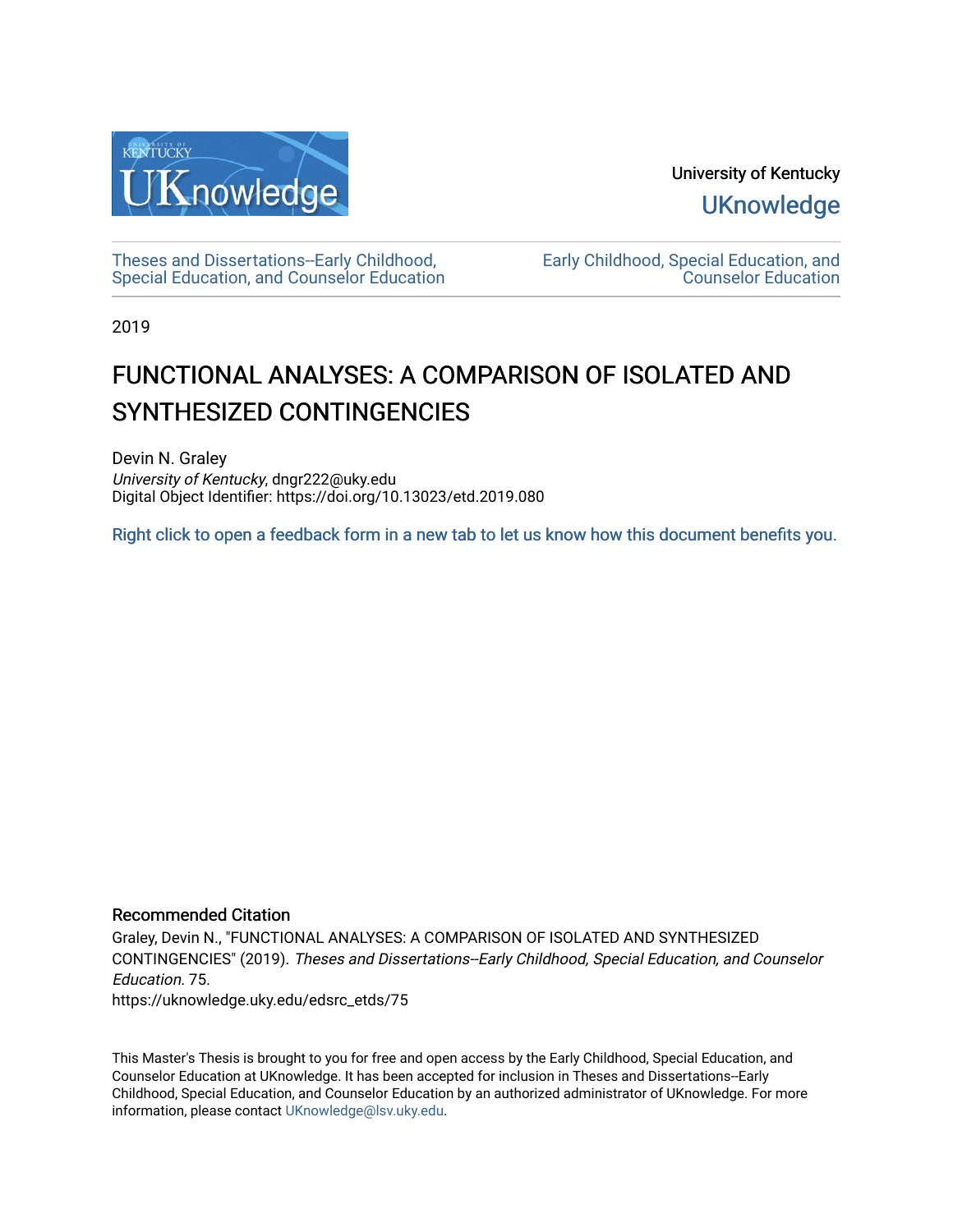# STUDENT AGREEMENT:

I represent that my thesis or dissertation and abstract are my original work. Proper attribution has been given to all outside sources. I understand that I am solely responsible for obtaining any needed copyright permissions. I have obtained needed written permission statement(s) from the owner(s) of each third-party copyrighted matter to be included in my work, allowing electronic distribution (if such use is not permitted by the fair use doctrine) which will be submitted to UKnowledge as Additional File.

I hereby grant to The University of Kentucky and its agents the irrevocable, non-exclusive, and royalty-free license to archive and make accessible my work in whole or in part in all forms of media, now or hereafter known. I agree that the document mentioned above may be made available immediately for worldwide access unless an embargo applies.

I retain all other ownership rights to the copyright of my work. I also retain the right to use in future works (such as articles or books) all or part of my work. I understand that I am free to register the copyright to my work.

# REVIEW, APPROVAL AND ACCEPTANCE

The document mentioned above has been reviewed and accepted by the student's advisor, on behalf of the advisory committee, and by the Director of Graduate Studies (DGS), on behalf of the program; we verify that this is the final, approved version of the student's thesis including all changes required by the advisory committee. The undersigned agree to abide by the statements above.

> Devin N. Graley, Student Dr. Sally Shepley, Major Professor Dr. Ralph Crystal, Director of Graduate Studies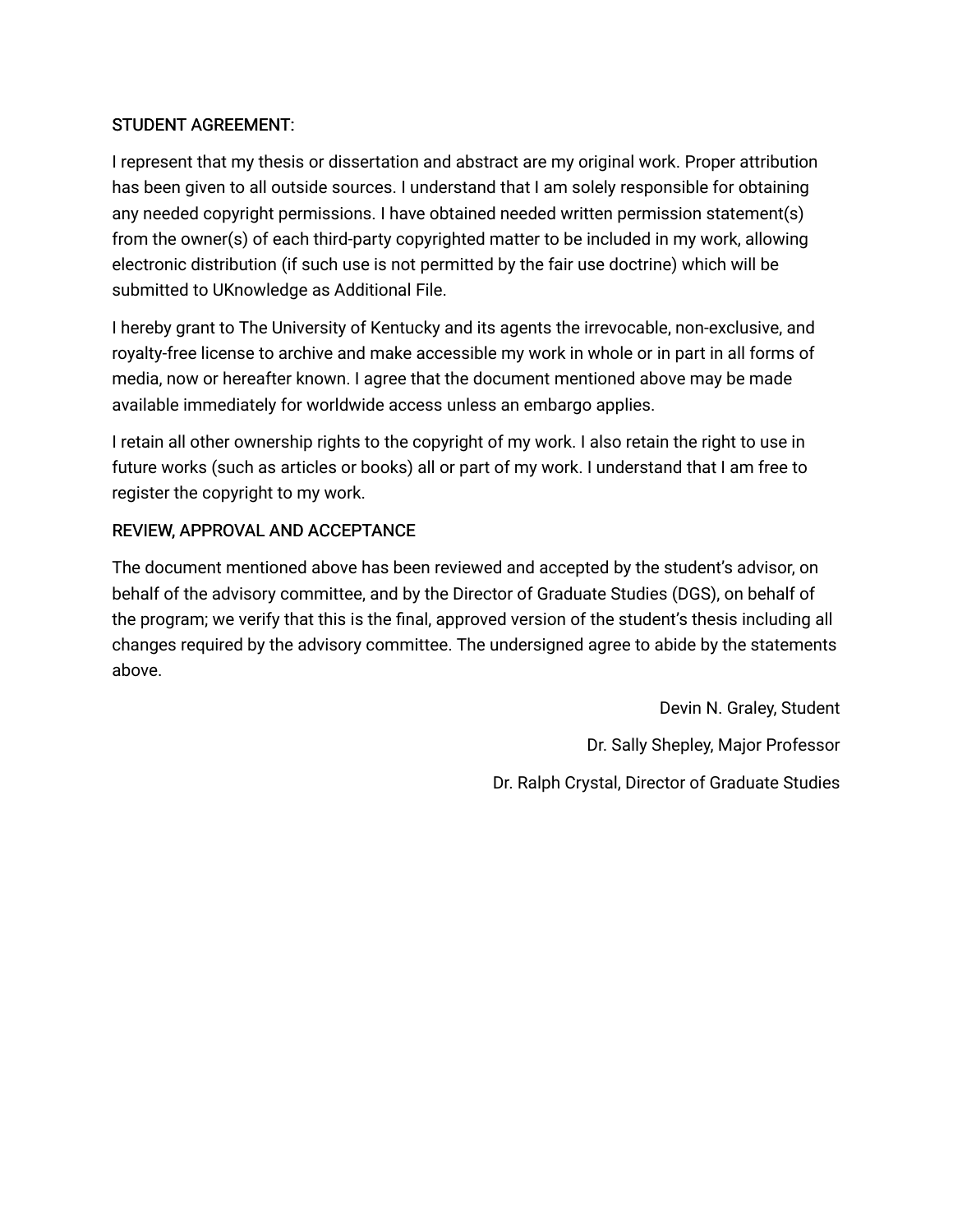# FUNCTIONAL ANALYSES: A COMPARISON OF ISOLATED AND SYNTHESIZED CONTINGENCIES

 $\mathcal{L}_\text{max}$  , and the set of the set of the set of the set of the set of the set of the set of the set of the set of the set of the set of the set of the set of the set of the set of the set of the set of the set of the THESIS  $\mathcal{L}_\text{max}$  and the contract of the contract of the contract of the contract of the contract of the contract of the contract of the contract of the contract of the contract of the contract of the contract of the contrac

A thesis submitted in partial fulfillment of the requirements for the degree of Master of Science in the College of Education at the University of Kentucky

By

Devin N. Graley

Lexington, Kentucky

Director: Dr. Sally Shepley

Lexington, Kentucky

2019

Copyright© Devin N Graley 2019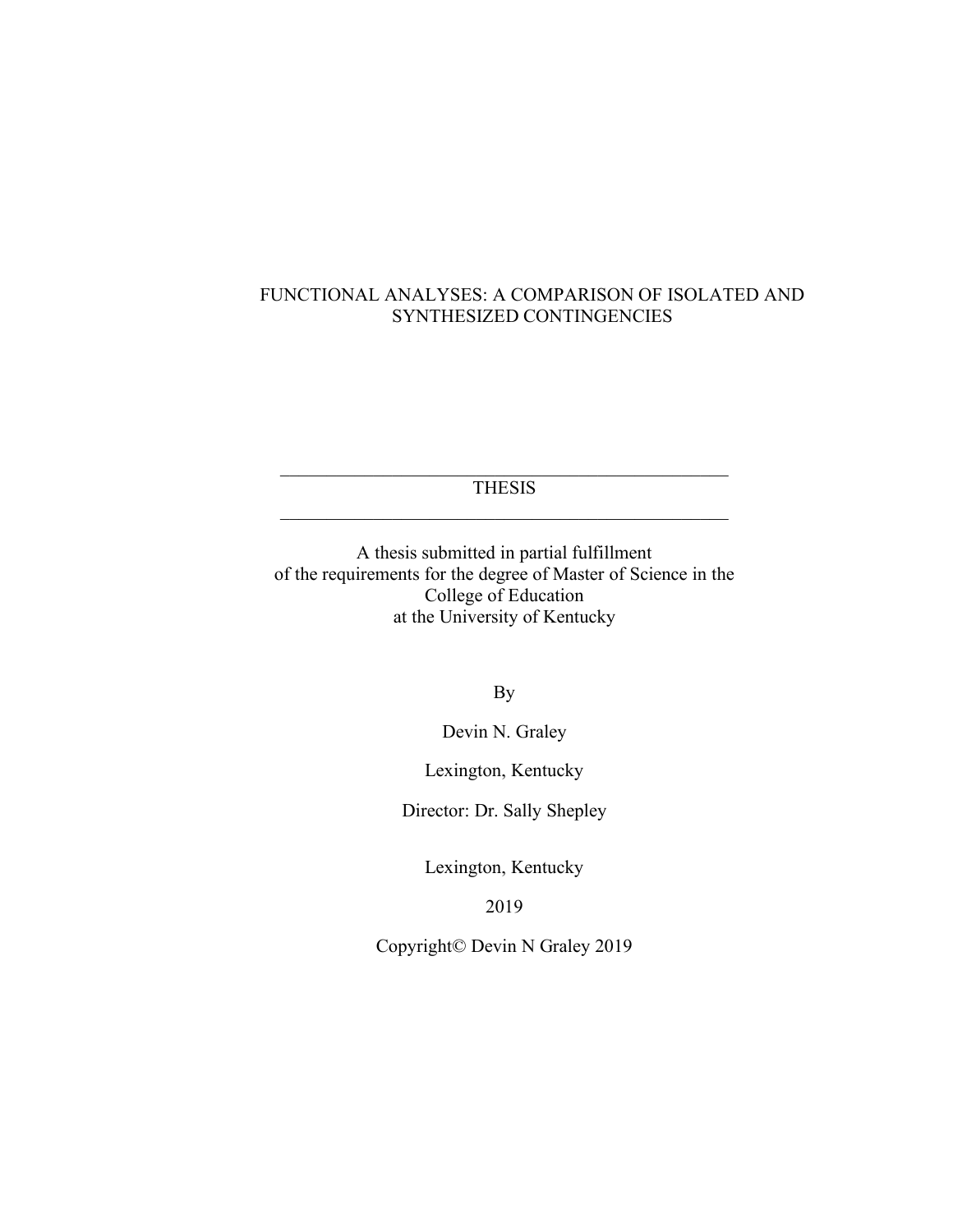# ABSTRACT OF THESIS

# FUNCTIONAL ANALYSES: A COMPARISON OF ISOLATED AND SYNTHESIZED CONTINGENCIES

The purpose of the study was to compare traditional functional analysis procedures (isolated contingencies) to functional analysis procedures which are modified to include nuanced environmental variables (synthesized contingencies) for children in an outpatient setting in order to determine sensitivity to the isolated or synthesized contingencies. A multi-element design embedded into a multi-treatment design was used to evaluate differentiated rates of challenging behavior across the two analyses for three children exhibiting challenging behaviors. The results supported the utility of the traditional functional analysis (FA) procedures when compared to that of the interview informed synthesized contingency analysis (IISCA) for one of three participants.

KEYWORDS: Functional analysis, functional assessment, challenging behavior, interview informed synthesized contingency analysis, modified functional analysis

> Devin N Graley April 12, 2019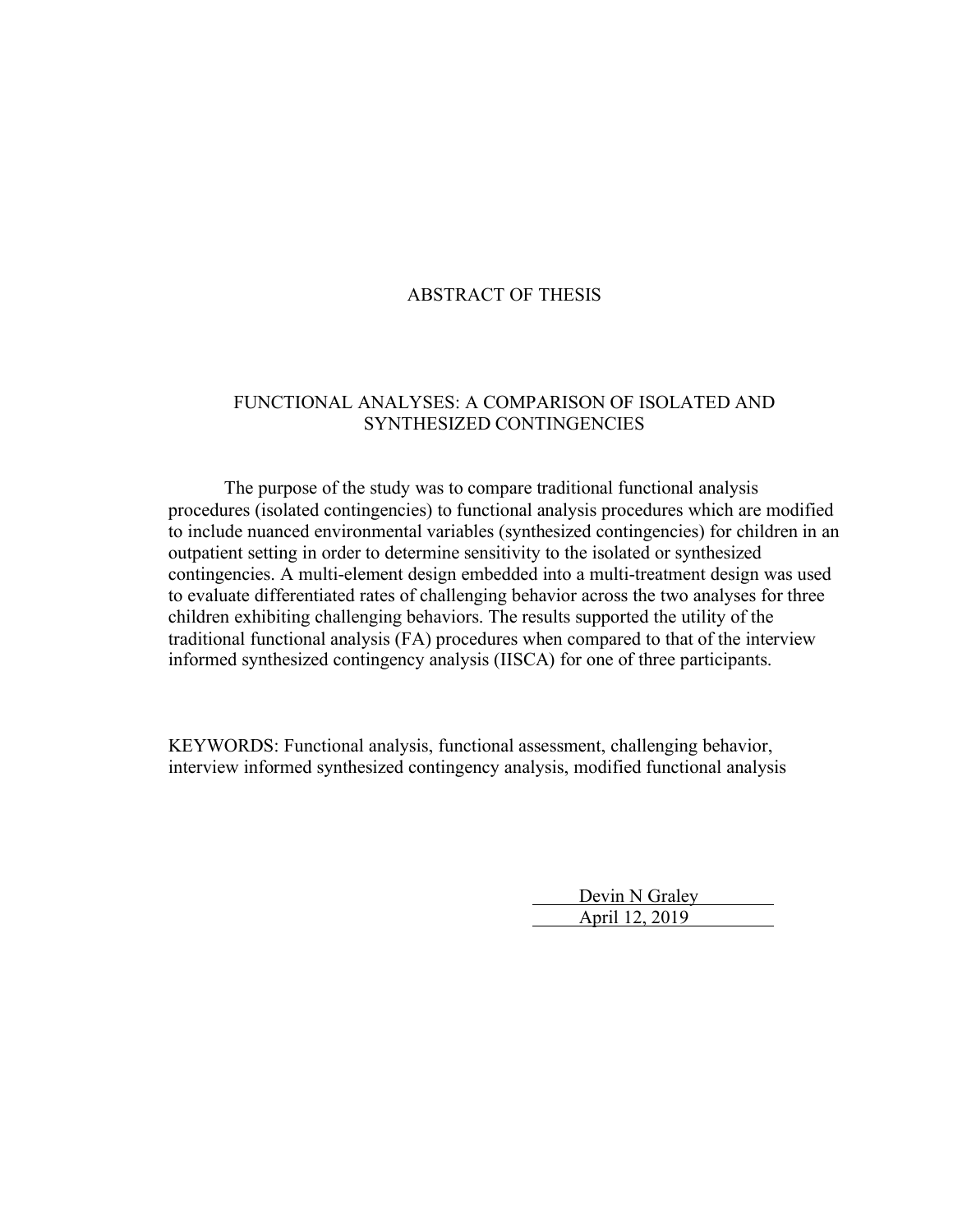# FUNCTIONAL ANALYSES: A COMPARISON OF ISOLATED AND SYNTHESIZED CONTINGENCIES

By

Devin N. Graley

Dr. Sally Shepley Director of Thesis

Dr. Ralph Crystal Director of Graduate Studies

April 12, 2019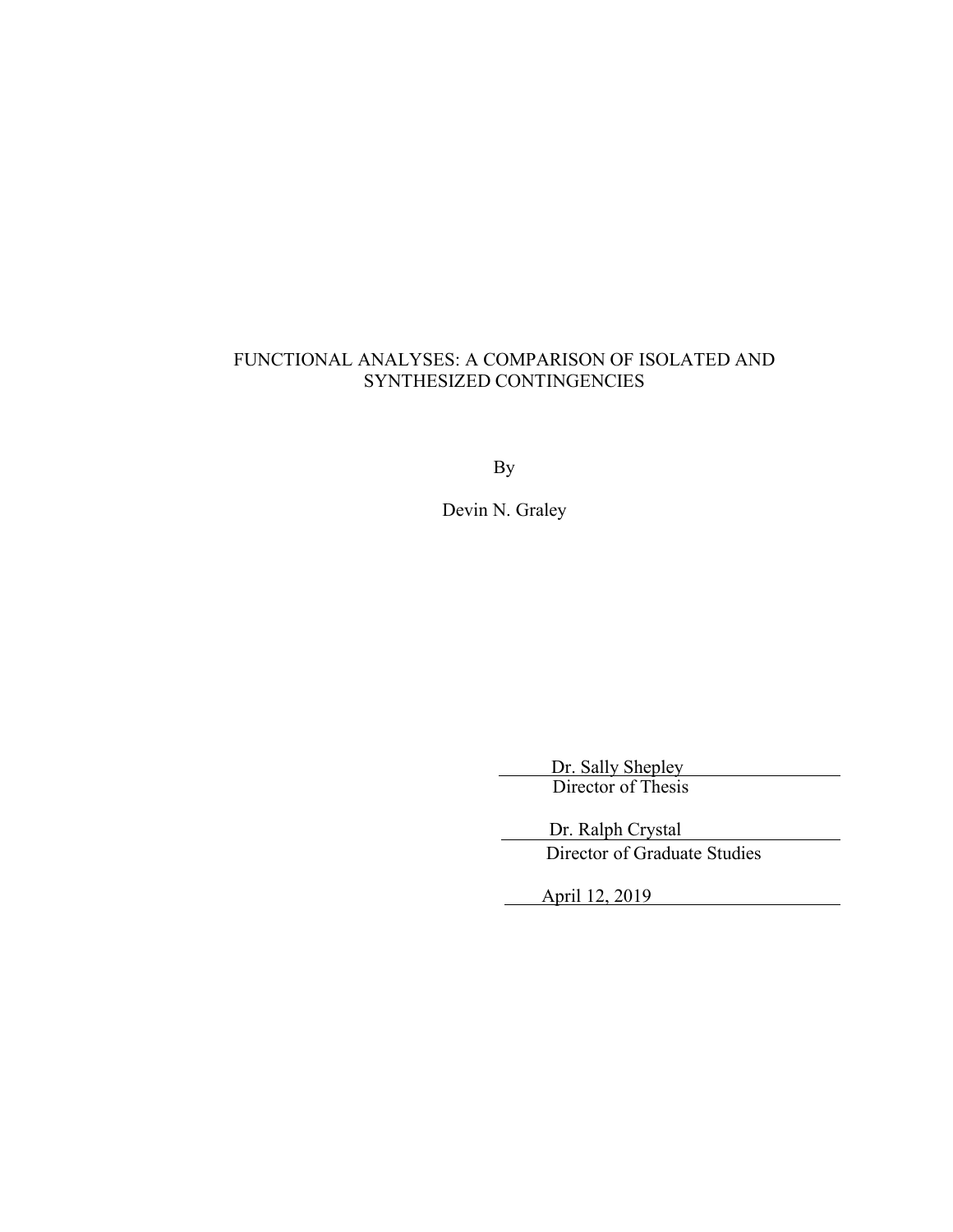|  | <b>TABLE OF CONTENTS</b> |
|--|--------------------------|
|--|--------------------------|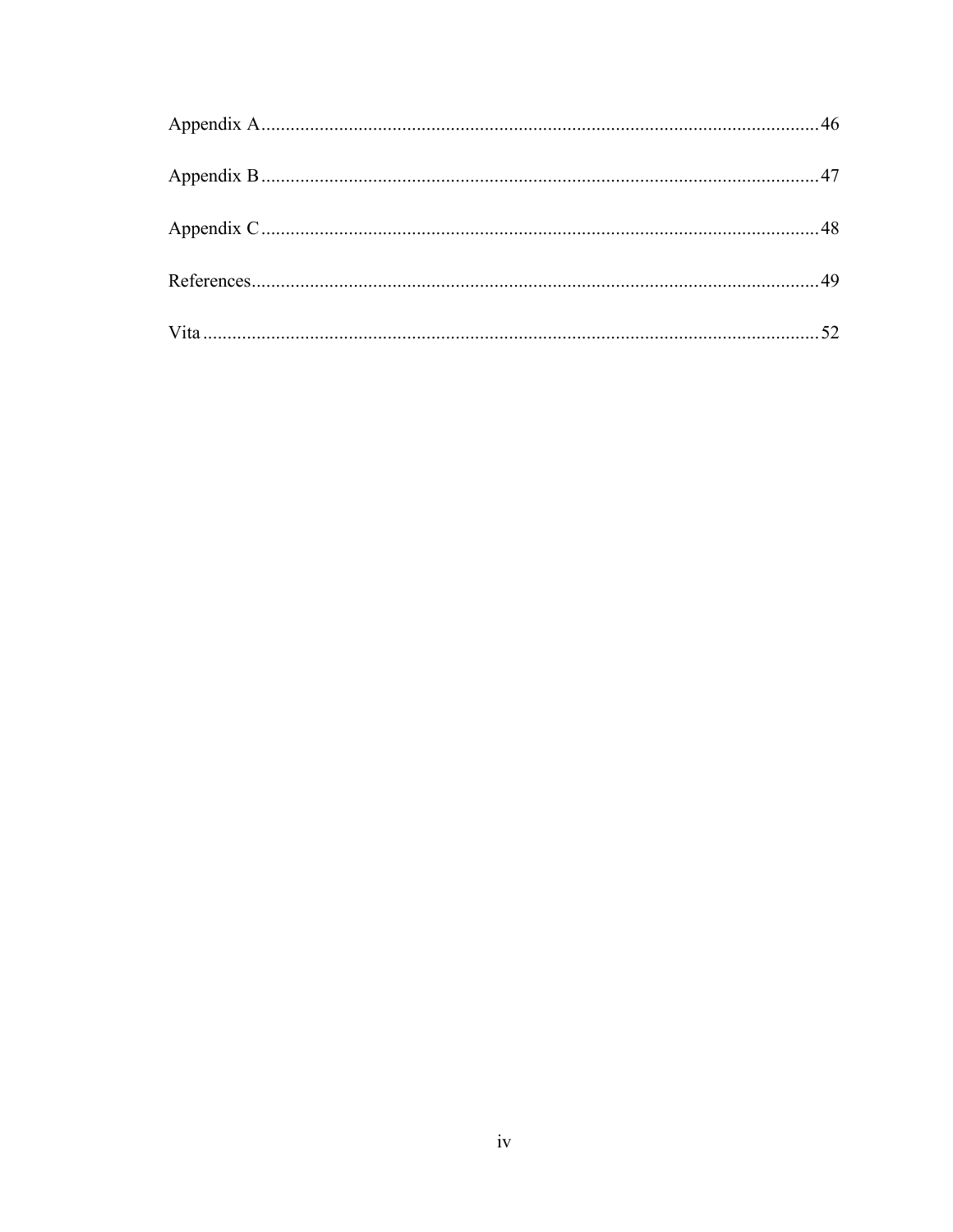# **LIST OF TABLES**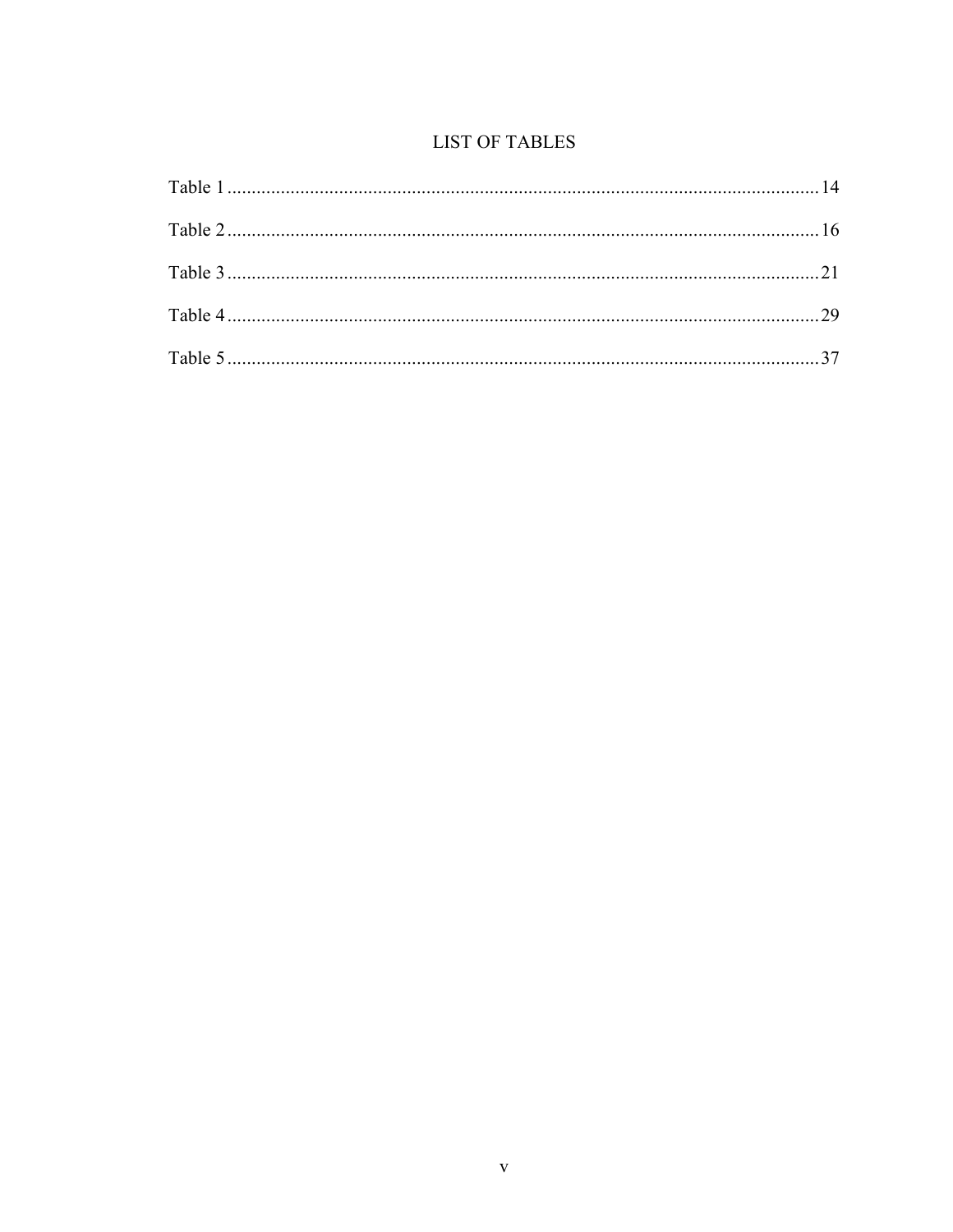# **LIST OF FIGURES**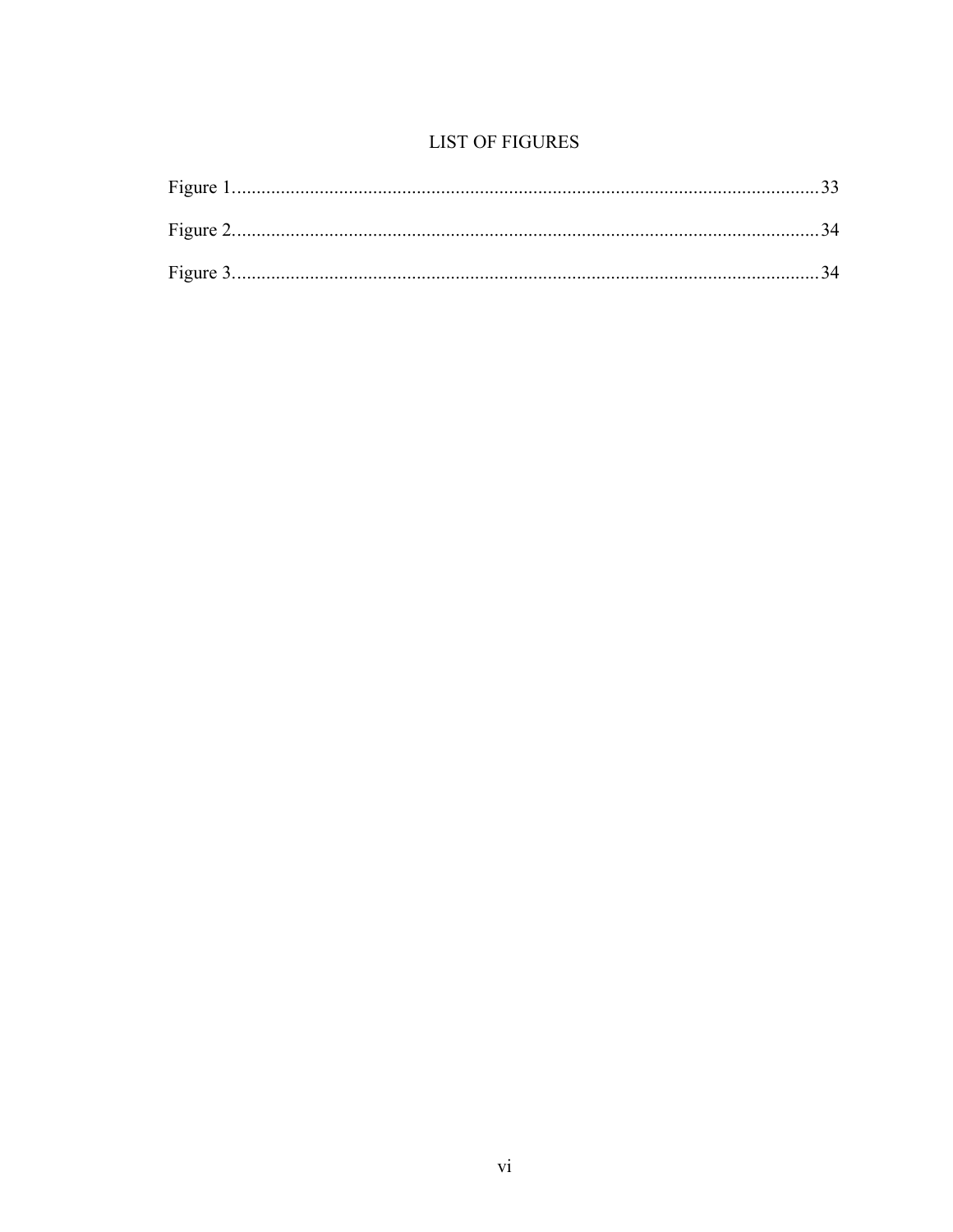#### **Section 1: Introduction**

Psychology from a behavioral lens attempts to explain human behavior in terms of its relationship to the environment in which a behavior occurs. In 1913, Watson described the stimulus-response (S-R) paradigm in which behavior could be explained by the environmental arrangements that immediately preceded it (Cooper, Heron,  $\&$ Heward, 2007). This S-R paradigm would later be referred to as respondent behavior and was thought to be an involuntary response due to its proximity to the events that immediately preceded it (antecedent events). However, the S-R model proved inadequate for explaining the entirety of human behavior, particularly behaviors in which there was no clear antecedent. From this shortcoming, B.F. Skinner began to look more closely at not only the environmental arrangements that precede a behavior, but also environmental arrangements that followed a behavior. This second paradigm was referred to as operant behavior and attempted to explain human behavior by looking at the consequent events that followed a behavior of interest (Cooper et al., 2007).

In a dynamic environment, it can be challenging to discern immediate antecedent and consequent events as they relate to a behavior of interest. These environmental circumstances, which occur in close temporal relation to a behavior of concern, provide insight into the function a behavior serves under particular environmental conditions. However, to understand function, or *why* a behavior is occurring, it is imperative to recognize an elicited behavior as it relates to its environment in this way. This becomes particularly crucial when considering behavior modification. In order to change behavior, antecedent and/or consequent events must also change.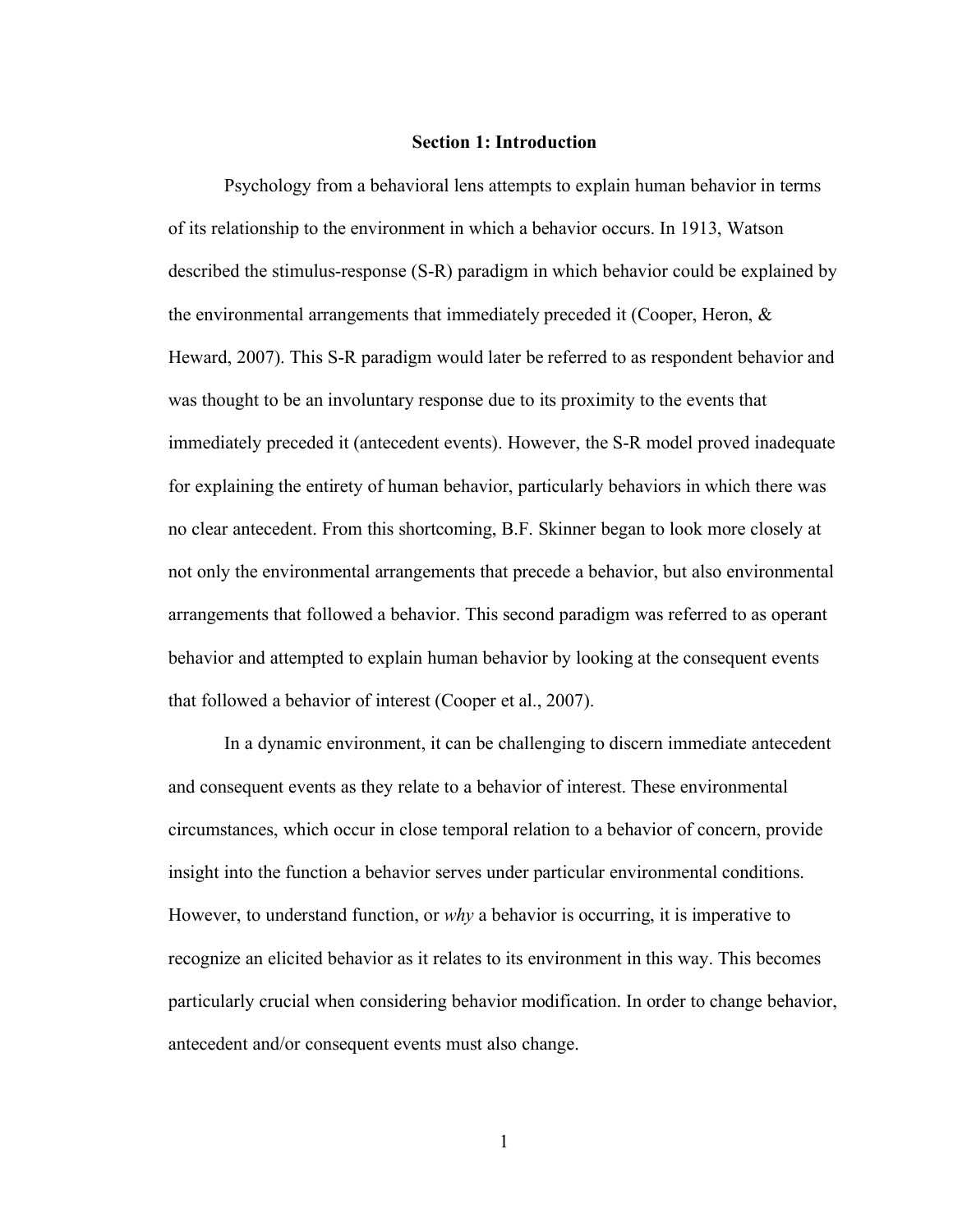When attempting to understand why a challenging behavior occurs (e.g., selfinjury, aggression, property disruption) the same principles apply as these behaviors are immediately related to the environment in which they occur. Thus, it is critical to understand the immediate environment to effectively alter it in a way that no longer evokes the aberrant response. There are a variety of techniques used to identify events that may be responsible for explaining the function a behavior serves. Each of these techniques fall under the umbrella of functional assessment.

Functional assessment includes three major components*:* (1) indirect assessment, (2) descriptive assessment, and (3) direct assessment via functional analyses (Hanley, 2012). Each assessment or analysis yields varying types of data. Results from an indirect assessment are typically obtained via questionnaires and behavioral interviews. While the indirect assessment process is time-efficient, and provides useful information pertaining to relevant environmental idiosyncrasies, information obtained via these assessments yield results that may be unreliable in determining functions of behaviors (Roscoe, Phillips, Kelly, Farber, & Dube, 2015). The second component, descriptive assessment, involves directly observing and collecting data on the behavior of concern. Oftentimes this is done through antecedent, behavior, consequence (ABC) data collection which describes events that both immediately precede and follow a behavior of concern. This information is helpful in determining hypotheses about why the behavior is occurring. However, one shortcoming of the descriptive assessment process is that it does not include the systematic manipulation of environmental variables surrounding the observed behavior to reliably test hypotheses that experimentally determine function.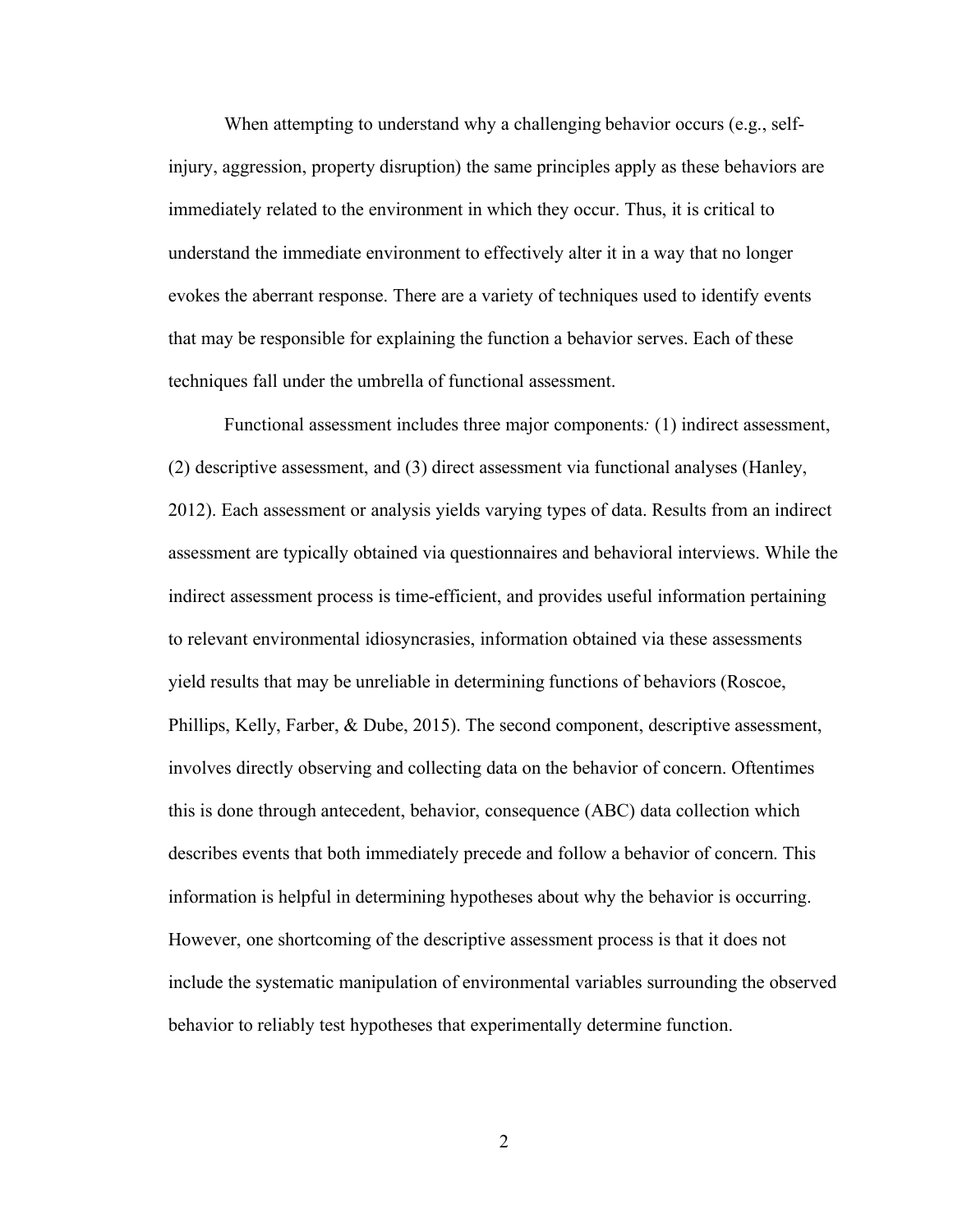Descriptive assessments provide practical information about behaviors as they occur in the natural environment, but may require extensive training in order to accurately conclude function (Tarbox et al., 2009). While useful in determining events immediately surrounding behavior of concern, descriptive assessments typically yield a count of observed events but have shown mixed results in the literature in determining the same function as a functional analysis (FA; Tarbox et al., 2009).

The FA is oftentimes considered the final component of the functional assessment process. While this component is the most intrusive, as it involves the direct and systematic manipulation of environmental variables which provide cause and effect information about a behavior of concern, it is also the most accurate component of the process (Hanley, 2012; Roscoe et al., 2015). This analysis is the prescribed process of identifying variables that are functionally related to a behavior of interest (e.g., environmental variants that produce predictable changes in a behavior; Skinner, 1953, as cited in Fisher, Piazza, & Roane, 2011).

FAs begin the systematic investigation into environmental variables directly influencing a behavior of concern. This manipulation has the capability to inform professionals as to why a behavior is occurring (Hanley, 2012). FAs have the capability to more accurately identify antecedent conditions that evoke behavior and consequent events that maintain behavior, therefore the results yielded from a FA better inform effective interventions and yield positive results for the treatment of maladaptive behaviors (Campbell, 2003). The identification of isolated or idiosyncratic contingencies that evoke and maintain behavior puts professionals in a strong position to fashion antecedent strategies (e.g., noncontingent reinforcement) that prevent a behavior from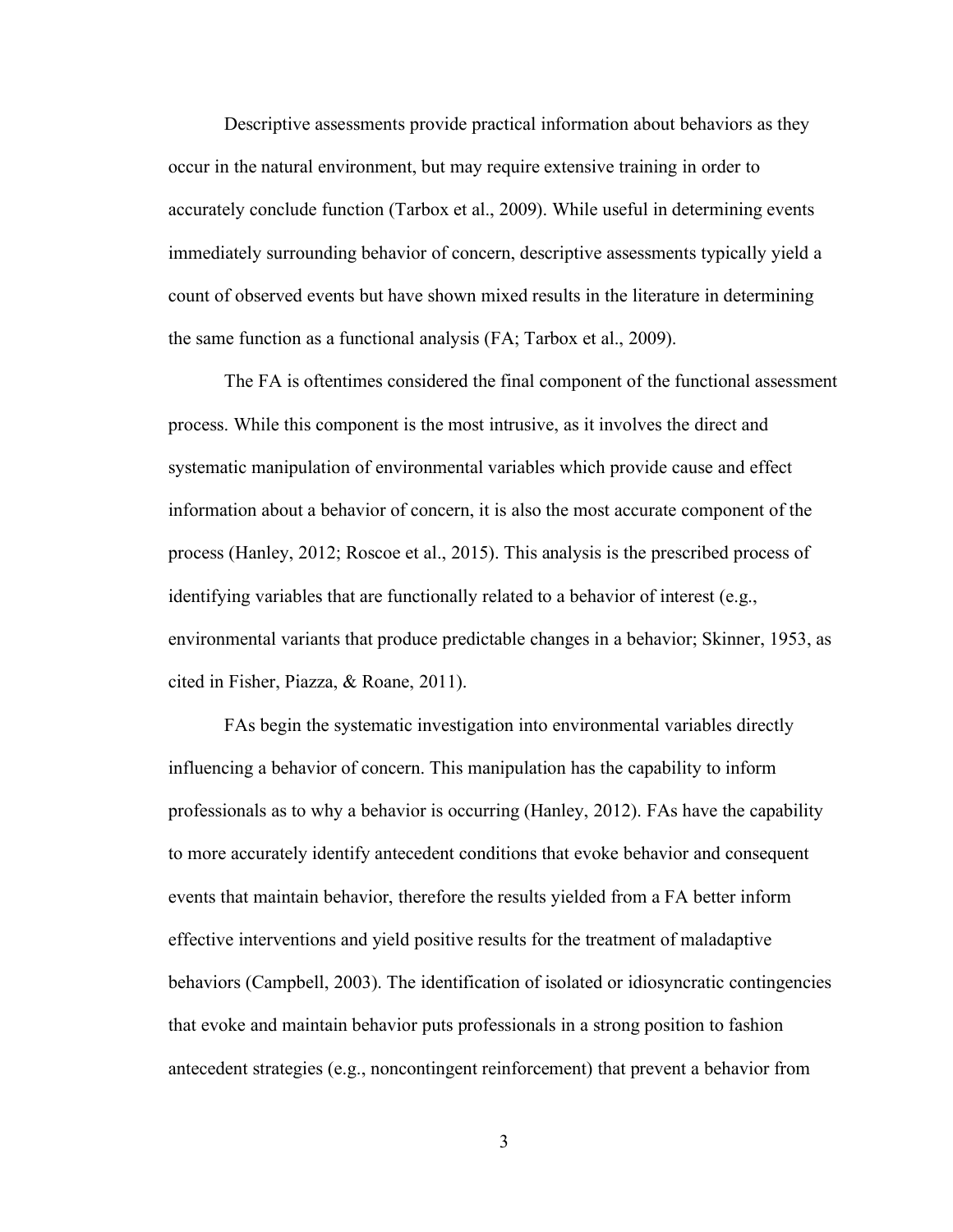occurring and consequent strategies (e.g., differential reinforcement of alternative behaviors) that extinguish a behavior of concern without relying as heavily on punitive consequences (Kahng, Iwata, & Lewin, 2002). Despite the utility, precision, and reliability of results obtained by FAs (Roane, Fisher, Kelley, Mevers, & Bouxsein, 2013), previous literature supports that this method is not the most widely used by practitioners when compared to indirect and direct assessments (Ellingson, Miltenberger, & Long, 1999; Desrochers, Hile, & Williams-Moseley, 1997; Roscoe et al., 2015).

The traditional methodology for conducting a FA was originally described by Iwata, Dorsey, Slifer, Bauman, and Richman (1982/1994) when treating self-injury for nine participants. In their seminal work on FAs, Iwata and colleagues conducted analyses in which environmental variables commonly suspect in maintaining behavior (e.g., automatic positive or negative reinforcement, positive reinforcement via access to attention, and negative reinforcement via escape from demands) were manipulated individually and compared to a control condition (e.g., a condition in which all potential reinforcers are controlled for) to determine functions of problem behaviors over the course of several 15 min sessions. Results indicated differentiated patterns of responding for 6 out of 9 participants, in that the rates of self-injurious behaviors were higher in one condition when compared to other test and control conditions. This study supports that self-injury may be functionally related to various environmental conditions and provide a rationale into the investigation of functions of other topographies of aberrant behavior.

Following Iwata and colleagues (1982/1994) publication, variations of FAs have occurred and yielded positive results for determining the function of various challenging behaviors (e.g., self-injury, aggression, property disruption, elopement). In a literature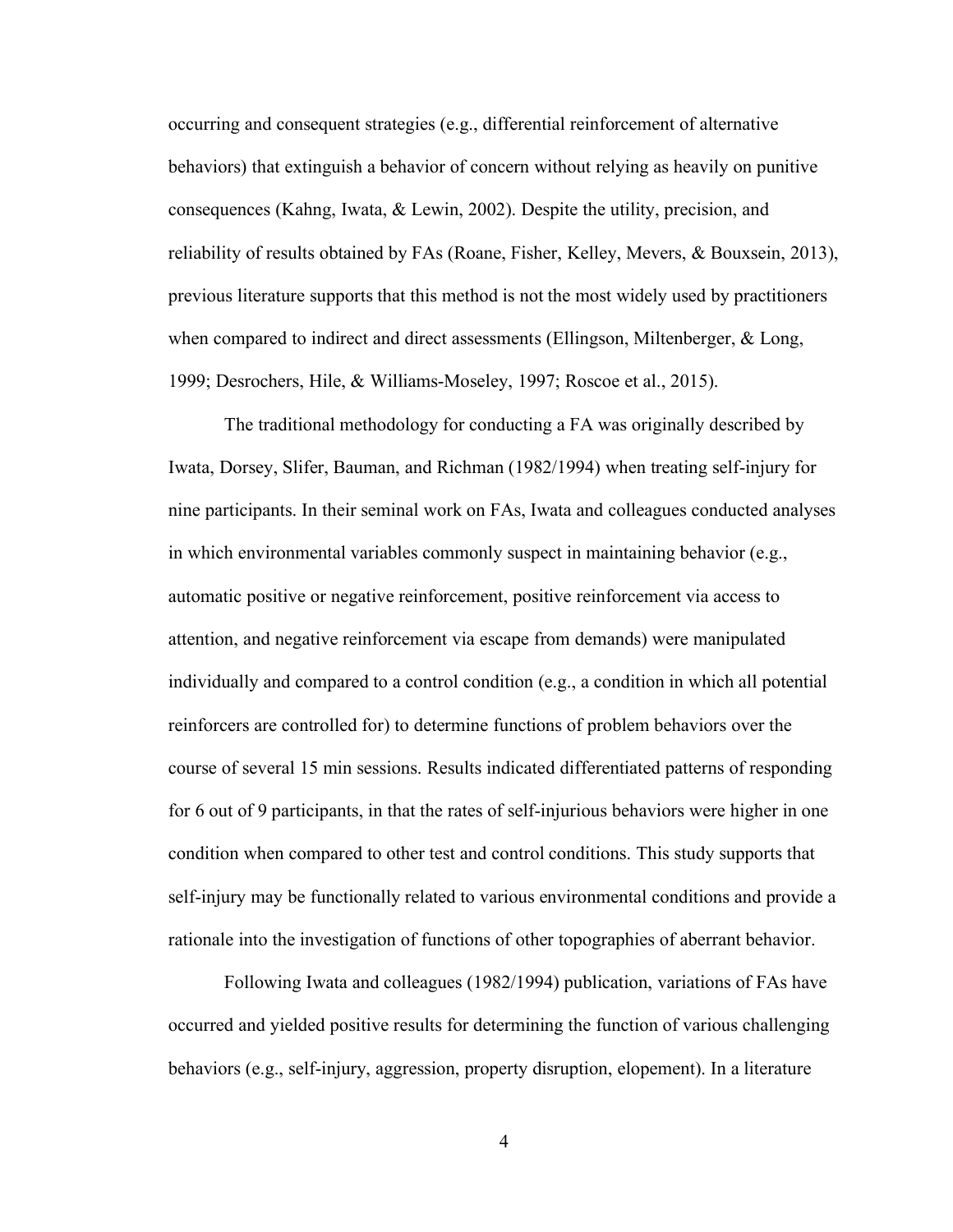review of these variations, Hagopian, Rooker, Jessel, and DeLeon (2013) reported the outcomes of 176 FAs. Of the analyses described, 161 utilized one or more modification to the traditional procedures described by Iwata and colleagues (1982/1994) in order to obtain differentiation (e.g., changing design, altering antecedent or consequent events, extending conditions). While data were not reported relating to at which the modifications were implemented or what specific alterations were made when antecedent and consequent events were modified, this review provided practical implications for considering modifications of the traditional FA in order to determine functions of challenging behaviors.

One such modification to the FA process has been the consideration and integration of idiosyncrasies within participants' unique reinforcement histories. Schlichenmeyer, Roscoe, Rooker, Wheeler, and Dube (2013) identified 42 articles in which researchers manipulated antecedent (e.g., presentation of a *specific* task demand) and consequent events (e.g., providing access to a preferred conversation) within the context of a FA. Practical implications suggested utilizing the indirect and descriptive methods of assessment to inform more precise and ecologically valid conditions in an FA that may lead to more efficient determination of function and reduce the time between assessment and the introduction of an effective treatment protocol (Campbell, 2003; Hagopian et al., 2016). Another variation of the traditional FA is the trial-based FA. This analysis is commonly conducted in school environments where test and control conditions are naturally embedded into a student's daily routine (Lambert, Bloom, & Irvin, 2012). Implications of this variation support the utility of these analyses in different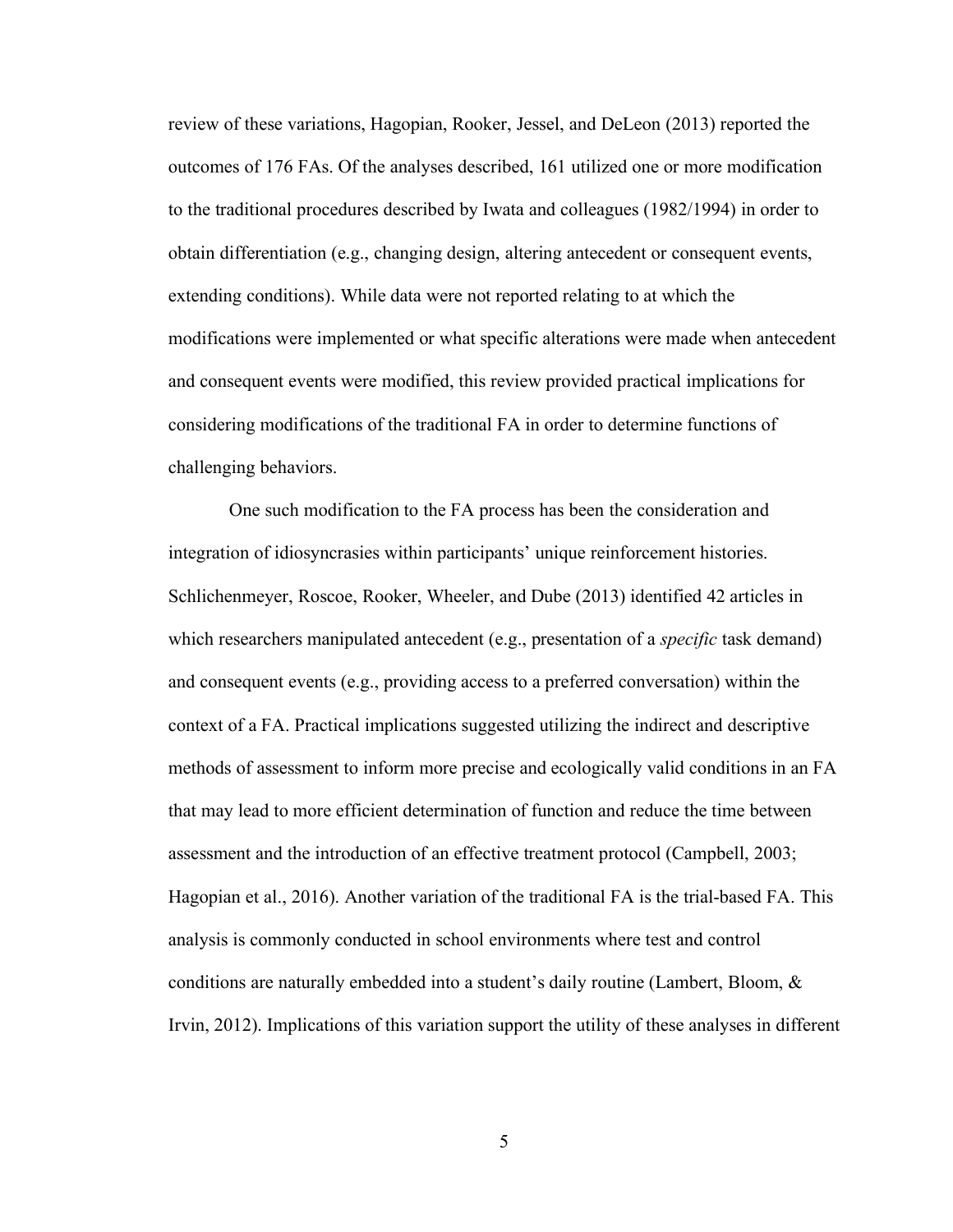environments and suggest that individuals other than a researcher can utilize these procedures in order to better inform treatment and student outcomes.

Another more recent modification and major shift from the traditional FA is the synthesis of relevant test conditions within the FA, determined through the use of the functional assessment process (i.e., a behavioral interview and direct observation). These conditions are then synthesized into a dichotomous test-control analysis (Hanley, Jin, Vanselow, & Hanratty, 2014). The interview-informed synthesized contingency analysis (IISCA), as employed under the test-control format, is driven by an open-ended interview with individuals' significant others in order to better determine distinct contingencies (e.g., escaping task demands to access preferred items) that are pertinent to evoking a behavior of interest. In an IISCA, test conditions are synthesized (e.g., attention, tangible, and escape are tested together if they are all hypothesized maintaining functions) to better mirror a dynamic environment. Hanley and colleagues (2014) employed this method for three participants with severe problem behavior (i.e., screaming, aggression, and crying). Results from the IISCA demonstrated abrupt changes in level of the target behaviors when contingencies were synthesized when compared to the control condition. The results also led to a determination of function within approximately 25 min, leading to an effective and efficient determination of function of the observed problem behaviors (Jessel, Hanley, & Ghaemmaghami, 2016).

Aberrant behaviors that do not respond to typical behavior management strategies employed by caregivers, teachers, and significant others require immediate attention in order to develop effective behavior modification protocols. For this reason, the effective and efficient treatment of these behaviors needs to be addressed. In order to better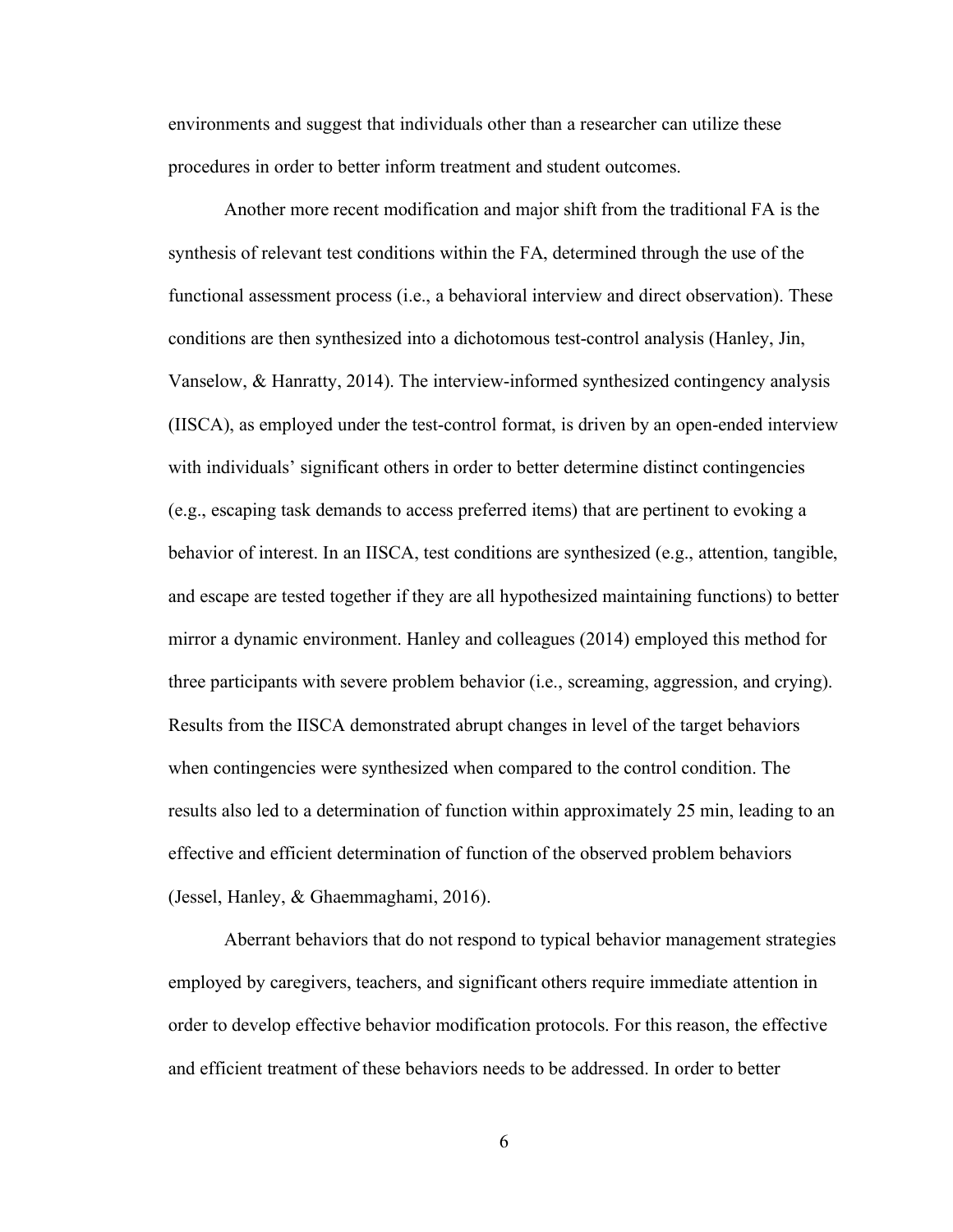provide comprehensive and effective treatment, it is vital that function be determined in a time-effective manner. To date, only two comparisons of the traditional FA and the IISCA have been conducted to determine differentiated outcomes that lead to an effective and efficient determination of treatment (Fisher, Greer, Romani, Zangrillo, & Owen, 2016; Slaton, Hanley, & Raftery, 2017).

Fisher et al. (2016) conducted a study in which the researchers evaluated the differentiated effects of a FA and an IISCA. Their rationale for this study was to determine ifthe implementation of an IISCA could facilitate an interactive effect between two or more independent variables simultaneously that might produce a more robust reinforcement contingency. Findings consistent with the assumptions of the IISCA would impact the responding of participants in way that would produce a more robust reinforcement contingency when compared to the implementation of a single independent variable (the assumption of a traditional FA) that could more precisely capture participant's responding during an isolated test condition. Results illustrated differentiated patterns (i.e., higher rates of responding in the test conditions when compared control conditions) of responding for four of five participants when testing the assumptions of the traditional FA. Findings from these four FAs suggested that, overall, there was little evidence to suggest that establishing operations EOs act in combination to produce a more robust reinforcement contingency. While there were differentiated levels of responding in the IISCA for the four participants, this differentiation produced false positives when compared to outcomes of the traditional FA. For all participants, with the exception of one non-responder, a traditional FA produced a more concise conclusion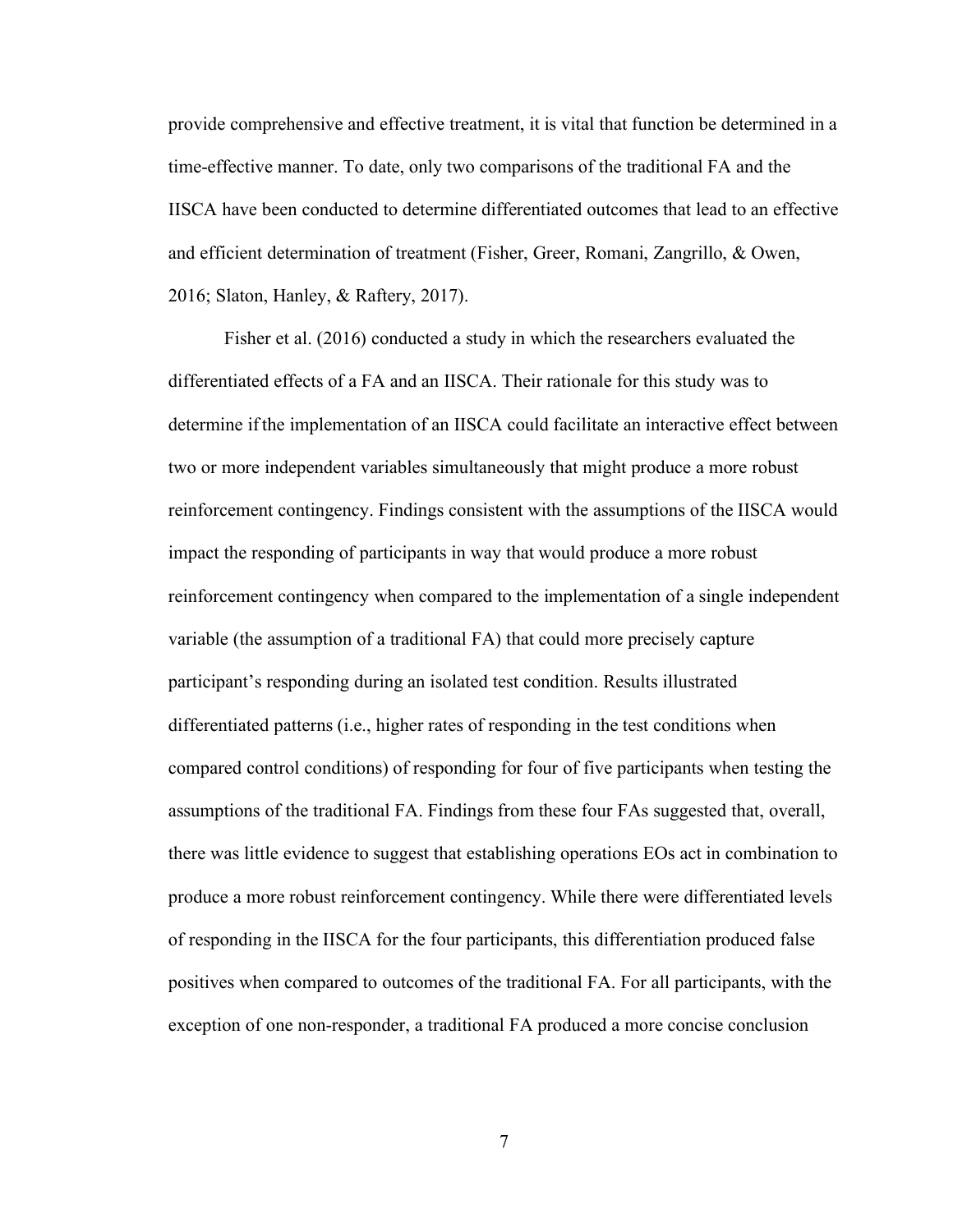related to function of the target behaviors. Based on results from this study, the authors suggest that a traditional style of FA produced more reliable outcomes than an IISCA.

Similarly, Slaton et al. (2017) were looking to determine relative probability of differentiated outcomes of the traditional FA and the IISCA. In order to do this they recruited participants who had previously been exposed to the FA process, but whose analyses yielded inconclusive results. In addition to determining outcomes through the use of traditional and modified FAs, researchers proceeded to implement function-based treatments to evaluate outcomes. Results from this study described analyses which produced differentiated outcomes in a synthesized analysis for 100% of participants where a traditional FA produced differentiated effects for only 44% of participants. This study illustrated the utility of an IISCA when determining function of maladaptive behavior for nine participants, suggesting that a traditional FA, while still effective, may inadvertently omit relevant contingencies when evaluating maintaining functions of problem behavior. Implications of this study suggest that a dynamic environment may have various influences on a behavior of interest and that a behavior may be multiply maintained by one or more environmental factors (e.g., an individual escapes to something else). For this reason, it may be wise to consider the idiosyncrasies of an individual's environment when designing an analysis in order to produce meaningful treatment outcomes for clients.

Given the discrepancy in findings of the aforementioned comparison studies and the scarcity of literature related to the comparison of differentiated effects between IISCAs and traditional FAs, the purpose of this study is to expand upon previous literature that compares the aforementioned analyses. Outcomes from a comparison of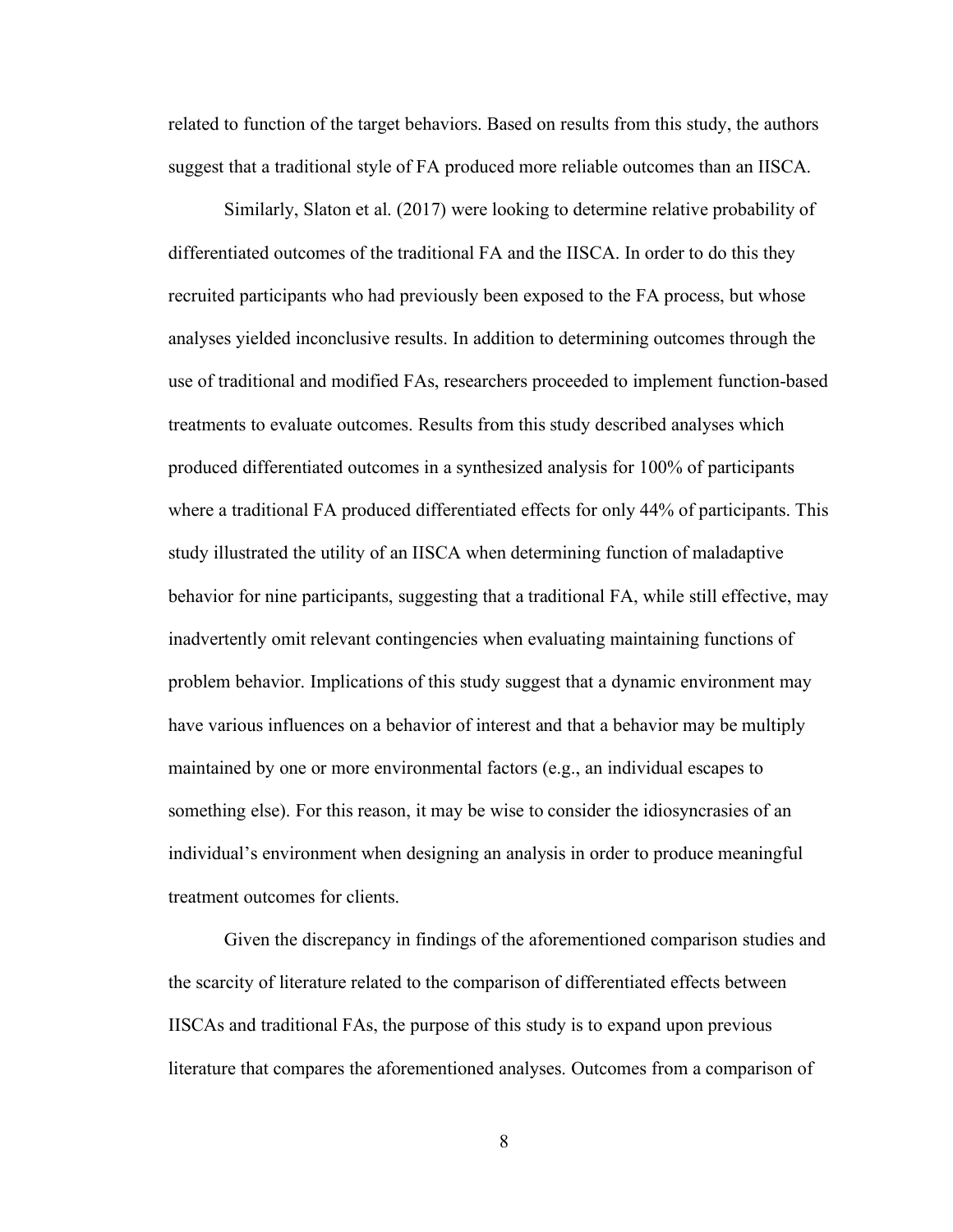these two analyses will ideally provide practitioners with information regarding effective and efficient analysis that could potentially lead to reduction in time between assessment and treatment for individuals exhibiting problem behaviors.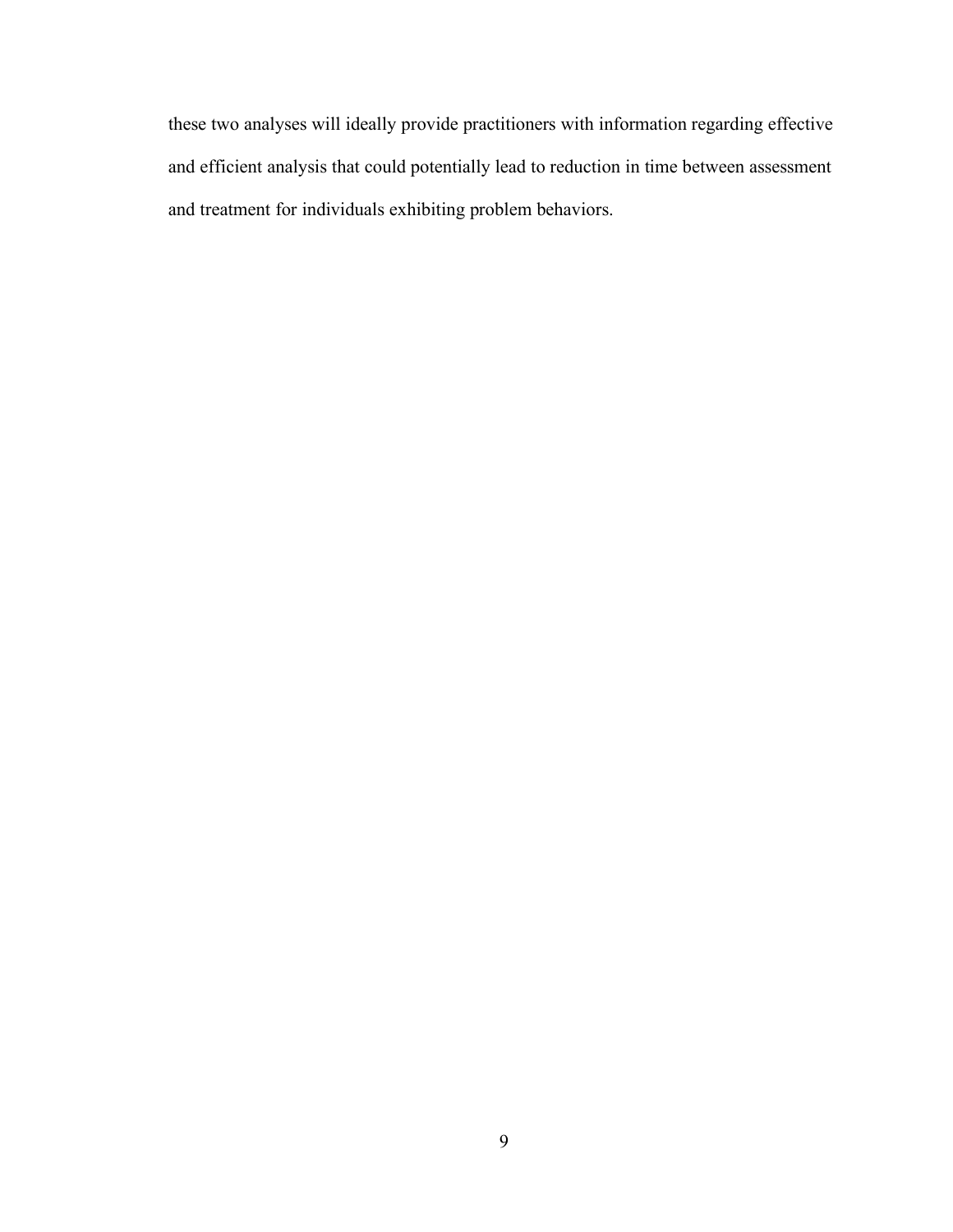# **Section 2: Research Question**

The research questions were as follows: (a) When using an IISCA and FA to determine function of problem behavior, are there differential patterns of responding (e.g., rate of problem behavior) across the two analyses for participants who exhibit problem behaviors at an outpatient clinic? (b) Will participants demonstrate sensitivity to both isolated contingencies (FA) and synthesized contingencies (IISCA) in a way that yields similar conclusions regarding function(s) of behavior?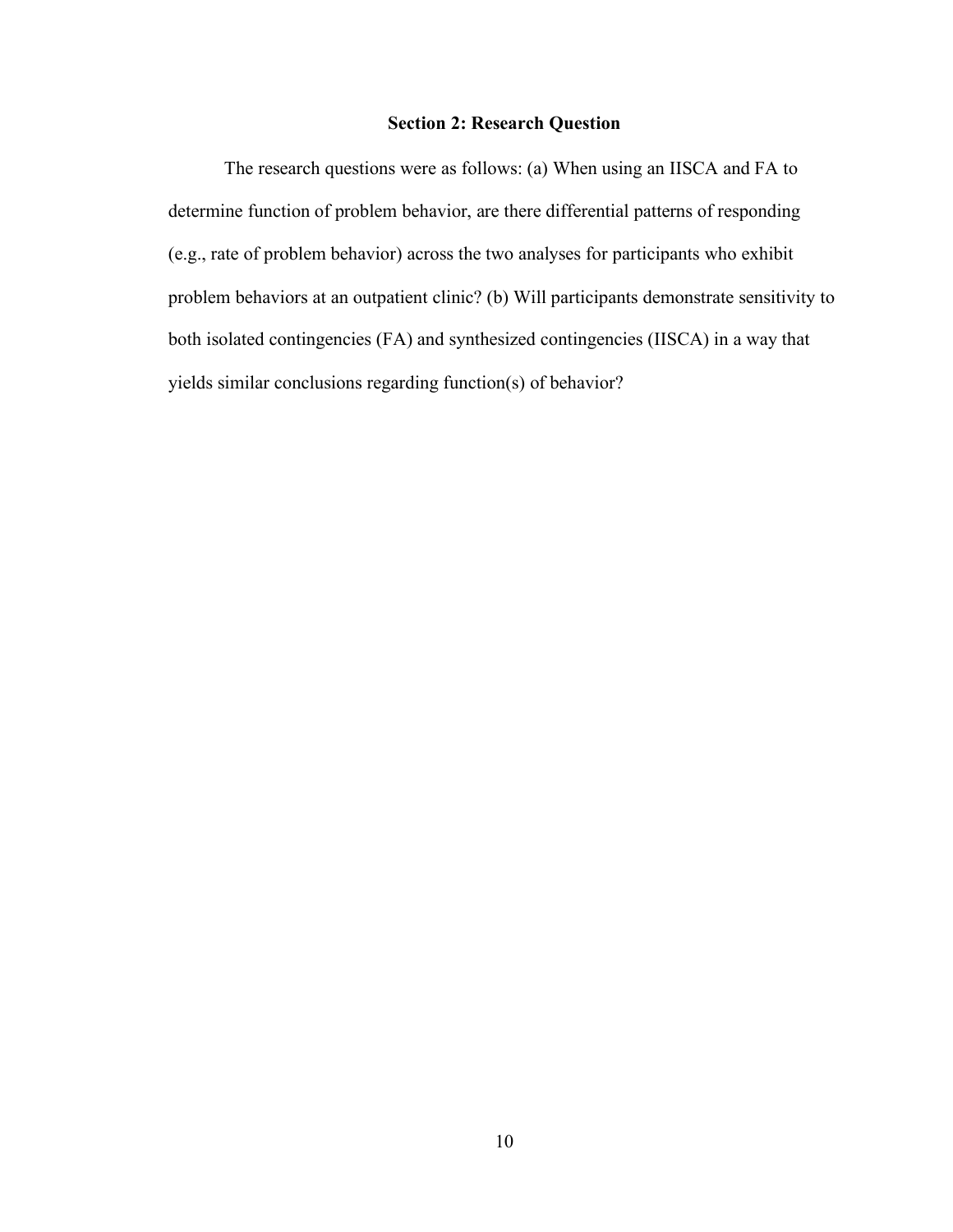### **Section 3: Method**

### **Participants**

Three participants who were between 7 and 10 years of age were recruited for this study. Inclusion criteria were as follows: (a) outside agency referral for severe problem behavior, (b) target behavior which could be addressed within the parameters of the setting (e.g., aggression, property disruption, screaming), (c) qualification for special education services or a diagnosis of a developmental disorder, and (d) a hypothesis of a socially mediated function. Participants were excluded from participation in this study if they (a) were referred to the clinic seeking assistance with behaviors related to skill acquisition (e.g., toileting, academics, life skills, and/or vocational skills); (b) exhibited behaviors that could not be safely assessed within the parameters of the clinic (e.g., elopement); and (c) exhibited behaviors that were likely automatically maintained (e.g., hand flapping, pacing, and/or stereotypic vocalizations) (based on parent report via an intake packet or during the semi-structured interview). Participants attended the clinic with caregivers during a series of five appointments geared towards caregiver training in the implementation of treatment procedures. During their time in this study, an additional three visits were required in order to conduct further analyses.

Margot, a 7-year-old, Caucasian female diagnosed with autism spectrum disorder (ASD) and attention deficit hyperactivity disorder (ADHD) was referred to the clinic to assess and treat aggressive (hitting, kicking, spitting, and biting) and disruptive behaviors (breaking, tearing, hitting, throwing items). Based on information from Margot's Individual Education Program (IEP), she spent less than half the day in a general education setting. She communicated in full and complex sentences and performed at an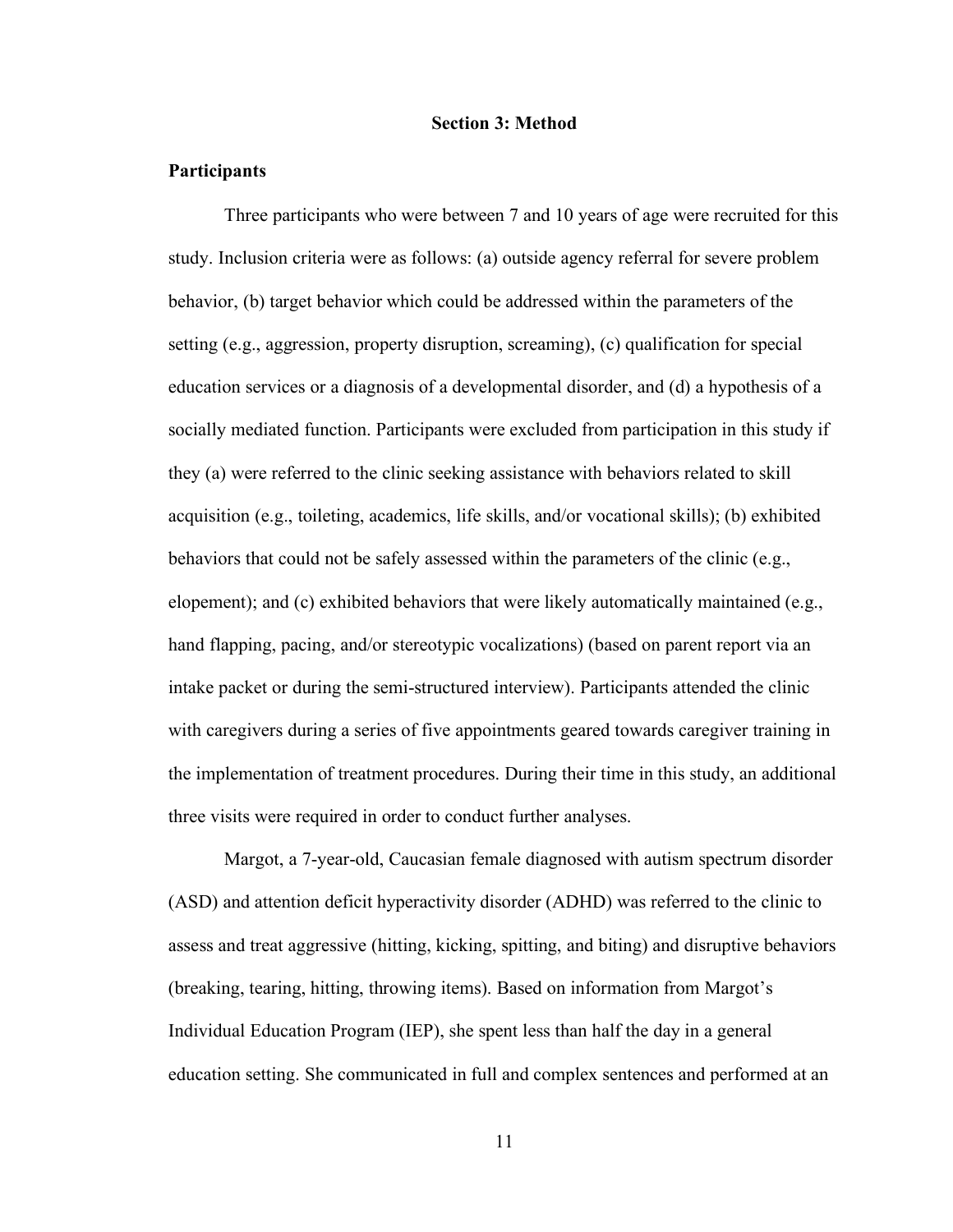academic level commensurate with her same-age peers. Goals written in her IEP were related to behavior management practices (i.e., decreasing defiance and aggression while increasing use of self-regulation strategies). She received occupational therapy (OT) two times per month for 30 min and counselling services once per week for 30 min in her resource room. She also received OT outside of the school setting once per week. Richie, a 10-year-old, African American male diagnosed with ASD, engaged in dropping. He communicated with one to two-word utterances and gestures. Information from Richie's IEP was unable to be obtained. Anecdotally, Richie had limited expressive communication abilities. Although his expressive language was not at the level of typically developing peers, his receptive language skills were significantly more developed. Chas, a 10-year-old, Caucasian male diagnosed with ASD, engaged in aggressive (hitting, pushing), disruptive (throwing, breaking, tearing), and arguing behaviors. He communicated using full and complex sentences. Based on information from Chas's IEP, he spent one hour a day in the resource special education classroom and the rest of his school day in a general education setting. Goals listed on his IEP were related to transitioning between activities and managing feelings. There were no academic goals. He received OT on a consultative basis.

### **Interventionist and Data Collectors**

The primary data collectors and implementors for this study were graduate students in Applied Behavior Analysis. Each data collector and implementer had at least one semester of experience in implementing and collecting data during FAs. Prior to data collection, collectors were trained by the researcher on usage of the data collection system and procedural fidelity (PF) measures. Training was conducted by coding a video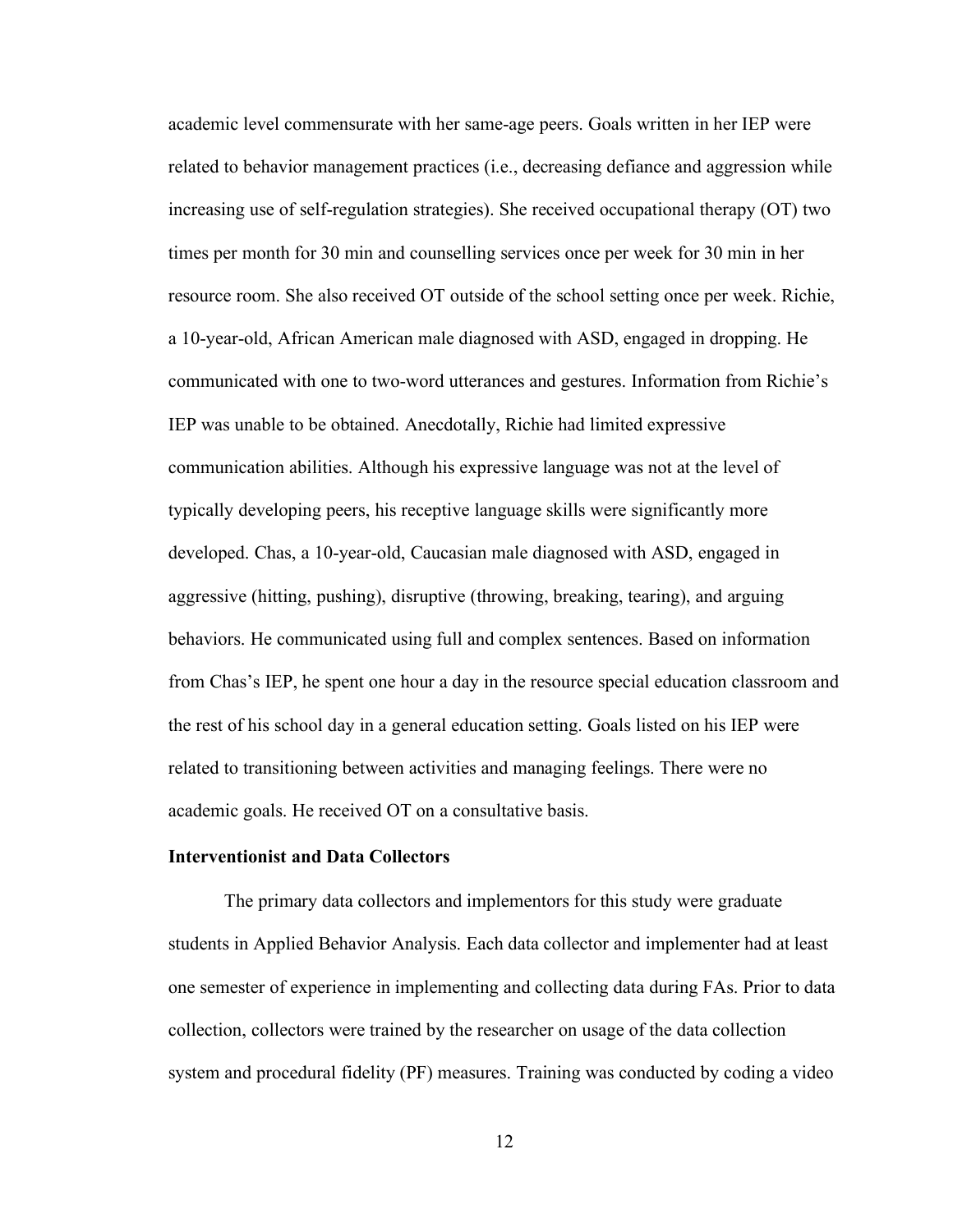of a FA conducted in the same setting as the study. Data collectors reached 80% interobserver agreement (IOA), prior to collecting data during FAs in this study in order to ensure fluency with the data collection materials.

The researcher and another graduate student with similar experience as the primary researcher served as the implementor for all analyses. Implementors were second-year graduate students working towards their master's degree in Applied Behavior Analysis and both held a bachelor's degree in Psychology.

#### **Settings and Materials**

Both the indirect assessments and FAs occurred at a University-based clinic specializing in the assessment and treatment of severe behavior. All portions of the FA process were conducted in the clinic's therapy room (approximately 3.5 m by 3.5 m). The researcher conducted each 5 min session in a one-on-one arrangement with the participant in the therapy room. The room was equipped with a one-way observation window and a video camera for direct observation by data collectors, supervisors, and caregivers. The therapy room included a table and chairs as well as preferred items unique to each participant, as indicated by the unstructured interview described by Hanley (2012). Participant-specific demand items (e.g., toys to clean up, pencils and paper for academic tasks) were included in the room as needed when testing for escape. These items were identified by caregivers during the unstructured interview. Table 1 provides a comprehensive list of materials used during escape, tangible, and synthesized escape to tangible conditions for each participant. For all analyses, the room was equipped with protective equipment (i.e., pads and arm guards) to ensure the safety of both participants and the experimenter. A video of each analysis was recorded. These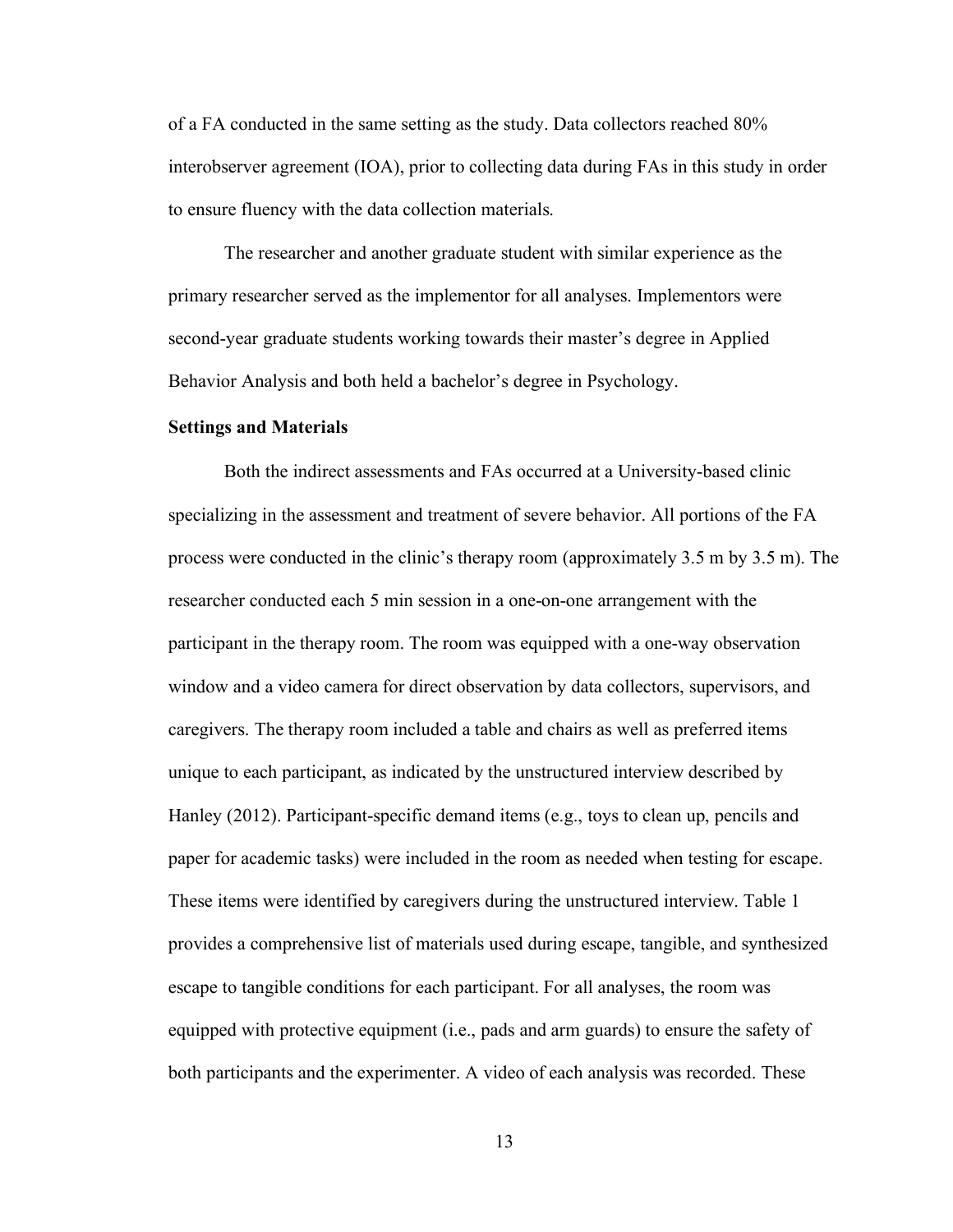video recordings were common practice at the facility and were used for additional post hoc data collection and safety measures. In order to protect the confidentiality of participants, recordings were stored on an external hard drive that were locked in a filing cabinet and stored in a locked file room within the clinic.

Table 1

| <b>Materials Used in the FA and IISCA Conditions</b> |                                         |                                |  |
|------------------------------------------------------|-----------------------------------------|--------------------------------|--|
|                                                      | <b>Escape Condition</b>                 | Tangible Condition             |  |
| <b>Margot</b>                                        | Addition and subtraction worksheet,     | Doll house, dolls, squish ball |  |
|                                                      | handwriting (tracing) worksheet         |                                |  |
| <b>Richie</b>                                        | Backpack, school items (e.g.,           | iPad                           |  |
|                                                      | pencils, paper, notebooks; for          |                                |  |
|                                                      | tidying), clothing (for dressing),      |                                |  |
|                                                      | handwriting worksheets                  |                                |  |
| Chas                                                 | Addition and multiplication             | Nintendo Switch, Legos         |  |
|                                                      | worksheets, loose leaf paper for        |                                |  |
|                                                      | essays, receptive identification, tooth |                                |  |
|                                                      | brush and paste                         |                                |  |

### **Dependent Variable**

The dependent variable of this study was the rate of the target behavior(s) as they occurred in each condition of both assessments. Target behaviors were determined via parent-report during the semi-structured interview based on the work by Hanley (2012), prior to the first assessment. Target behaviors were unique to each participant, but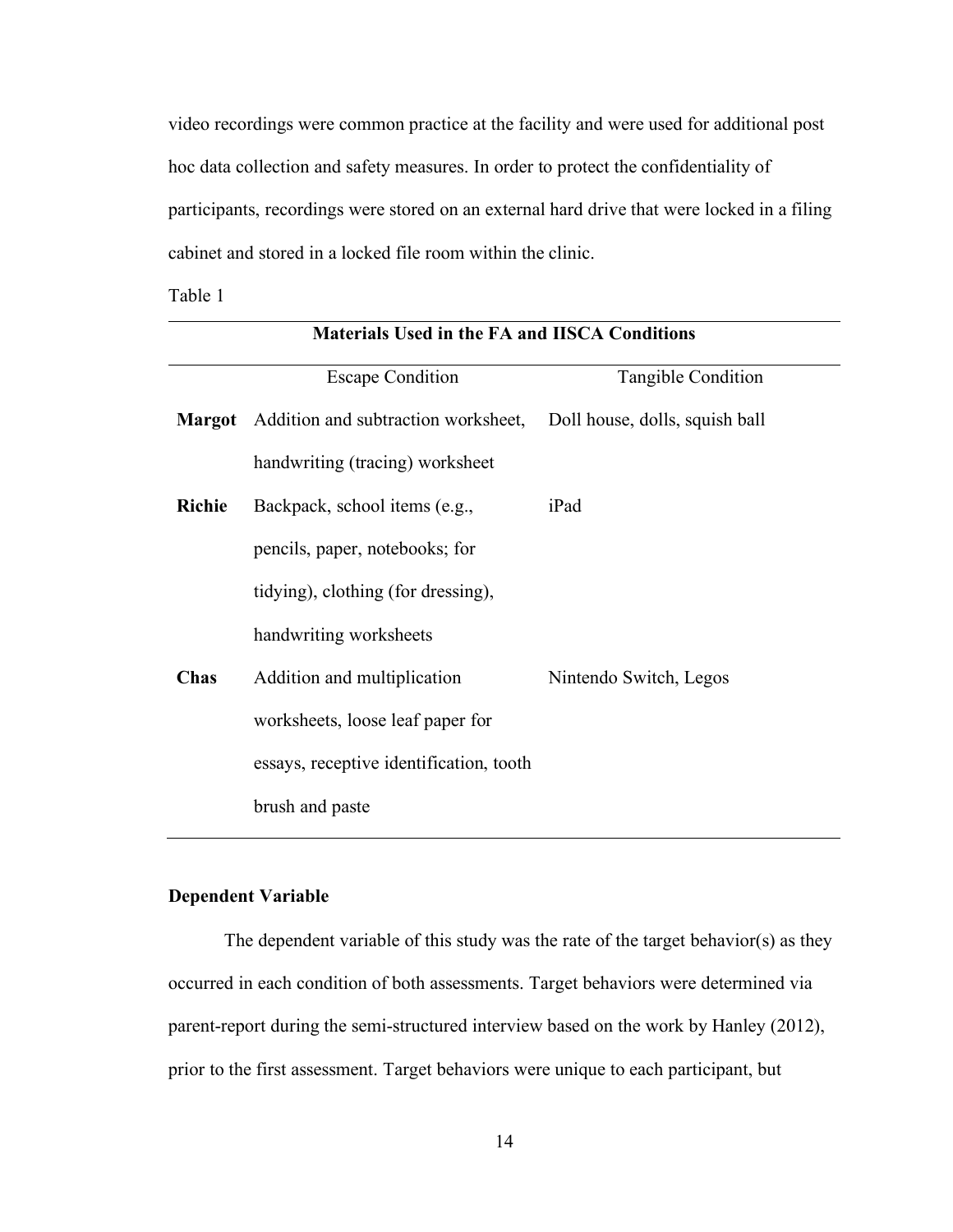remained the same throughout each participant's assessments in order to accurately capture the conditions under which the behavior(s) occurred.

**Target Behaviors and Measurement System.** Trained observers collected data on the frequency of the target behaviors in vivo or via video recordings using of the mobile application, *Countee* (Peic & Hernandez, 2015). This application allowed data collectors to record frequency and duration with time stamps. For this reason, eventrecording with time stamps was used for obtaining a frequency count for the identified target behavior(s).

A count of the target behaviors within each session was scored for each participant. Following the semi-structured interview in which the target behaviors were identified (i.e., the goal the parent or caregiver chose to focus on for the purpose of treatment), the researcher operationally defined (see Table 2) the behavior(s) to precisely capture and measure during the course of the assessments. While some of these behaviors were similar in topography, each behavior was uniquely defined based on caregiver's responses from the semi-structured interview. From the information obtained during this interview, the researcher also determined the dimension of behavior to be measured (i.e., frequency or duration). Data for each analysis were scored in vivo using the aforementioned mobile application to code the frequency of the target behaviors. Live data collection allowed the researcher to run another series (a collection of the relevant test conditions and control condition) if there was no differentiation in the data between conditions and if time allowed. After each 5 min session, data collected on the app were transcribed to a tangible data sheet (see Appendix C) in order to make within-assessment decisions.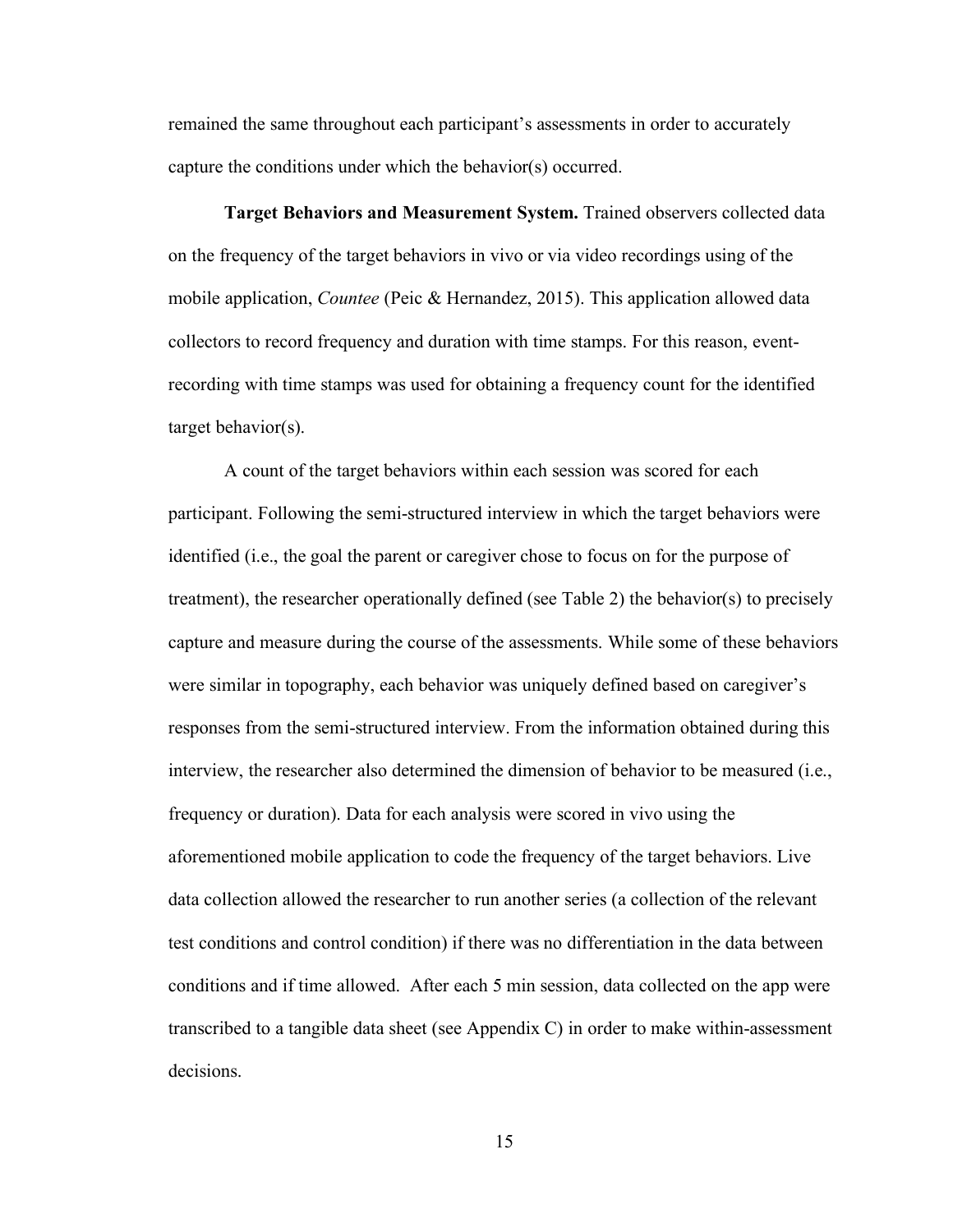# Table 2

| Participant Target |                    | <b>Operational Definitions</b>                                    |  |
|--------------------|--------------------|-------------------------------------------------------------------|--|
|                    | <b>Behavior(s)</b> |                                                                   |  |
| <b>Margot</b>      | Aggression,        | Aggression: Any instance in which the participant hit from        |  |
|                    | Property           | a distance of 6 in (open hand or closed fist), swiped, threw      |  |
|                    | Disruption         | (out of the context of appropriate play; e.g., throwing a ball    |  |
|                    |                    | into a hoop), kicked, tore, or broke an item. A new instance      |  |
|                    |                    | was counted following 3 s of the absence of property              |  |
|                    |                    | disruption.                                                       |  |
|                    |                    | <b>Property Disruption:</b> Any instance in which the participant |  |
|                    |                    | hit (open hand or closed fist) or kicked another person from      |  |
|                    |                    | a distance of 6 in away; any instance in which the                |  |
|                    |                    | participant bit or used finger nails to press into                |  |
|                    |                    | implementor's skin with enough force to leave an imprint.         |  |
| <b>Richie</b>      | Dropping           | Any instance in which the participant moved from a                |  |
|                    |                    | standing or seated position to a lying or sitting position that   |  |
|                    |                    | was not within the context of an ongoing and/or                   |  |
|                    |                    | contextually appropriate activity A new instance was              |  |
|                    |                    | counted for each of the following body transitions:               |  |
|                    |                    | standing to seated, standing to lying on back or stomach, or      |  |
|                    |                    | seated to lying on back or stomach.                               |  |
|                    |                    | (e.g., holding the iPad in hand, prior to a restriction [first    |  |
|                    |                    | time saying "I need the iPad"] and moving to a                    |  |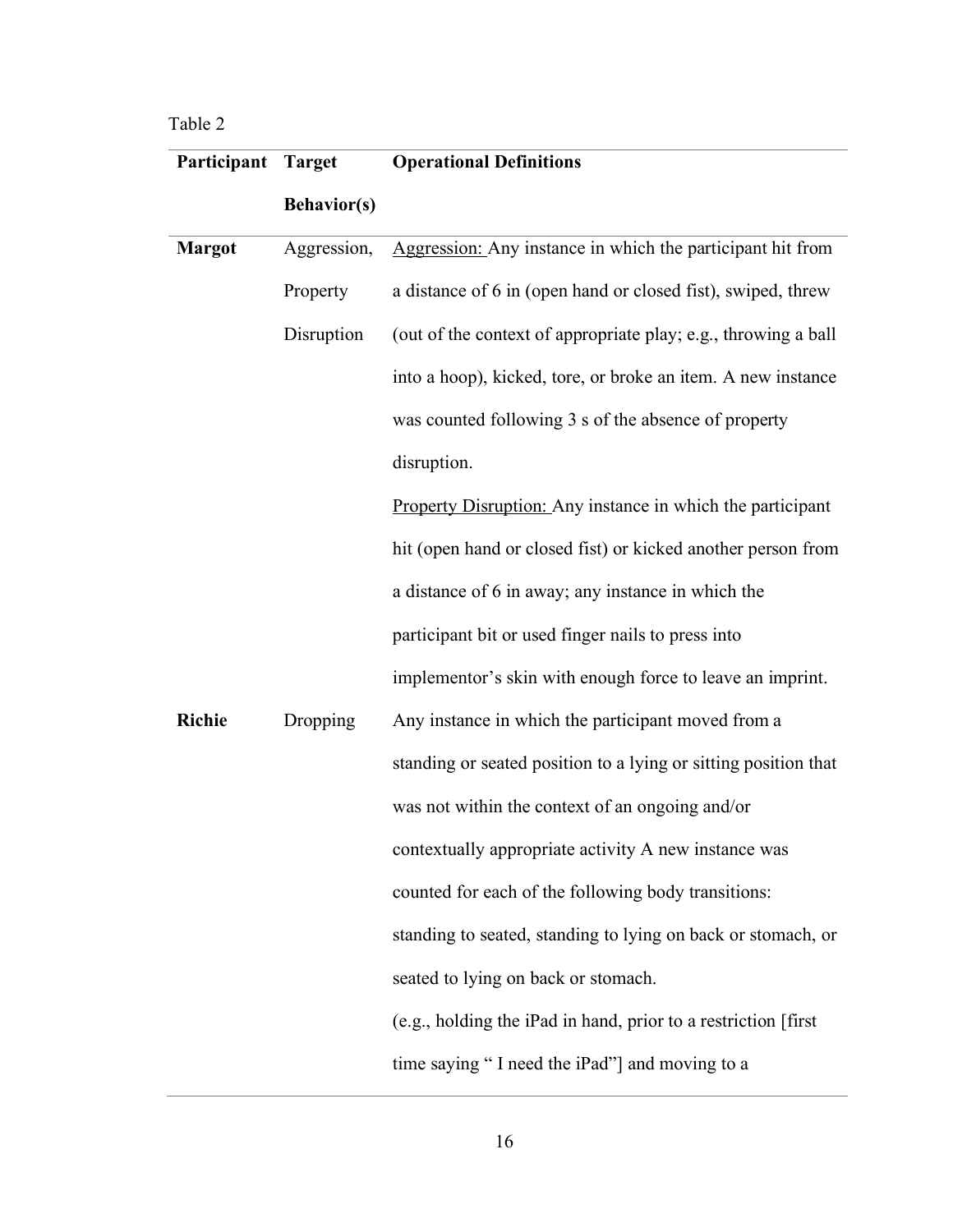sitting/lying position while operating the device or moving from a standing position to a seated position to do work). **Chas** Aggression, Property Disruption Aggression: Any instance in which the participant's hand (open or closed fist) made contact with another person from a distance of 6 in or more; any instance in which the participant used an item to make contact with another person from a distance of 6 in or more; e.g., using a Lego to hit another person); any instance in which the participant's hands made contact with another person in an attempt to alter the position of their body (e.g., using one or both hands to push the therapist's arm away from task materials) Property Disruption: Any instance in which the participant hit (open or closed fist), threw an item a minimum of 3 ft away from body, or altered the appearance of an item (e.g., rips, tears, crumbles, smashes, or breaks). A new instance was counted following 3 s without the occurrence of

property disruption.

### **Experimental Design**

In order to evaluate differentiated patterns of responding for each participant during both analyses and to compare rates of problem behavior during test and control conditions, two single-case research designs were used in combination for this study.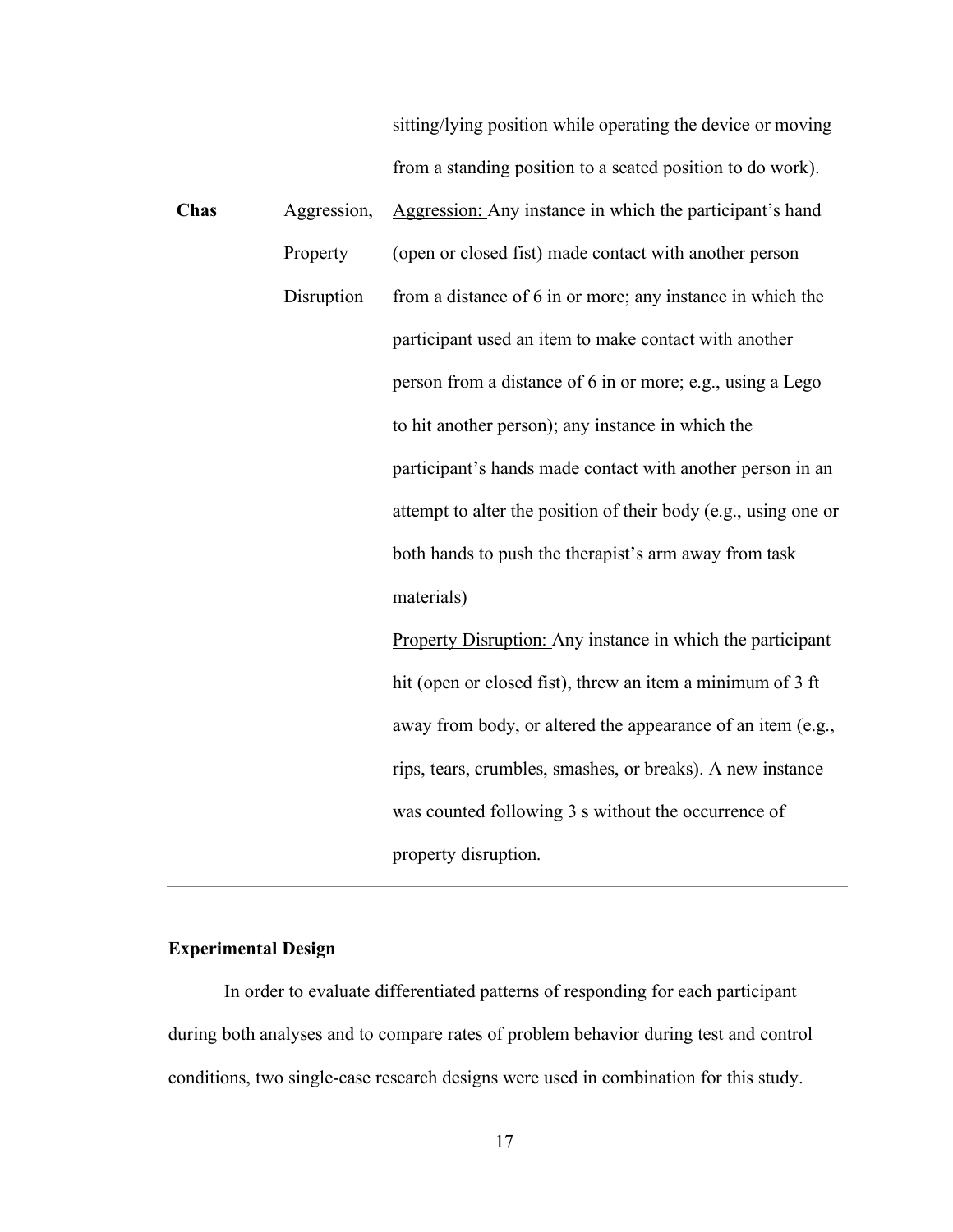Specifically, two multi-element designs, a FA and an IISCA, within the context of a multi-treatment design were used to evaluate outcomes of the two analyses.

In order to compare differentiated outcomes between the two analyses, each analysis was alternated within the context of a multi-treatment design. In describing a multi-treatment design, Ledford and Gast (2018) explain that the "sequential introduction and withdrawal designs allow for the comparison between two treatments" (p. 292). This design was implemented to answer the primary research question related to each analyses' ability to evoke the target behavior(s). In this study each analysis served as the "treatment" that was sequentially alternated and withdrawn in order to draw conclusions about the effects each had on evoking challenging behavior. To control for sequencing effects, assessments were counterbalanced across participants. These analyses were alternated in a BCBC or CBCB fashion, where B was the FA, and C was the IISCA. Experimental control was established through comparison of adjacent analyses via differentiation in rates of the identified target behavior(s). Since the amount of time participants spent in each analysis differed based on the number of conditions conducted, data pertaining to occurrences of the target behavior(s) were extrapolated from each and used to evaluate outcomes related to rates of problem behavior for each analysis.

The multi-element design was used to identify maintaining environmental factors or motivating operations (MOs) for challenging behavior (Ledford & Gast, 2018). The multi-element design included up to three test conditions (e.g., attention, tangible, and escape or a synthesized combination of these conditions) and a control condition that were randomly alternated a priori via an online list randomizer. This was done in order to identify the maintaining MOs for the identified target behavior(s). Because data from the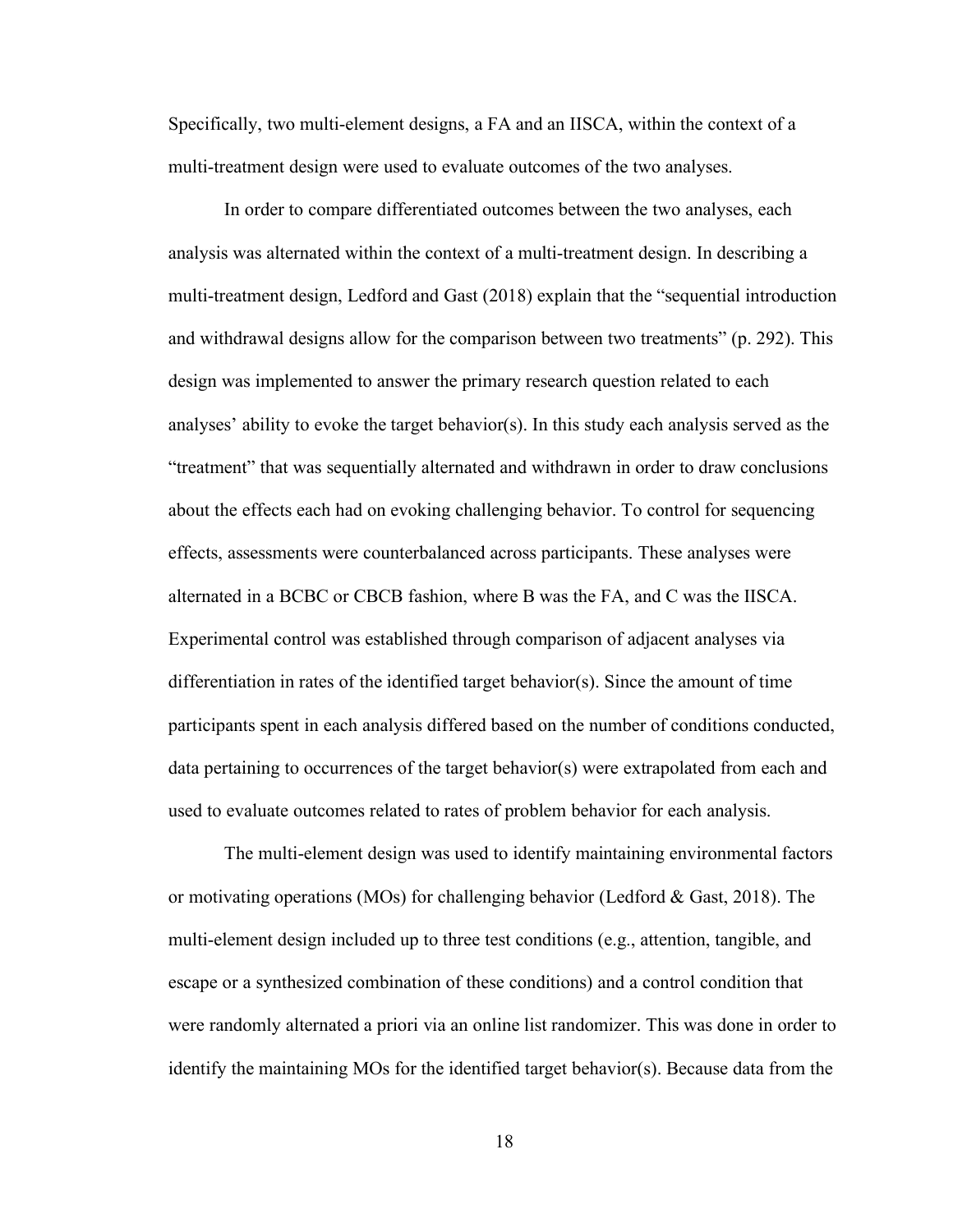multi-element designs cannot be evaluated in a way that would demonstrate experimental control of the overall comparison of analyses, information obtained from this design occurred during a post hoc analysis to inform a treatment plan with the goal of decreasing challenging behavior. This information was used to address the secondary research question pertaining to whether each analysis allows the researcher to draw similar conclusions about function for the target behavior(s).

### **General Procedures**

Each participant partook in four assessments, two FAs and two IISCAs in order to determine the function of the identified challenging behavior and to analyze and compare rates of the target behaviors across each assessment. The independent variables of the proposed study were the different assessment techniques (isolated and synthesized contingencies) and the varying conditions within each (i.e., attention, escape, tangible, and control). These assessments were used to evaluate the dependent variable, which was measured as the rate of occurrence of the target behavior during test and control conditions. During each participant's initial appointment, a review of an intake packet and semi-structured interview (See Appendix A) were conducted in order to obtain information on the target behavior(s) to be assessed and targeted for treatment. Following the unstructured interview, the researcher used the information provided by participant's caregivers to hypothesize function of the target behavior(s). These hypotheses were then formally assessed as conditions within the analyses (i.e., using relevant stimuli to evoke and abate challenging behavior). Participants attended a total of four assessments in order to ensure that each analysis could be implemented twice. After the unstructured interview, the researcher conducted one of the two analyses (counterbalanced across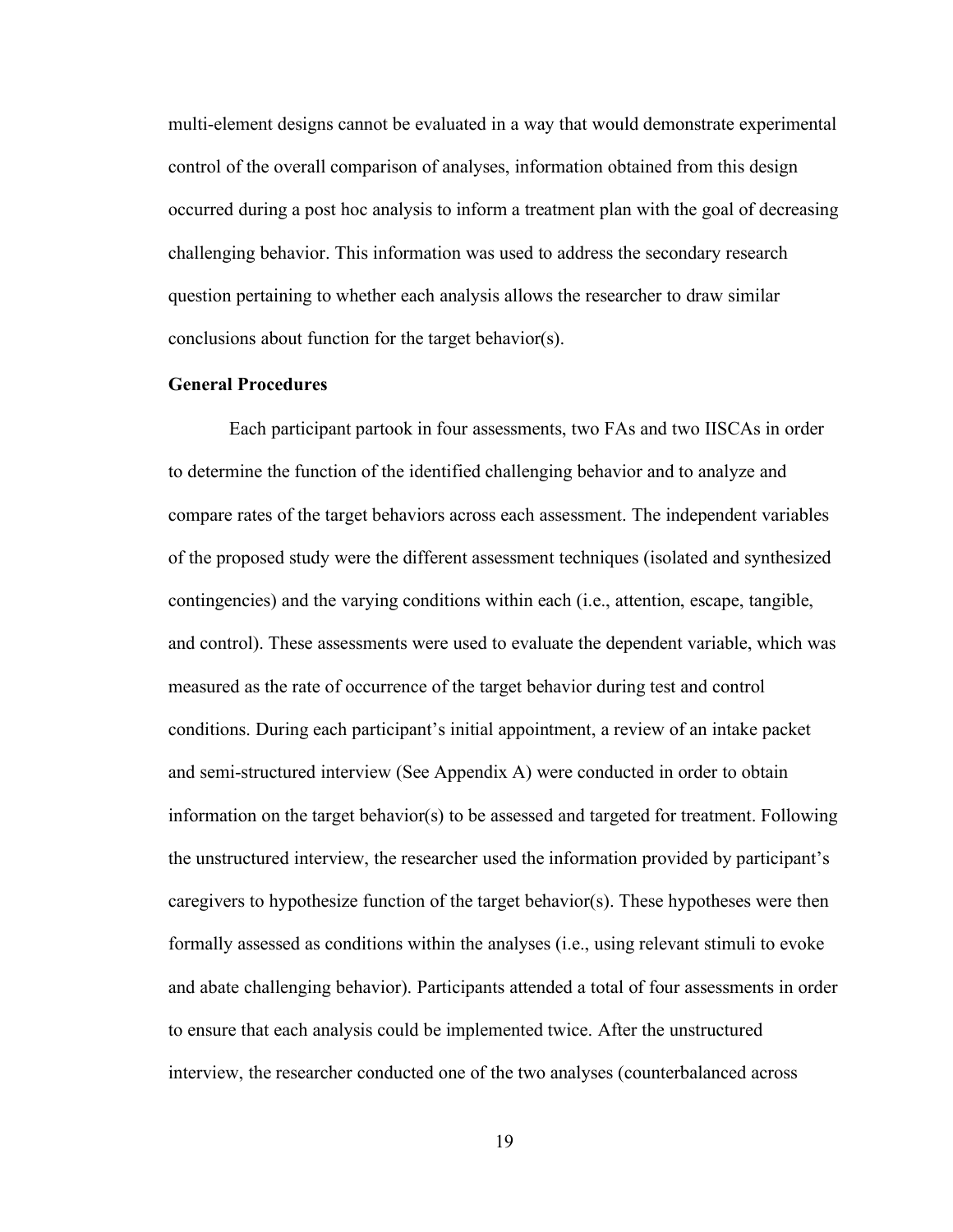participants to control for sequencing effects) in order to determine a function of the target behavior(s) through differentiated patterns of responding across control and test conditions. This also allowed the researcher to examine the effects each assessment had on evoking the target behaviors. Each FA took approximately an hour and a half to conduct (range 60 to 107 min) and each IISCA took approximately 45 min to conduct (range 34 to 57 minutes). Following each assessment, the researcher had a short debriefing with caregivers to address any questions or concerns. The total range and average of assessments includes the acclimation time between conditions in which researchers were waiting for a consecutive 30 s of calm (an absence of the target behaviors) from the participants .

**Semi-structured interview.** Prior to each participant's initial appointment, caregivers filled out an intake packet that provided therapists with information about the participant, the behaviors of concern (target behaviors), and antecedent and consequent events. Typically, caregivers complete these intake packets approximately 1 to 6 mos before the initial appointment. Because of the delay from completion of the intake packet to the family's first appointment, a semi-structured interview (which is common practice at this facility) was used as a secondary screening measure to ensure participants did not meet any of the exclusion criteria. If information pertaining to exclusion criteria mentioned above had been identified as the target for the admission during the interview, clients would have been excluded for participation in this study; however, exclusion from this study did not preclude participant's from receiving effective treatment and behavior management strategies for the target their behavior. The semi-structured interview used during this study followed the procedures described by Hanley (2012; see Appendix A).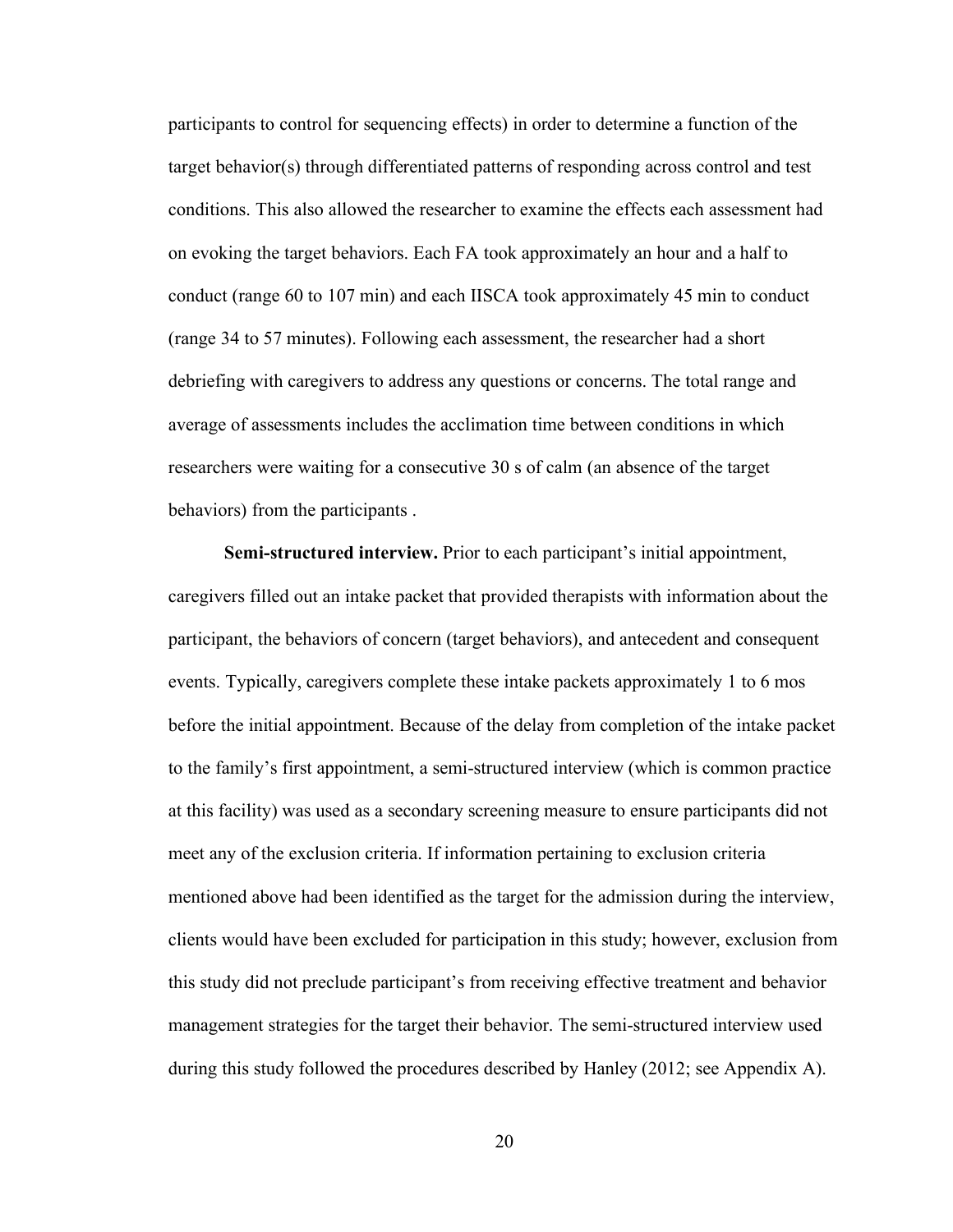During the interview process caregivers were asked questions related to pertinent challenging behaviors (i.e., events that commonly preceded and followed the target behavior). Answers from these questions were used to inform hypotheses about maintaining motivating operations and to act as a guide in determining the synthesis of various test conditions. Additional information regarding the topography of each target behavior was used to inform operational definitions used for measurement purposes during the assessments. While the interview process was streamlined using the semistructured interview described by Hanley (2012), additional clarifying questions were asked if caregivers provided an answer that was unclear or did not yield enough detailed information. Following the semi-structured interview, therapists reviewed all information from the intake packet and interview to develop definitions and test conditions. Assessments began at the participant's next appointment at the facility and continued for approximately 2 weeks (i.e., 2 assessments per week). Table 3 provides a summary of the hypothesized function and nuanced variables for test conditions obtained from the semistructured interview for each participant.

Table 3

|                             |           |                 | <b>Hypothesized Function and Nuanced Variables from Semi-Structured Interview</b> |
|-----------------------------|-----------|-----------------|-----------------------------------------------------------------------------------|
| <b>Participant</b> Function | Attention | Tangible Escape |                                                                                   |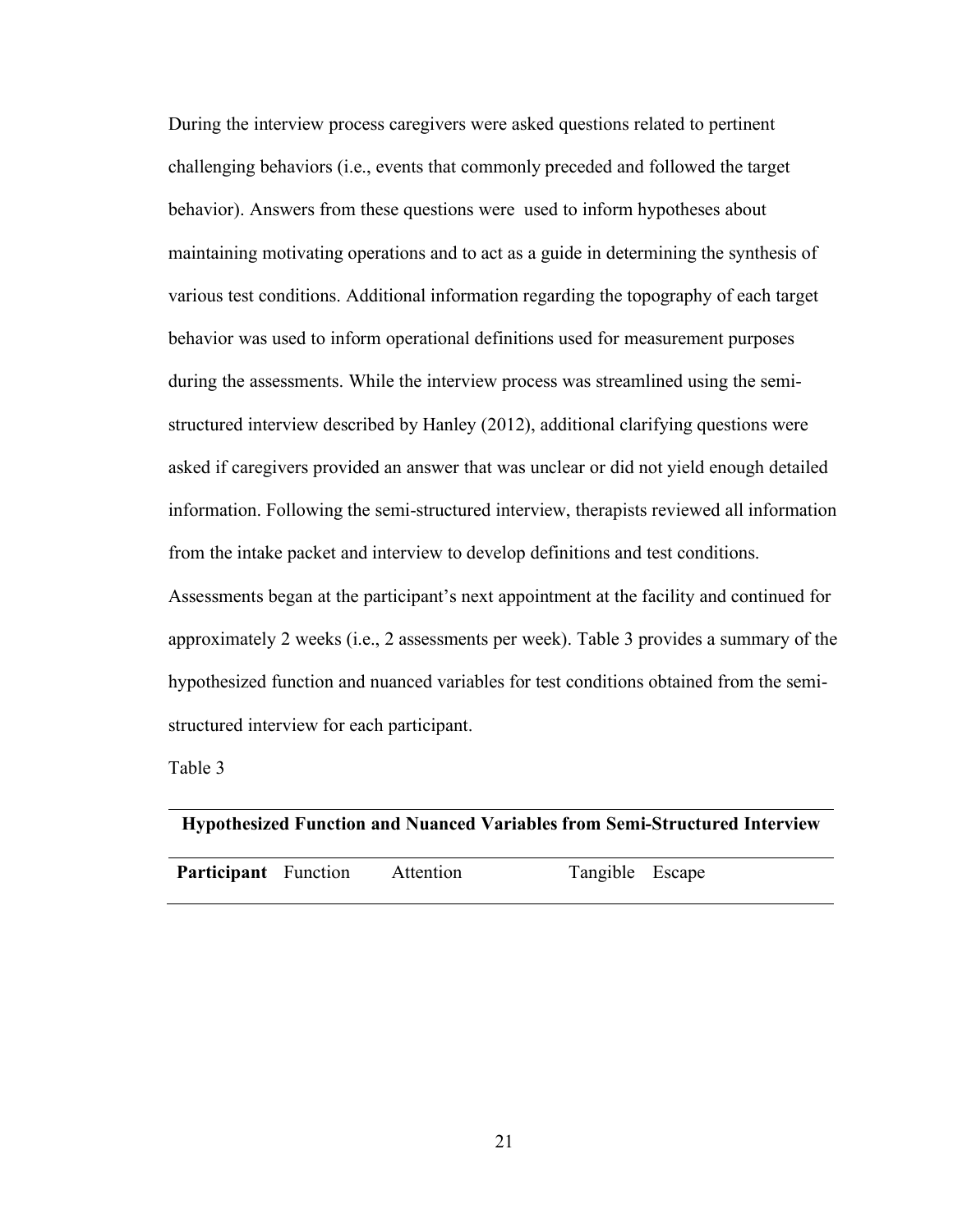| <b>Margot</b> | Escape,    | Told not to engage in | Novel    | Academic tasks        |
|---------------|------------|-----------------------|----------|-----------------------|
|               | attention, | the target behaviors  | toys     | related to writing,   |
|               | tangible   | and given brief       |          | nagging to complete   |
|               |            | lecture on correct    |          | task                  |
|               |            | way to behave         |          |                       |
| <b>Richie</b> | Escape,    | <b>NA</b>             | iPad or  | Chore-like demands    |
|               | tangible   |                       | tablet   | (i.e., cleaning up,   |
|               |            |                       |          | packing backpack,     |
|               |            |                       |          | dressing)             |
|               |            |                       |          |                       |
| Chas          | Escape,    | <b>NA</b>             | Video    | Menial and/or simple  |
|               | Tangible   |                       | game     | tasks (i.e., simple   |
|               |            |                       | consoles | math), brushing teeth |
|               |            |                       |          |                       |

**Traditional FA.** Information obtained from the semi-structured interview guided each 5 min condition during the FA. Conditions conducted during the traditional FAs were as follows: toy play (control), attention, tangible, and escape. In order to limit carryover effects during the traditional FA, the order of each 5 min condition was randomized by inserting the various test conditions for each participant into an online list randomizer following the semi-structured interview and prior to the assessments. This information was then inserted into a tangible data sheet for data collection and within assessment decision making purposes. A calm criteria was used between each condition which consisted of the absence of the target behavior(s) for a consecutive 30 seconds. If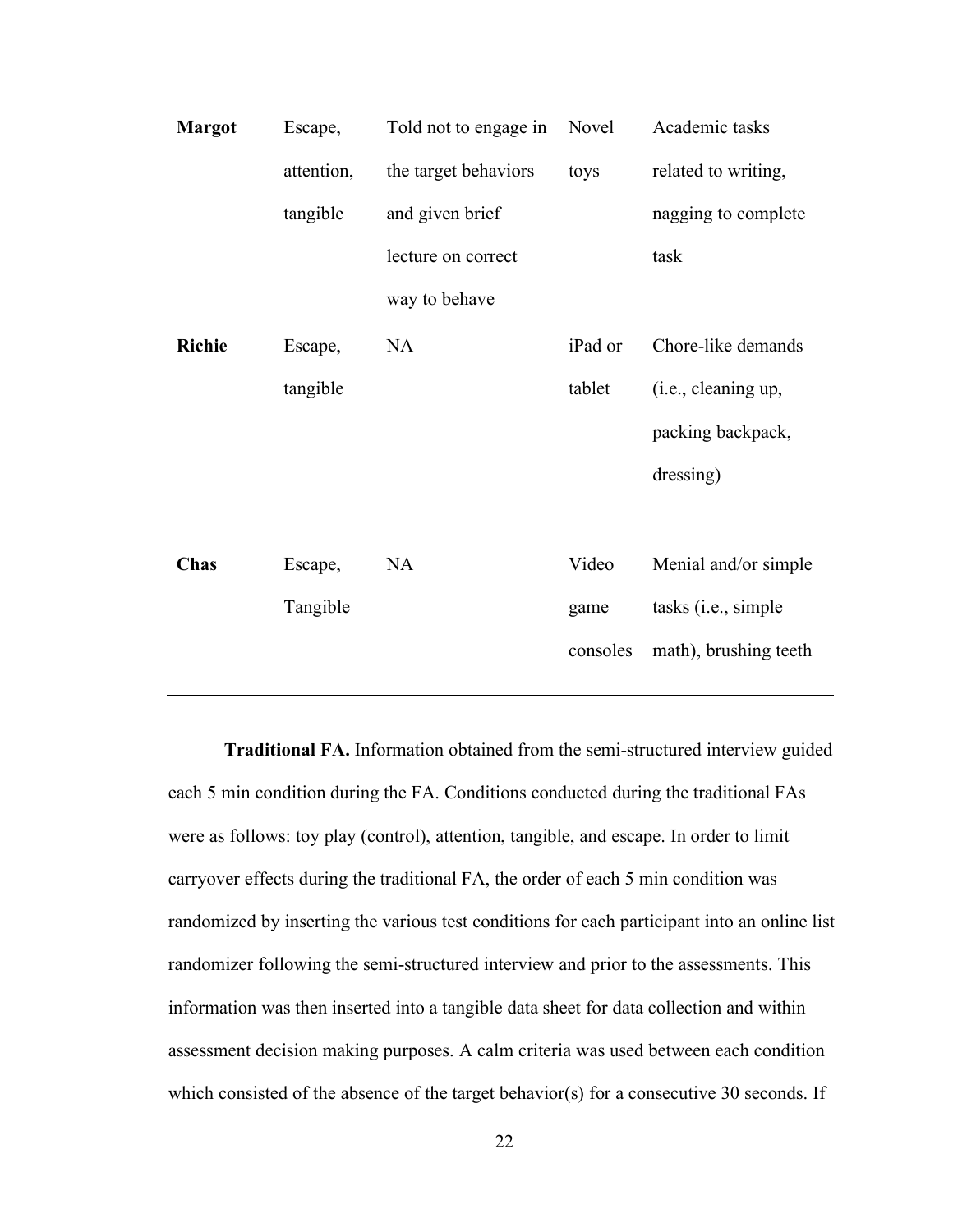behaviors occurred during the 30 s window, the timer was restarted once the behavior(s) subsided.

*Toy play.* This condition was used as a control condition in which all potential reinforcers were present (i.e., attention provided, neutral tangibles available, and no demands placed). This condition served as a standard of responding for participants with which to compare each test condition. During this condition the participant had access to noncontingent adult attention (e.g., narrating play, behavior specific praise for appropriate engagement) provided on a variable interval 30 s reinforcement schedule or as often as attention was requested from the participants, access to neutrally preferred items and activities as described during the semi-structured interview, and no demands were placed nor demand materials present during this time. Any instance of the target behavior(s) or other challenging behavior(s) that occurred during this time were blocked and redirected or otherwise ignored.

*Attention.* This condition tested the hypothesis that the participant engaged in the target behavior in order to gain access positive reinforcement in the form of access to attention (e.g., reprimands, consoling, lecturing). At the beginning of this condition the researcher informed the participant that she would engage with another activity (e.g., "I'm going to do some work") while still present in the room. Neutral or low-preferred items were available in the assessment room during each attention condition. During this condition, the researcher provided attention in the form of brief reprimands or short lectures (e.g., "I don't like when you hit me like that; it hurts.") contingent on the occurrence of the target behavior. The attention provided in this condition varied per participant and was based on caregiver report from the semi-structured interview. For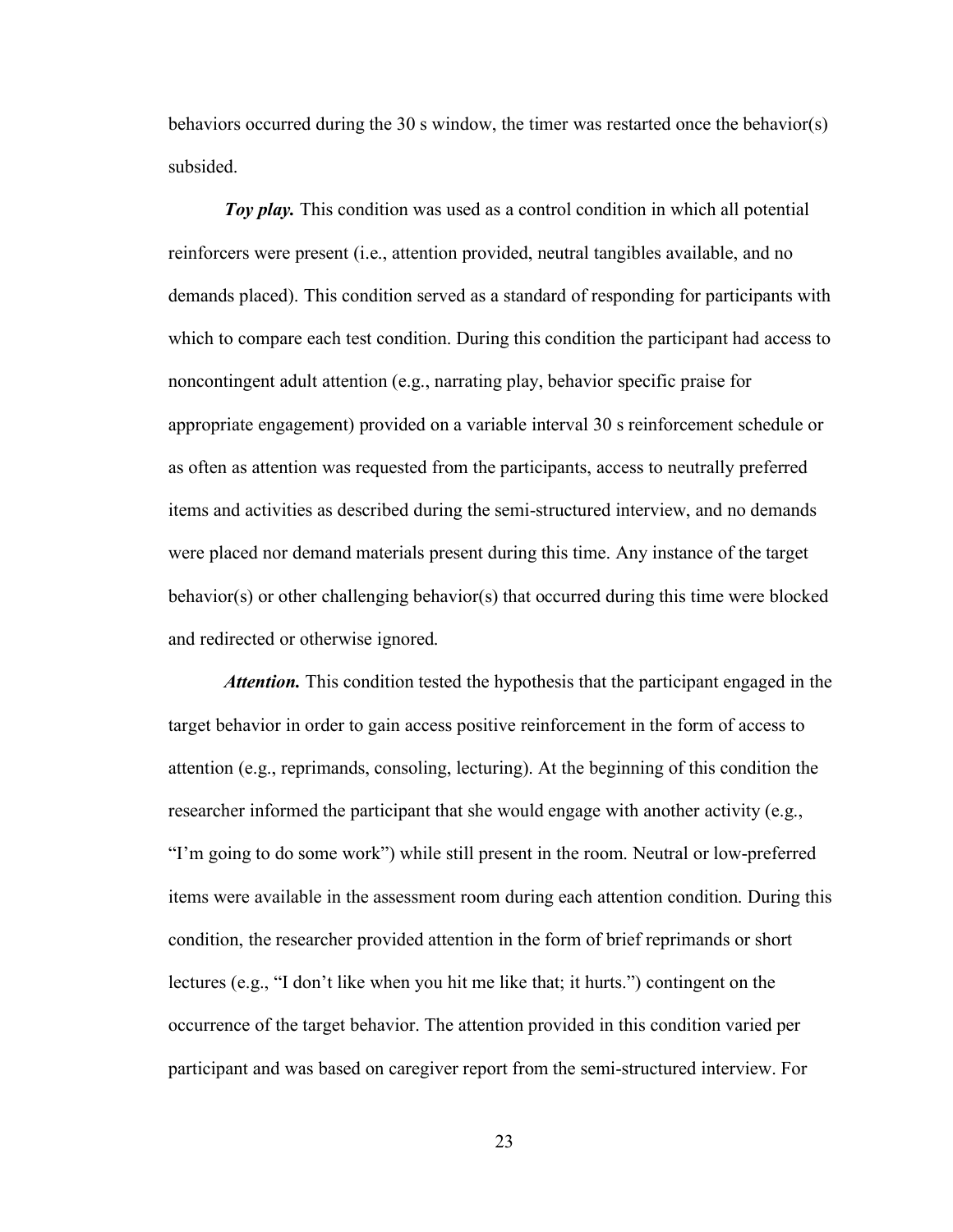example, if participant's caregiver reported that they typically lectured their child on either the correct or incorrect way to behave in a situation then attention was provided in this way. The occurrence of the target behavior during this condition, resulted in nuanced and contingent attention described above in the form of a brief statement followed by a withdraw of attention in the form of an announcement about needing to go do more work. All other bids for attention by the participant, appropriate or otherwise, were ignored by the researcher.

*Escape.* During the escape condition, the researcher tested the hypothesis that the participant engaged in the target behavior to access negative reinforcement in the form of escape nonpreferred demands or activities. When testing for escape, the researcher began by placing demands that typically mirrored those that are placed in the participant's natural environment and those that are typically associated with the target behavior. During this condition relevant task materials (e.g., pencil, paper, worksheets) and neutral or low-preference items were also in the room during this condition. Appropriate bids to escape the task (e.g., "I don't want to [engage in the task]") were ignored by the researcher and the task remained present. The researcher used a three-step prompting procedure (i.e., verbal, model, physical prompt hierarchy) to prompt participants through the completion of a task demand. This procedure allowed the participant 5 s to initiate independently after the demand was first placed. If the participant did not initiate towards the demand after 5 s, the researcher provided a model prompt of the correct way to complete the demand while restating the task direction (e.g., "write the letter 'a' like me"). Following the model prompt, if the participant did not initiate within 5 s, the researcher provided hand-over-hand or physical assistance in order to complete the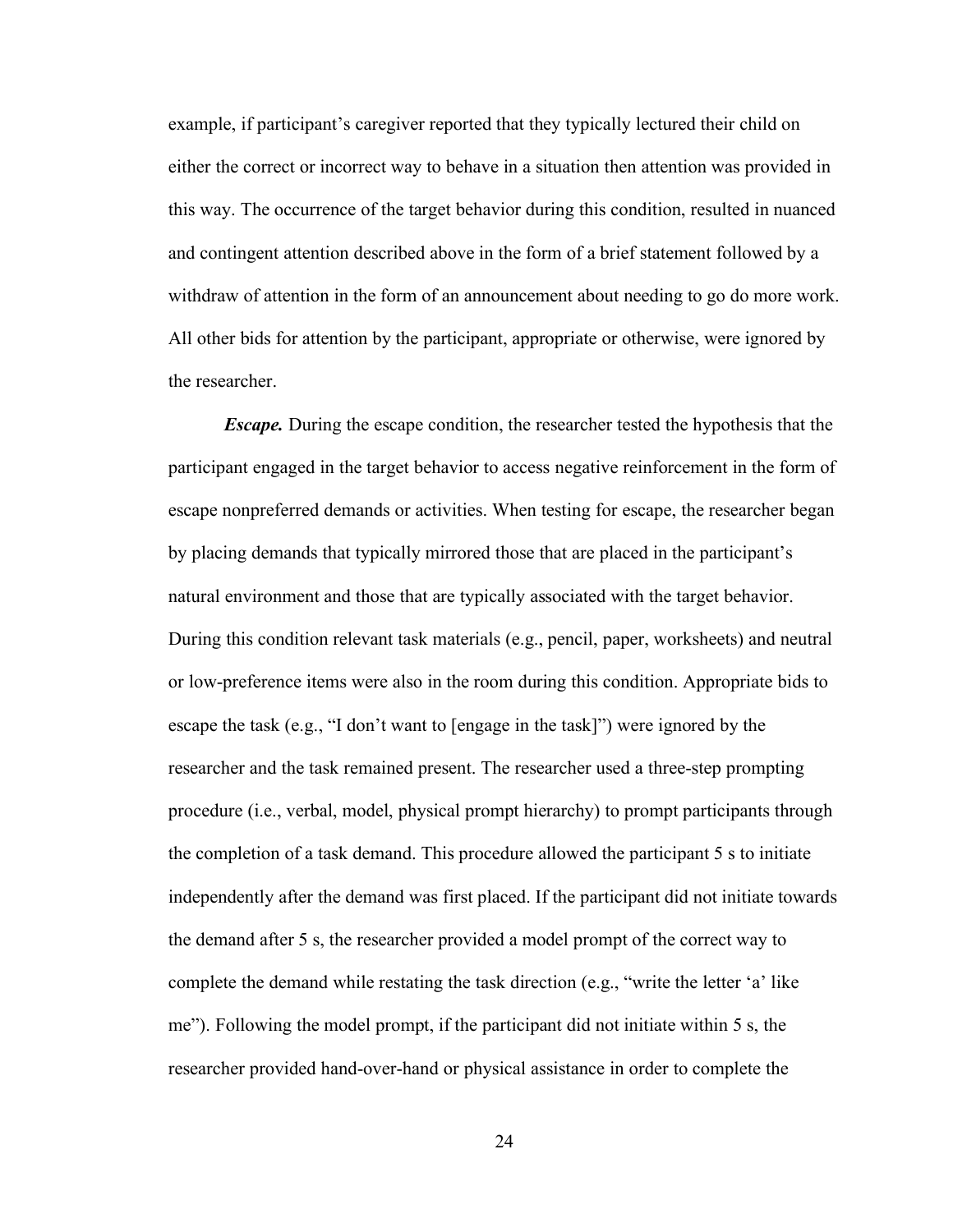demand. If the participant engaged in the target behavior, the task was removed (e.g., "You don't have to [engage in the task]") for 20 s before the researcher represented the demand.

*Tangible.* During the tangible condition the researcher tested the hypothesis that the participant engaged in the target behavior to access positive reinforcement in the form of access to preferred items or activities. Prior to the beginning of each tangible condition, a pre-exposure period was conducted. During this time participants were allowed to interact with their high preference item(s)/activity for approximately 30 s. The pre-exposure period was extended for one participant, Chas, because his preferred tangible item was a portable videogame console. The researcher allowed Chas 1 min to interact and begin video game play before the official start of the tangible condition. At the start of this condition, the researcher told the individual that their preferred item(s) were no longer available and removed them from the participant's reach. Following each restriction, the participant could redirect to a different item and was allowed 10 s to engage before another restriction. If the participant did not redirect, but also did not engage in the target behavior(s), the researcher would make brief statements about the items (e.g., "This is so cool. I love drawing.") Appropriate bids for the tangibles were ignored or denied (e.g., "No. You can't have it."). This response was based on parent report during the semi-structured interview so that it simulated the natural environment. If the participant engaged in the target behavior during this condition, they were given access to the tangible for 20 s before the researcher restricted access again.

**IISCA.** Information obtained from the semi-structured interview guided the synthesis of conditions during this analysis. For each participant, hypothesized functions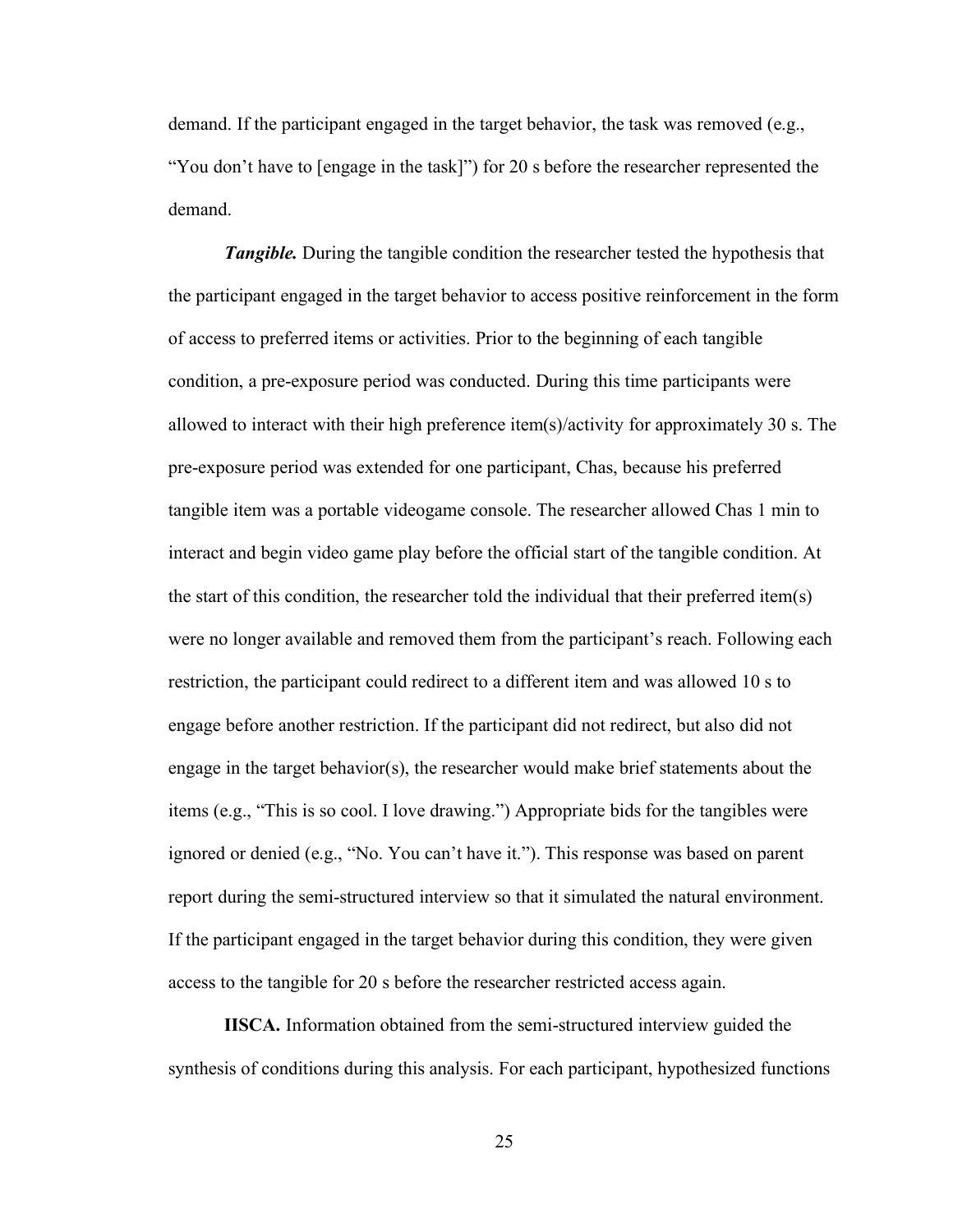were combined into a single test condition with a matched control condition. Like the FA procedures, the sequence of the control and test conditions were randomized at the start of the study.

*Control.* This condition was used as a match control for which to compare each synthesized test condition. This condition served participant's baseline level of responding during the IISCA. In this condition all hypothesized reinforcers were present in order to abate the need for participants to engage in the target behavior(s). During the control condition for the IISCA, items relevant to task demands, neutral tangibles, and highly preferred tangibles were included in the room. The participant could interact with the highly preferred items. Although task materials were present in the room, no demands were placed during this time. In the control condition, the participant had noncontingent access to each possible reinforcer, including the researcher's attention. If attention was not a hypothesized reinforcer, moderate rates of the researcher's attention were provided (e.g., neutral comments about play, moderate praise for appropriate behavior) throughout the assessment with the exception of when the target behavior occurred. Any instance of the target behavior(s) or other challenging behavior(s) were blocked or otherwise ignored during this time.

*Test.* Consequences for each combination of test conditions (i.e., attention and tangible, escape to attention, escape to tangible, or escape to attention and tangible) looked similar to those described earlier. The only difference was that multiple consequences were provided (e.g., attention and escape from a demand) contingent on the occurrence of the target behavior. For example, if the researcher tested the synthesized escape to tangible condition, both the removal of the demand and access to preferred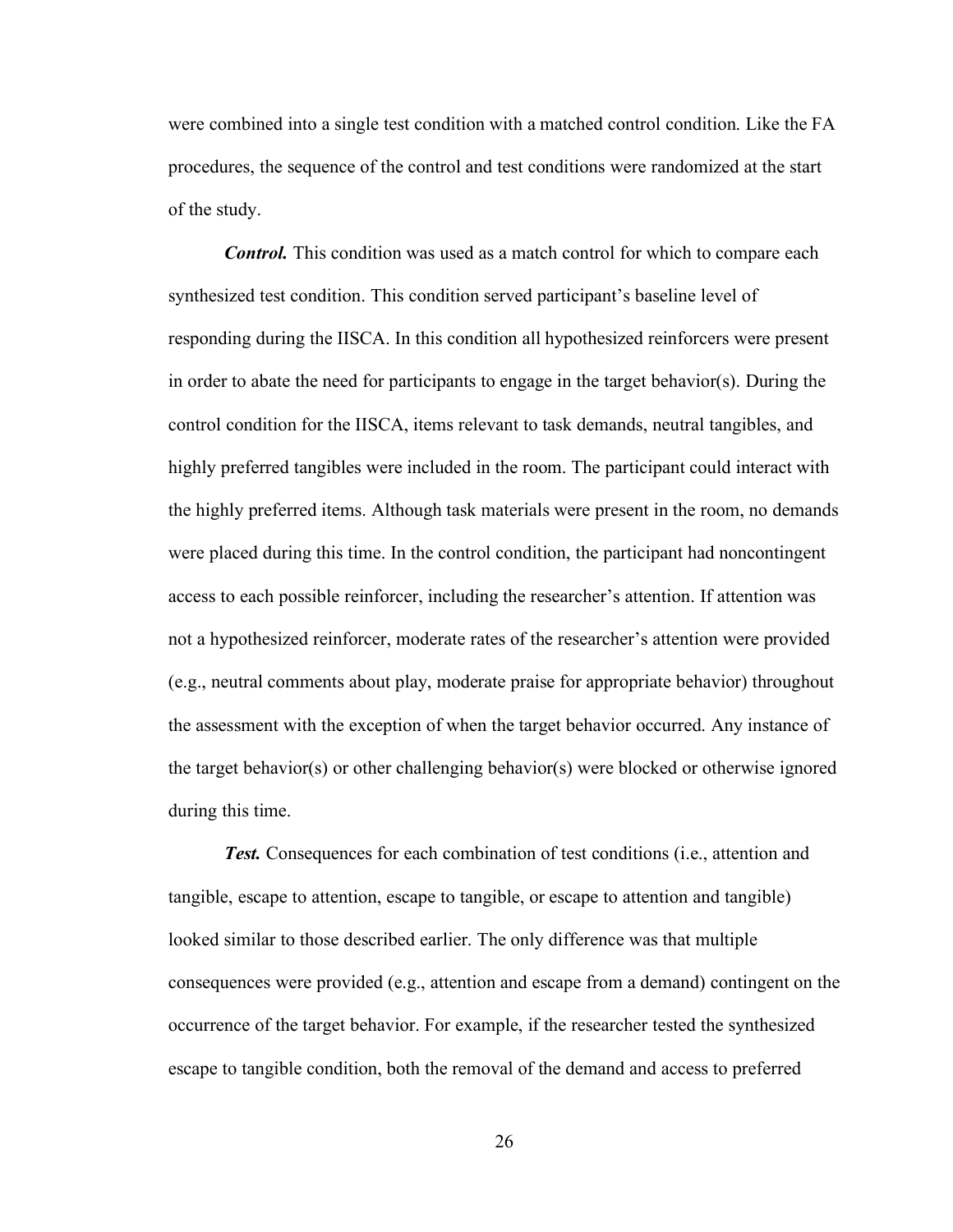tangibles followed the occurrence of the target behavior(s).

### **Reliability and Fidelity**

IOA and PF data were collected via live observation by two independent observers for each assessment for each participant and a minimum of 20% of each condition within the assessments. Data collectors were graduate students working towards their master's degree in Applied Behavior Analysis and had familiarity with data collection procedures used during these assessments. Data collectors were trained on data collection procedures prior to observation of the assessments as mentioned in the measurement section above. Training consisted of the researcher reviewing the operational definition(s) for the target behavior(s), a review of examples and nonexamples, and a practice coding session on the mobile data collection application. If IOA fell below the standard acceptable level of 80% agreement, retraining occurred before the next assessment.

Prior to each assessment, the researcher and outside observers reviewed operational definitions of challenging behavior(s). IOA and PF data were totaled at the end of each assessment in order to keep rates at or above 80% and ensure that the researcher was implementing procedures as written. If IOA data fell below the acceptable 80% agreement rate, the researcher determined what errors occurred with the operational definition or measurement system, rewrote the definition, and/or coded behaviors with the independent observer via video following the assessment. The agreement obtained via recoding was not used as ultimate agreement for the assessment, but rather as a training mechanism.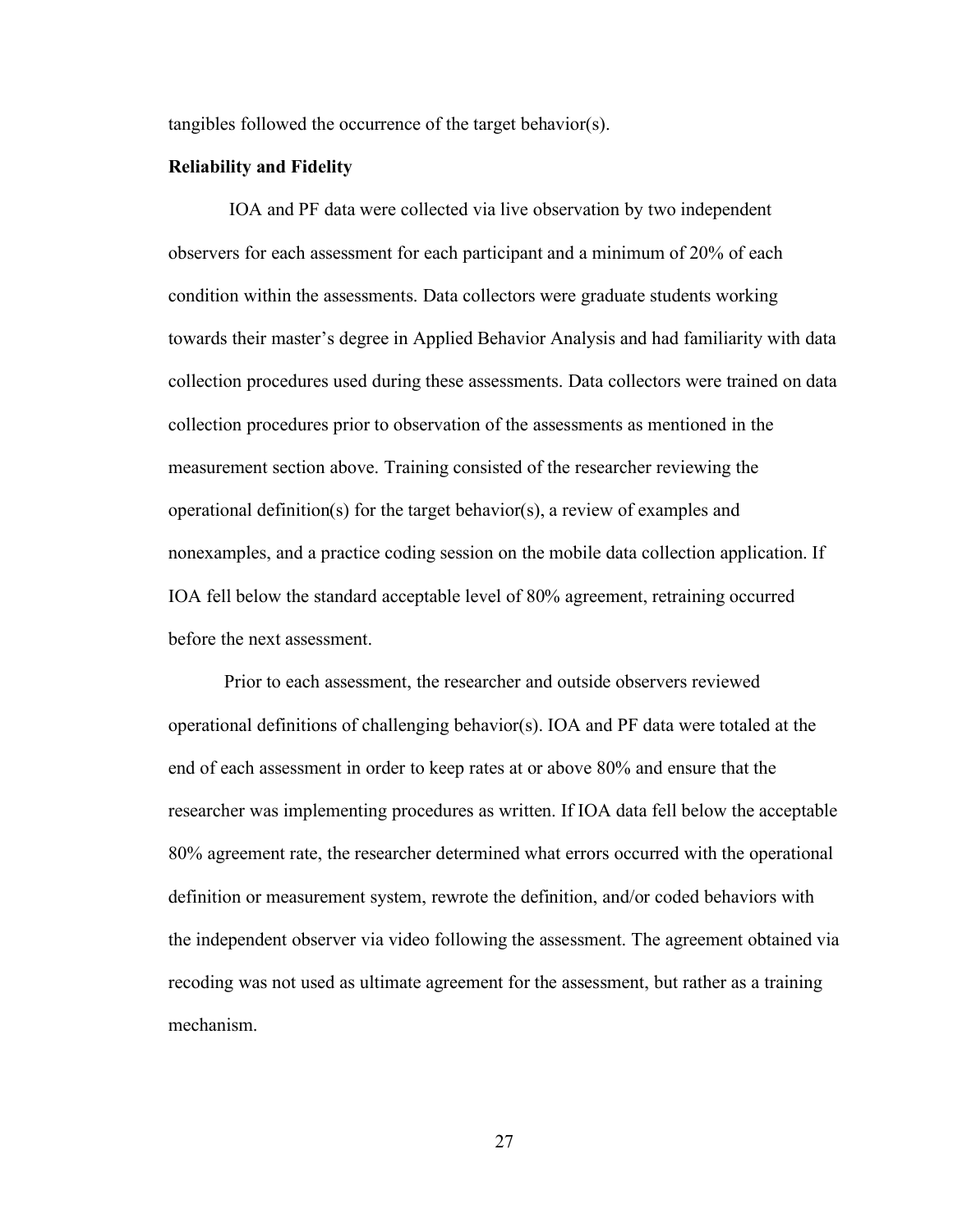IOA data were coded using the *Countee* application (Peic & Hernandez, 2015). This application provided time stamps of each marked occurrence of the target behavior(s). The researcher calculated agreement using a point-by point agreement for free-operant behaviors measured with timed event recording (Ledford & Gast, 2018). Occurrences of the target behaviors were calculated as an agreement if they were coded within a 3 s window. A percentage for agreement was calculated at the end of each assessment by dividing the number of agreements by the number of total opportunities (agreements plus disagreements) and multiplying by 100. However, due to the limitations of capturing agreement for non-occurrences of the target behavior(s) agreement data were coded differently for participants who engaged in low-frequency behaviors or did not engage in the target behavior(s) at all. This method included dividing assessments into 10 s intervals and calculating non-occurrence reliability data. The number of agreements for non-occurrence intervals was divided by agreements and disagreements of nonoccurrence intervals, and then multiplied by 100 (Ledford & Gast, 2018). This was done to calculate point-by-point agreement of non-occurrences.

If IOA data fell below the acceptable range of 80%, data coders reviewed a video recording of the assessment and recoded together in order to increase agreement. IOA data were collected for an average of 90% (range 81 to 100%) of conditions during each assessment. IOA levels ranged from 75 to 100% agreement. In the one instance in which IOA fell below 80%, recoding occurred post hoc and a total agreement of 81% was obtained during the retraining. Following that assessment, IOA levels were above 80% agreement. Thus, these behaviors were recorded by one coder and not the other.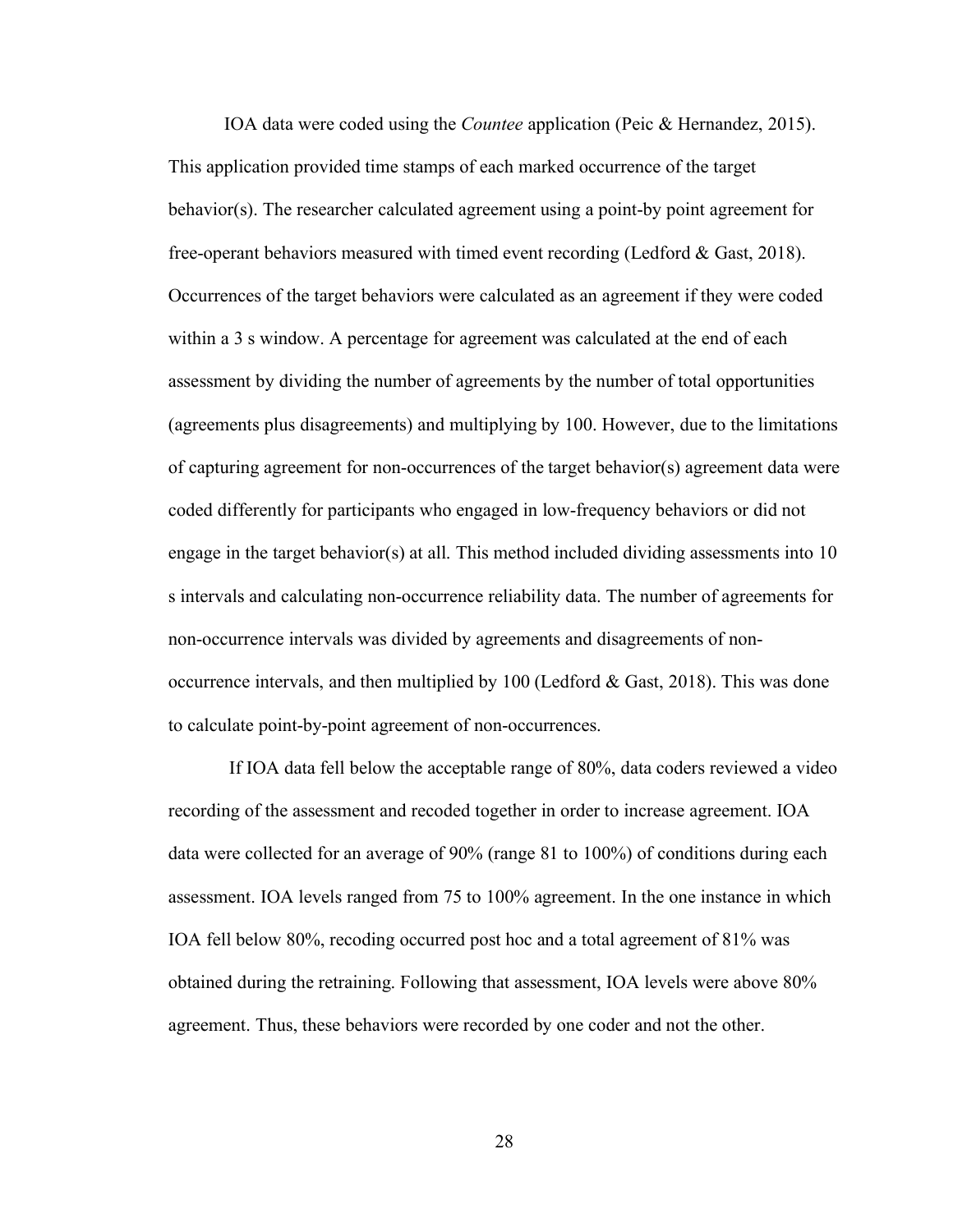PF data were collected during each assessment. See Appendix B for an example data sheet. In order to calculate PF data, the researcher calculated the number of correct implementor behaviors and divided that number by number of anticipated behaviors within a condition. Test conditions within each assessment in which PF data were collected were scored independently then summed together and divided by the number of conditions in which PF data were collected for a total percentage of correct implementor behaviors. In order to get a total percentage for correct implementor behaviors over the duration of an assessment the following formula was used: condition  $a +$  condition  $b +$ condition c/total number of conditions by 100.

PF data were collected for every assessment and 46.8% of sessions within each assessment (31% to 88%). If PF data fell below the acceptable rate of 80%, more conditions would be coded and the implementor would be coached via walkie-talkie during the assessment. PF levels were at or above the acceptable rate for all assessments and conditions (range 86 to 100%). The most commonly missed correct implementor step occurred during the toy play condition in which the implementor was meant to refrain from presenting task demands. This occurred, because the implementor asked questions related to the participant's play with neutral or high preference tangibles present in the room(e.g., "do you want to play with the ball," "what is happening on the video," "catch the ball"). Table 4 provides a list of correct implementor behaviors for each condition and each assessment.

Table 4

### **Correct Implementor Behaviors**

**Analysis** Condition Implementor Behaviors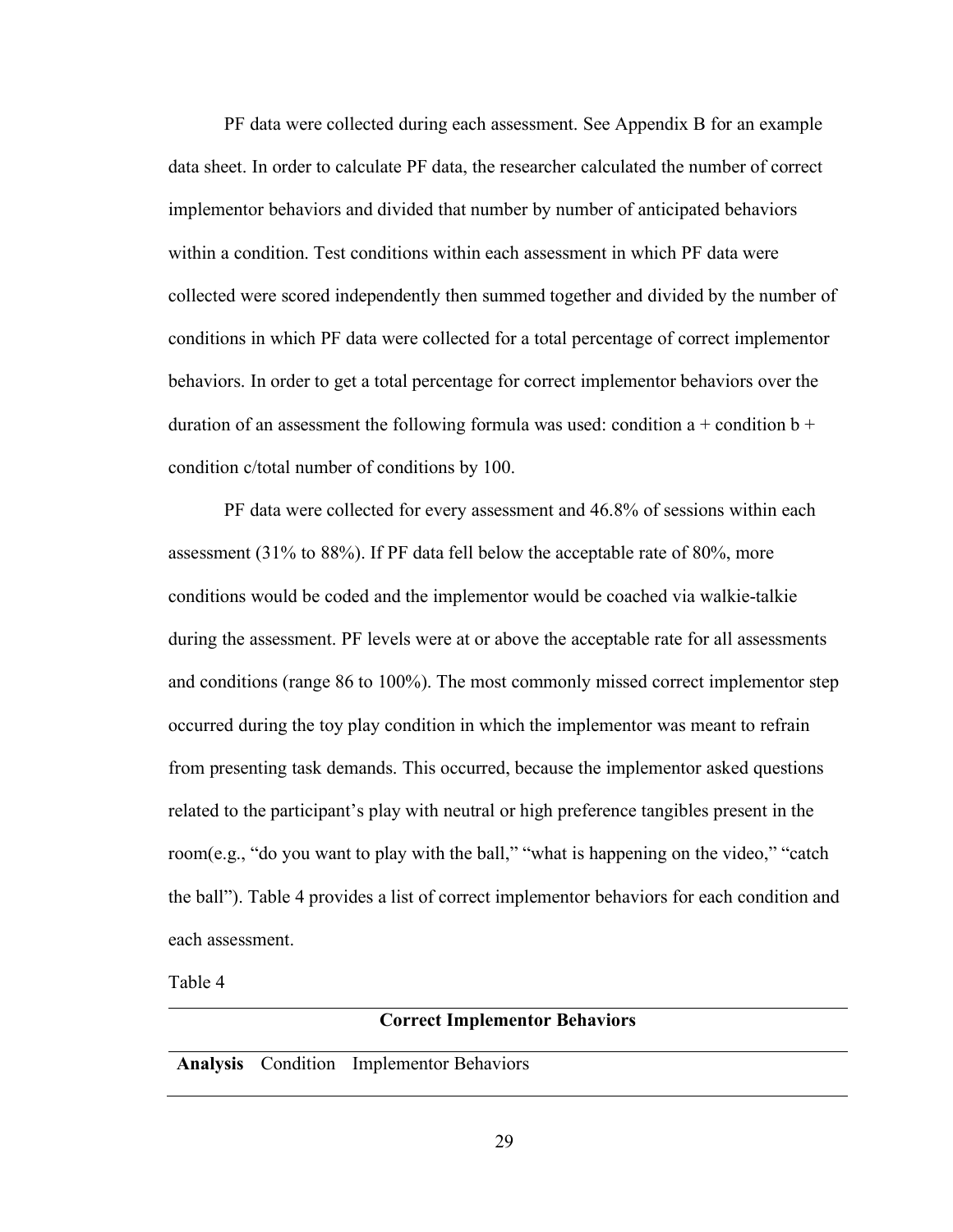- FA Toy Play Provided attention at least once every 20 s, neutral items available to child, refrained from task demands, ignored nontarget behaviors
	- Attention Restricted attention, neutral items available to child, attention provided if child engaged in the target behavior, ignored nontarget behavior, refrained from task demands
	- Tangible Restricted high preference and neutral tangible(s), access to tangibles provided for 20 s contingent on the occurrence of the target behaviors, ignored nontarget behavior(s), refrained from task demands
	- Escape Demand materials present, task demands placed, prompting hierarchy used, demand removed within 3 s of the occurrence of the target behavior, demand removed for 20 s then represented, ignored nontarget behaviors
- **IISCA** Control Provided attention at least once every 20 s, neutral items available to child, refrained from task demands, ignored nontarget behaviors
	- Test: Demand materials present, high preference and neutral tangibles
	- Escape to restricted, demands placed, demand removed, and tangibles
	- Tangible provided within 3 s of the target behavior, demands removed and tangibles provided for 20 s then restricted again, ignored nontarget behaviors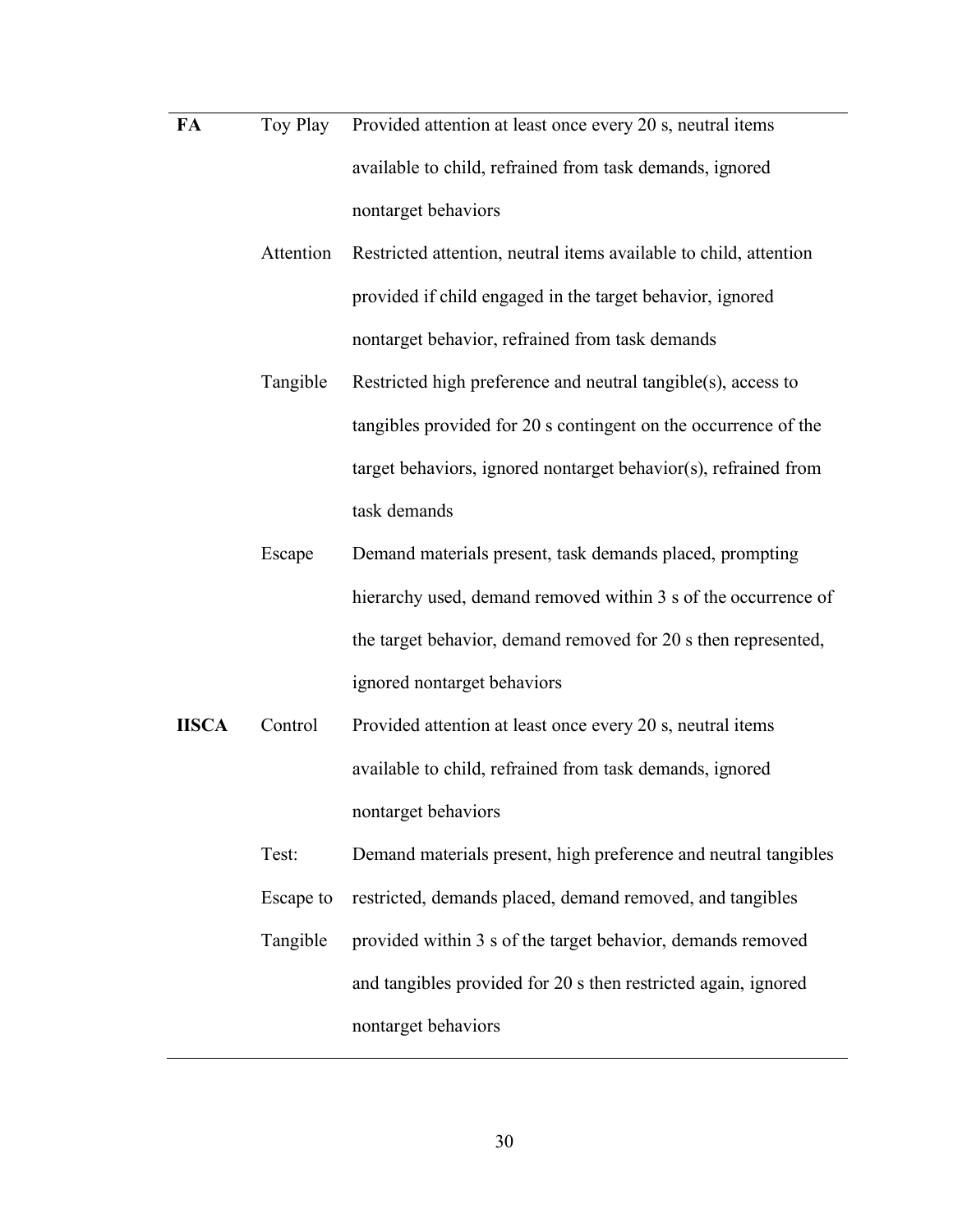| Test:     | Demand materials and high preference and neutral tangibles         |
|-----------|--------------------------------------------------------------------|
| Escape to | present, attention present, all reinforcers restricted and demands |
| Attention | placed, demands removed and reinforcers provided within 3 s of     |
| and       | the target behavior, reinforcers present for 20 s then restricted  |
| Tangible  | again, ignored nontarget behaviors                                 |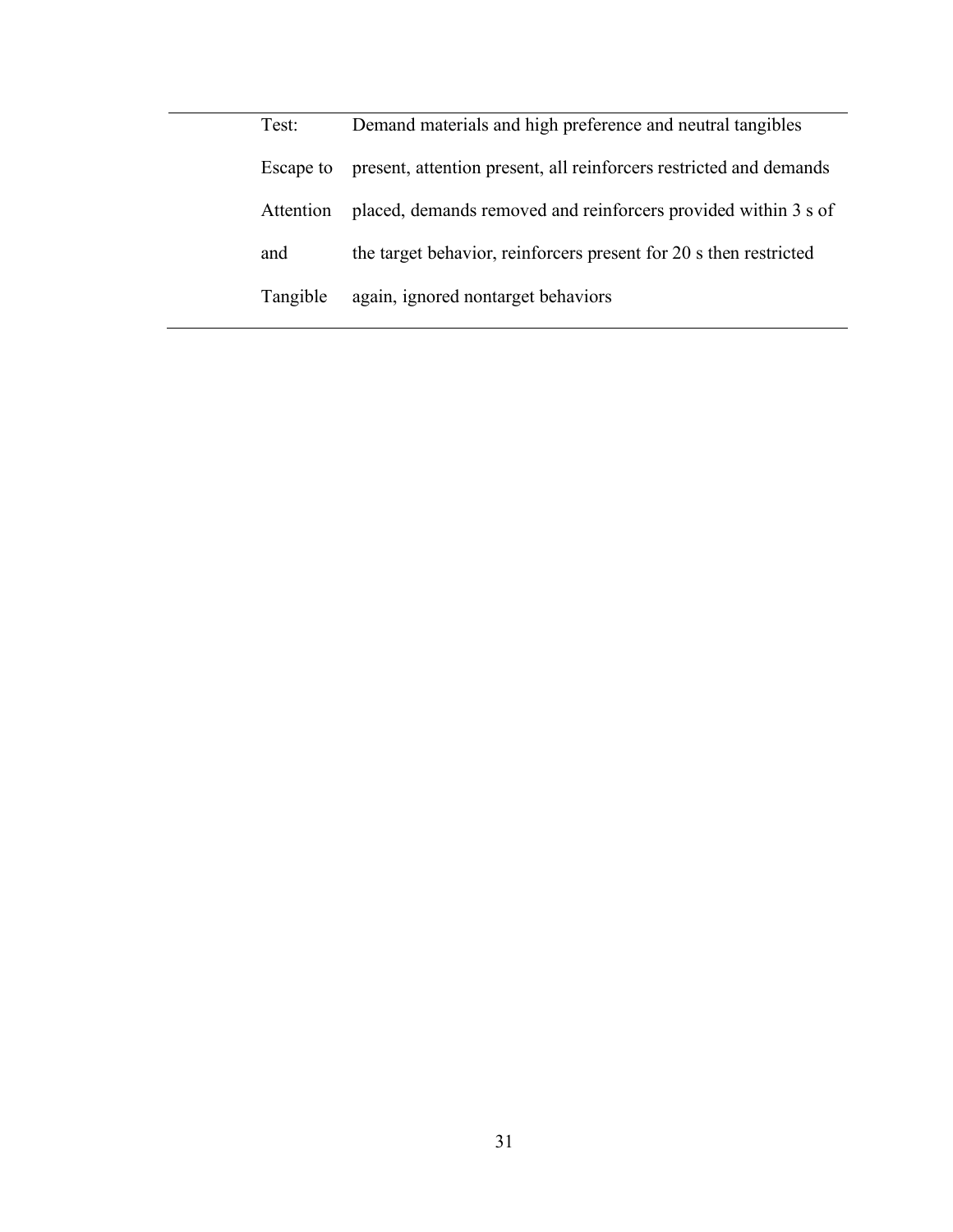### **Section 4: Results**

Results from the traditional FAs and IISCAs were visually analyzed to detect differentiation between the various test and control conditions. To determine differentiation, the researcher first used traditional methods of visual analysis. This was done by considering within-assessment themes by looking at trend, level, stability, variability, and overlap. Following visual analysis within-assessment, a betweenassessment analysis was conducted by looking at trend, level, stability, overlap and consistency of effect for each data series within each assessment (Barton, Lloyd, Spriggs, & Gast, 2018). Between-assessment visual analysis would provide information regarding the rates of the target behaviors in order to answer the primary research question. Following, the within and between-assessment analysis a summative analysis was made as it pertained to the secondary research question and agreement of assessments with regard to function of the target behavior(s).

As a supplemental determination of differentiation and way to make summative statements about the data, modified visual inspection calculations as described by Roane et. al (2013) were used. Using this method, differentiation was said to have occurred if at least 50% of data points in various test conditions were elevated above the criterion line (CL). The CL varied per participant and was based on their responding or rate of behavior(s) during the toy play or matched control conditions. This was calculated by finding the mean and standard deviation of occurrences of the target behavior(s) during the toy play condition in each assessment. Criterion lines were set at one standard deviation above and below the mean of the target behavior during the toy play condition of each assessment. If differentiation occurred, a determination of function (e.g., social-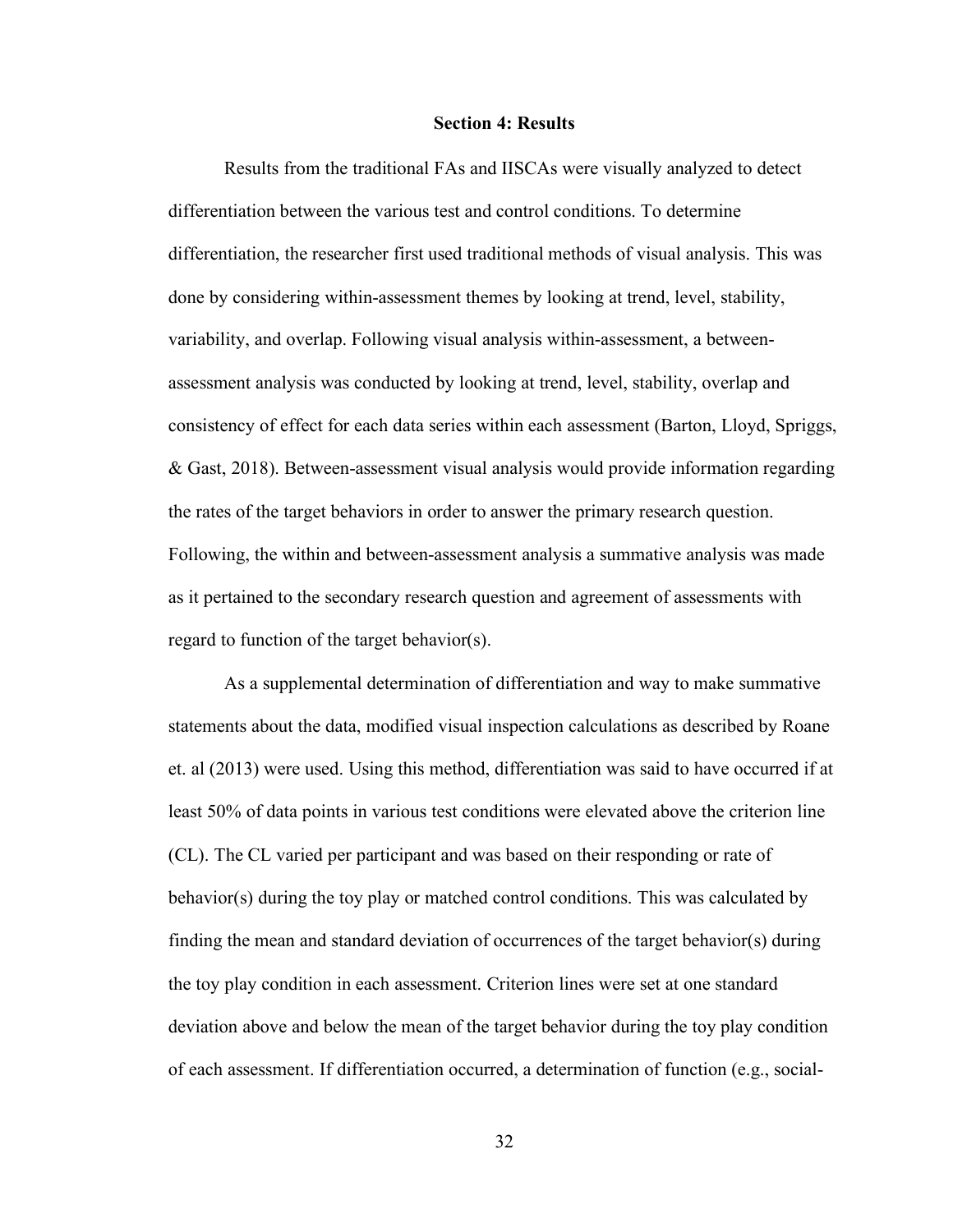positive reinforcement, social-negative reinforcement, automatic reinforcement) was made and then compared across each participant's assessments.

Table 5 illustrates the hypothesized functions based on information obtained during the semi-structured interview and the results regarding function from both analyses. For Margot, information obtained during the semi-structured interview reliably predicted EOs that evoked challenging behaviors (i.e., social-positive reinforcement in the form of access to attention and tangibles and social-negative reinforcement in the form of escape from task demands) in both the IISCA and FA. For Margot, all three of these components yielded similar conclusions about the function of her challenging behavior. For both Richie and Chas, information obtained during the semi-structured interview reliably predicted one EO for target behavior (escape and tangible, respectively). For Richie and Chas, results from the semi-structured interview and both analyses were not in agreement as they related to conclusions regarding the function of challenging behavior.



Figure 1. *Results from the traditional FAs and IISCAs conducted for Margot with embedded criterion lines.*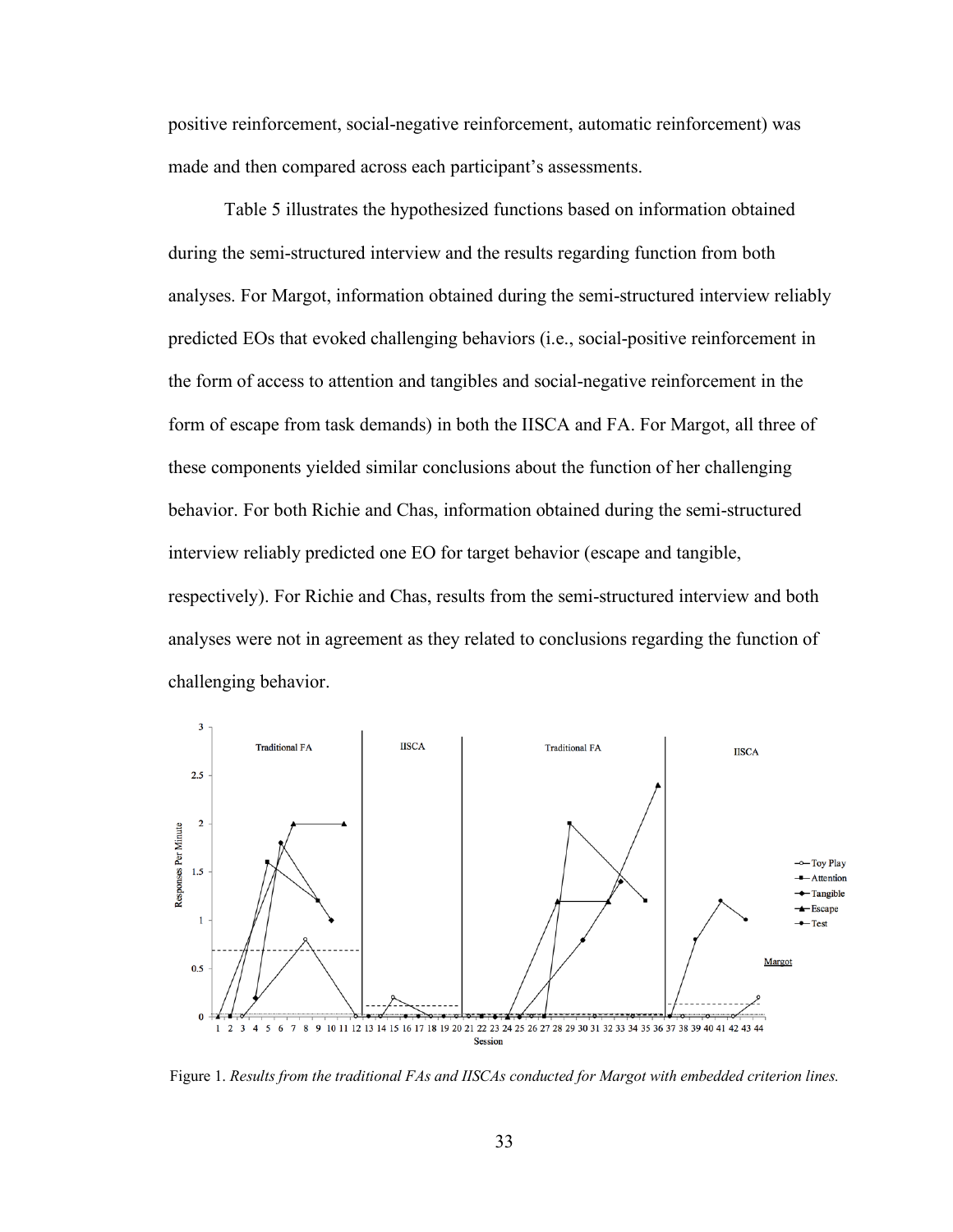

Figure 2. *Results from the traditional FAs and IISCAs conducted for Chas with embedded criterion lines.* 



Figure 3. *Results from the traditional FAs and IISCAs conducted for Richie with embedded criterion lines.* 

Figure 1 shows the results of the FAs and IISCAs conducted for Margot. Results from both FAs and the final IISCA demonstrated that Margot's target behaviors (aggression and property disruption) were likely reinforced by negative reinforcement via escape from nonpreferred task demands and positive reinforcement via access to both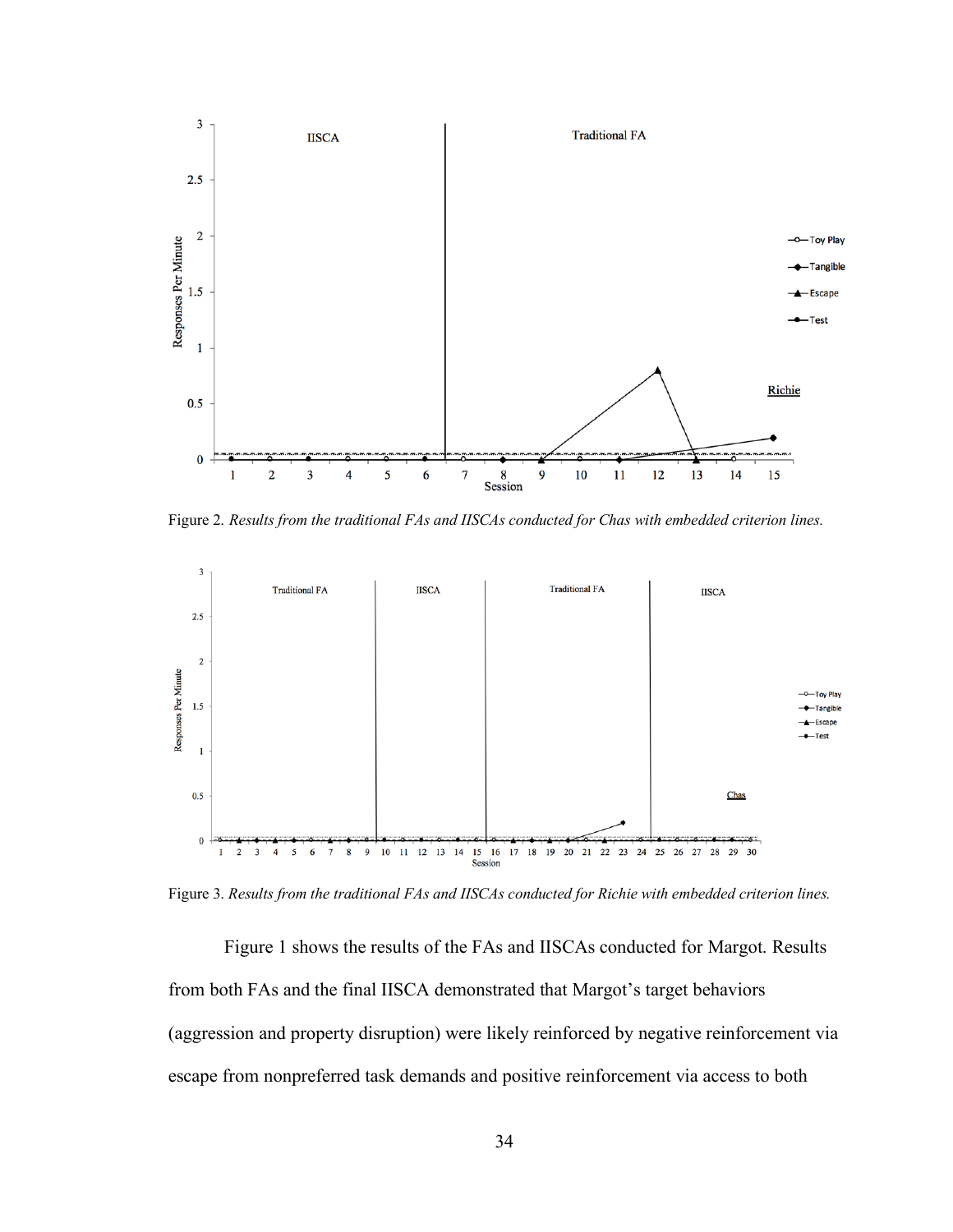attention and tangibles. These results matched the hypothesized function obtained via indirect assessment with Margot's caregiver. Given that there was relatively little overlap during her assessments between test and control data paths, results were not visually analyzed using the traditional point-by-point comparison as is typically done when visually analyzing MEDs, but rather visually analyzed to account for overall themes. When using within-condition or assessment visual analysis similar themes were observed across her assessments. During each assessment (with the exception of the  $1<sup>st</sup> IISCA$ ) a zero-celerating trend in the occurrence of the target behaviors was observed for the first few sessions followed by a steep and accelerating trend in a contratherepeutic direction. While there was some variability in the occurrences of her target behaviors across each session, this variability would be expected given one of the comparisons being made was between test and the control condition in which consistently lower rates of the target behaviors were observed.

Due to the systematic introduction and alternation of test conditions as described by the MTD design, visual analysis between conditions or assessments was done in order to address the primary research question. Between-condition analysis demonstrated a consistency of effect between the two traditional FAs when analyzing the accelerating and contratherapeutic trend in rates of challenging behavior following the first series of test and control conditions. This consistency of effect was also observed when comparing the adjacent and final traditional FA and IISCA as well. However, this did not apply during the initial alternation of the FA and IISCA as the target behaviors were not reliably evoked during the 1<sup>st</sup> IISCA.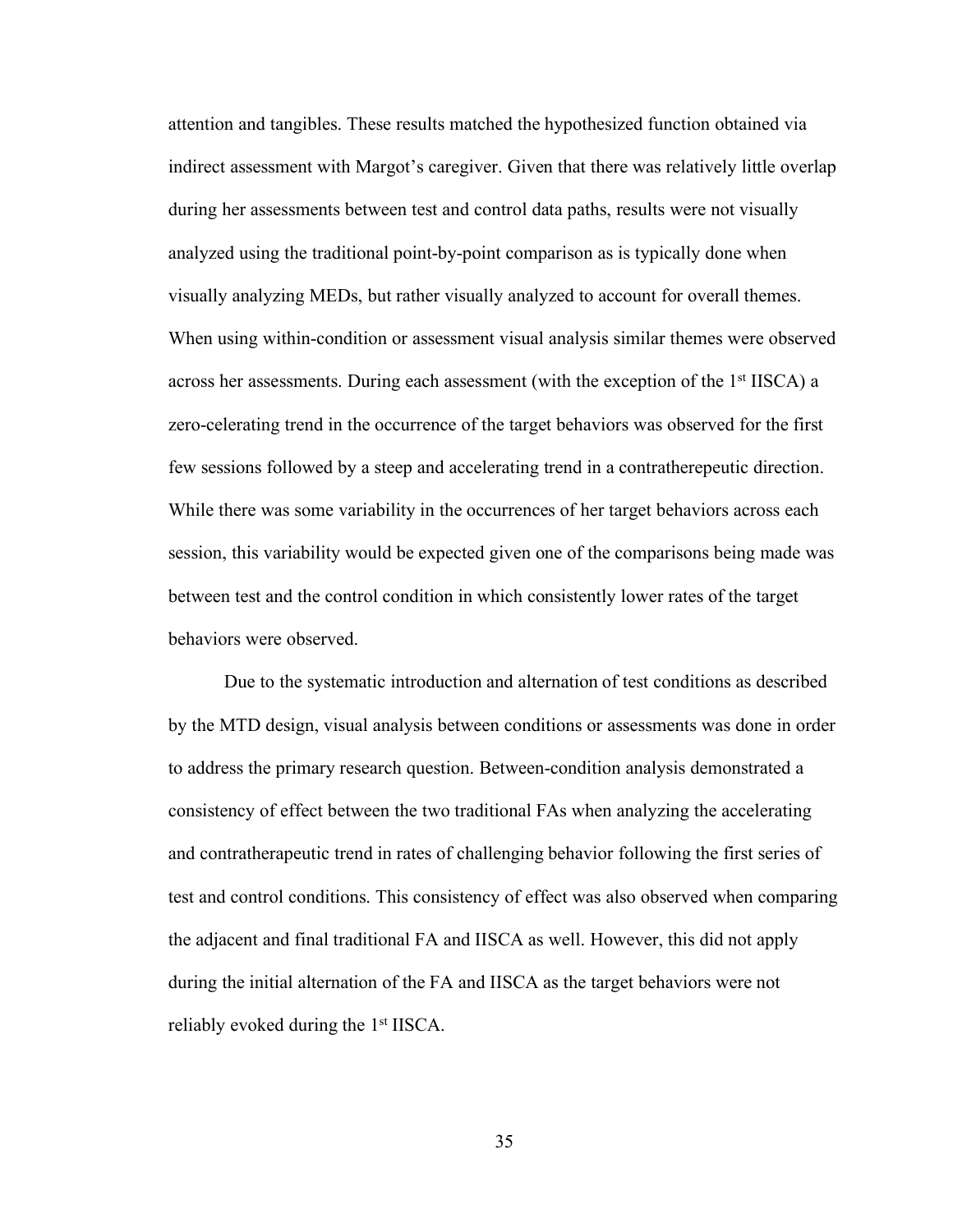A summative analysis of Margot's results yield similar conclusions regarding function and each assessment's abilities to evoke the target behaviors. Unfortunately, the assessments were not in complete agreement since results from the first IISCA were inconclusive as there was a near-zero trend in the rate target behaviors. While overall rates of the target behaviors were elevated above control for all test conditions, suggesting sensitivity to both isolated and synthesized contingencies, during the synthesized test conditions rates or levels of rates of these behaviors were lower during the second and fourth assessments (both IISCAs).

To further visually analyze results from Margot's analysis, the researcher utilized the modified visual inspection criteria as described by Roane et. al (2013). This method was originally used to determine differentiation in FAs with 10 or more conditions. However, it has recently been applied to FAs with more variability in length. For Margot, the level of her target behaviors in test conditions were elevated above the criterion line (based on mean and standard deviation of the toy play condition). Using this method of visual inspection, two of Margot's FAs were determined to be differentiated (her second FA and second IISCA). Because the calculation for modified visual inspection when detecting differentiation requires that at least 50 percent of data points be above the criterion line, results from the first two of Margot's assessments were not determined to be differentiated.

Richie (Figure 2) displayed challenging behavior reinforced by isolated contingencies during the traditional FA, with no evidence to support that the synthesized contingencies produced a more robust reinforcement contingency. During the IISCA, the rate of Richie's target behaviors remained zero-celerating with no observed occurrence of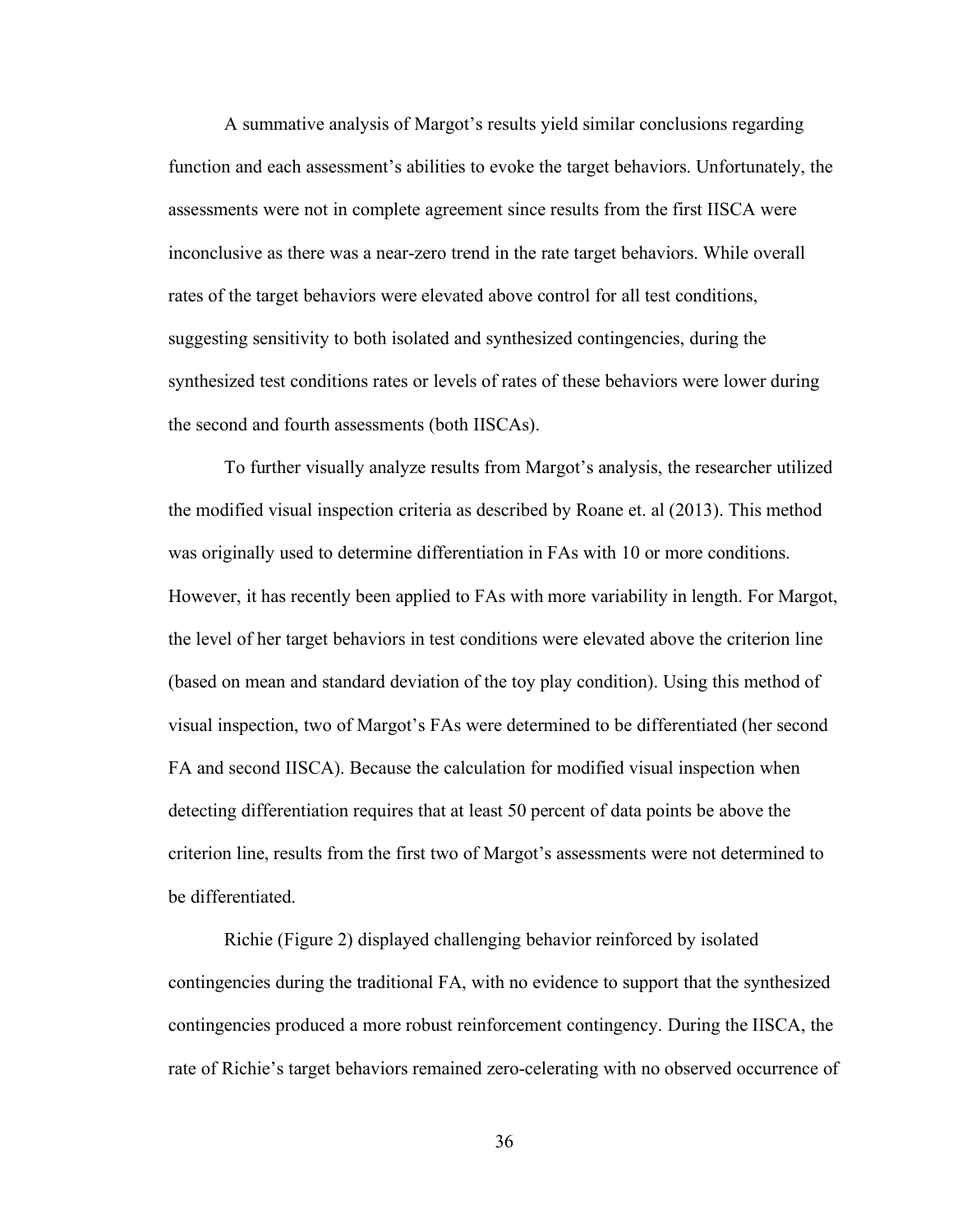the target behavior. After introduction of the FA, rates of challenging behavior accelerated from a zero-celerating trend after the first series to a somewhat differentiated and accelerating pattern of responding during one escape condition. Results from the modified visual inspection method were not useful in detecting differentiation between the assessments. Results from Richie's assessments suggest that his target behavior may be maintained via access to negative reinforcement in the form of escaping nonpreferred task demands. Results from the IISCA provided inconclusive results in determination of function. While, the traditional FA did not conclusively lead to an accurate determination of function, rates of the target behavior were higher and led to more information regarding why dropping occurred. However, more replications are necessary in order to make conclusive statements regarding function.

For Chas (Figure 3), challenging behavior was not reliably evoked in any of the test or control conditions across both assessments. For both within and between-condition analysis, rates of his target behaviors (aggression and property disruption) across all assessments remained at zero-celerating or near-zero levels. During the second FA, there was one instance of property disruption which occurred towards the end of the final tangible condition. However, that was not able to be replicated due to time constraints, thus no differentiation could be obtained during that assessment. Between-condition visual analysis yielded similar results pertaining to each assessment as the target behaviors were never reliably evoked. Results using modified visual inspection confirmed that there was no differentiation between the two analyses.

Table 5

| Comparative Results of the Semi-Structured Interview, FA, and IISCA |    |              |  |
|---------------------------------------------------------------------|----|--------------|--|
| Participant Semi-Structured interview                               | FА | <b>IISCA</b> |  |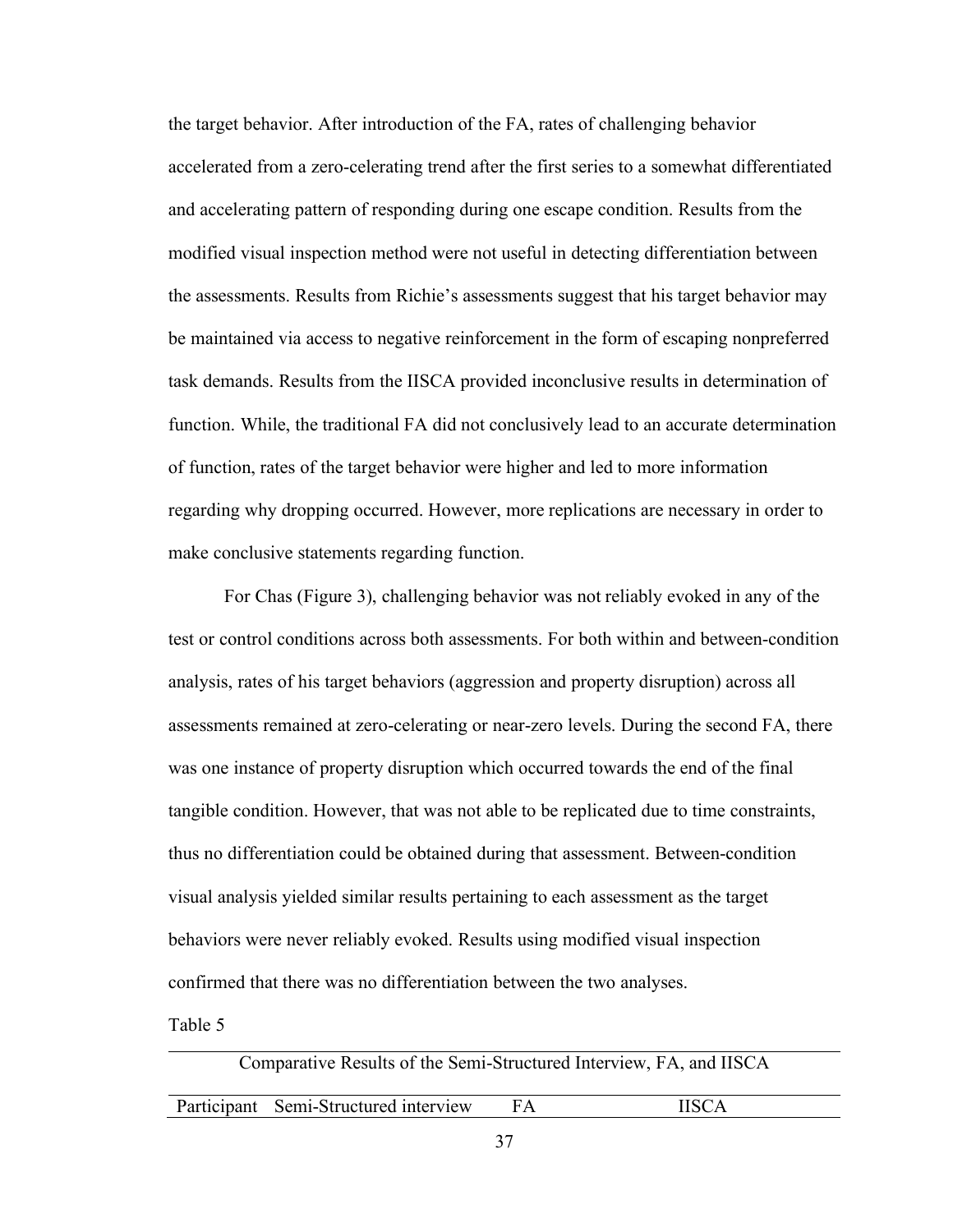| Margot | Tangible, escape, attention | Tangible, escape,<br>attention | Tangible, escape,<br>attention<br>(interactive effect) |
|--------|-----------------------------|--------------------------------|--------------------------------------------------------|
| Richie | Tangible, escape            | Escape                         | Inconclusive                                           |
| Chas   | Tangible, escape            | Tangible                       | Inconclusive                                           |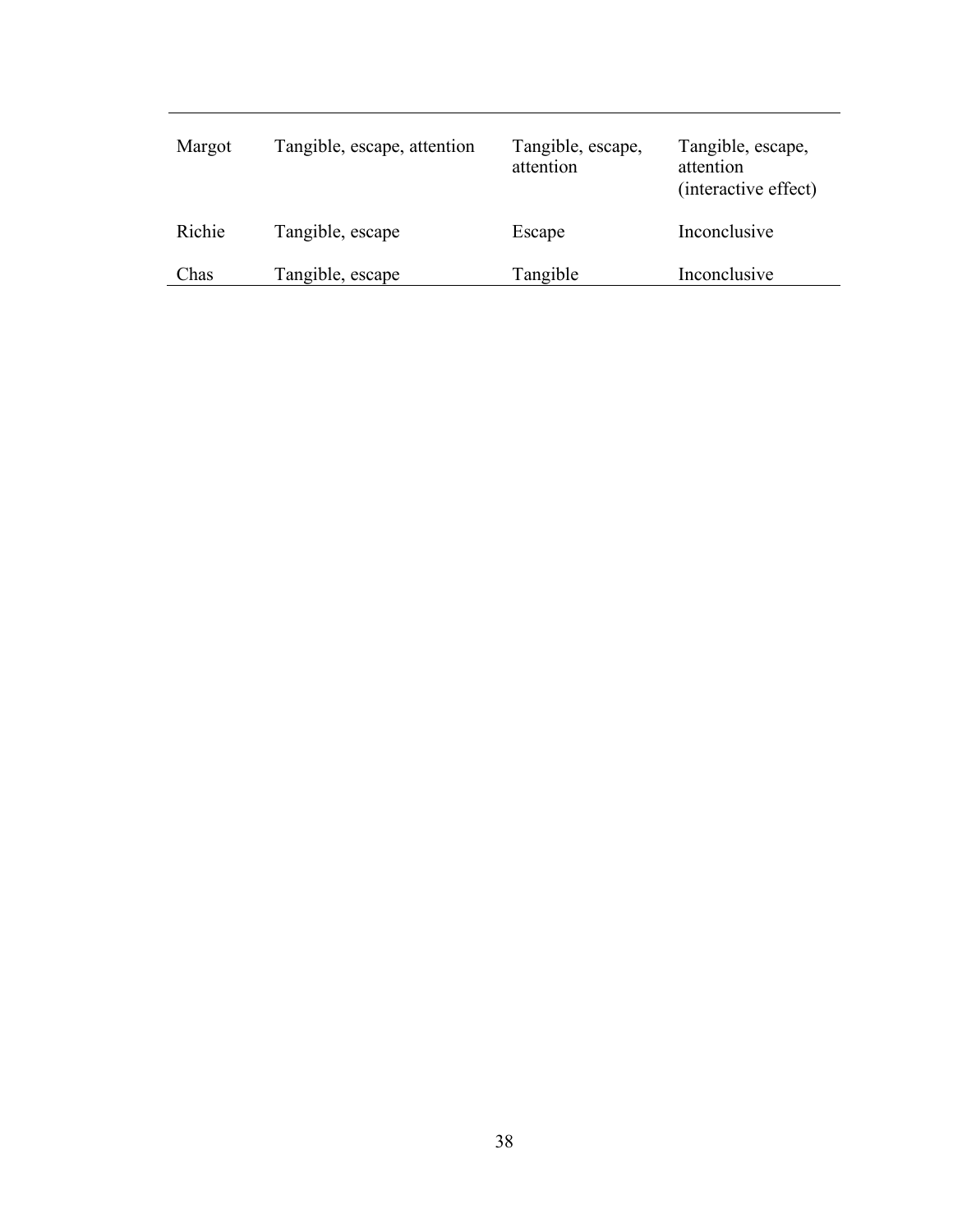### **Section 6: Discussion**

This study compared the results of traditional FAs with results of the IISCA for three participants referred to an outpatient clinic for the assessment and treatment of severe problem behaviors. One of the three participants demonstrated a response pattern that was consistent with the assumptions of the traditional FA (i.e., consequences or EOs operate independently of one another to reinforce behavior). For the second participant, Richie, each assessment demonstrated limited utility in reliably evoking target behaviors. For this reason, results from this assessment should be addressed with caution and more replications would be necessary in order to make any conclusions regarding adherence to the assumptions of each assessment. One of the three participants did not adhere to the assumptions of either the traditional FA or the IISCA as none of the target behaviors were able to be evoked with the exception of one instance during the tangible condition. Only one participant (Margot's second IISCA), demonstrated a response pattern consistent with the assumptions of the IISCA (i.e., consequences or EOs operate in combination to produce a more robust reinforcement contingency) on one occasion. Even though responding in this instance was consistent with the assumptions of the IISCA, rates of the target behaviors during this assessment were lower overall than rates during the traditional FA.

Several themes emerged across implementation of both assessments. During each assessment, implementors differentiated their attention across each condition (i.e., higher rates of interaction and voice inflection during control [when there was a suspected attention function] and lower rates of interaction and voice inflection during all test conditions [unless there was a suspected attention function]). However, due to the nature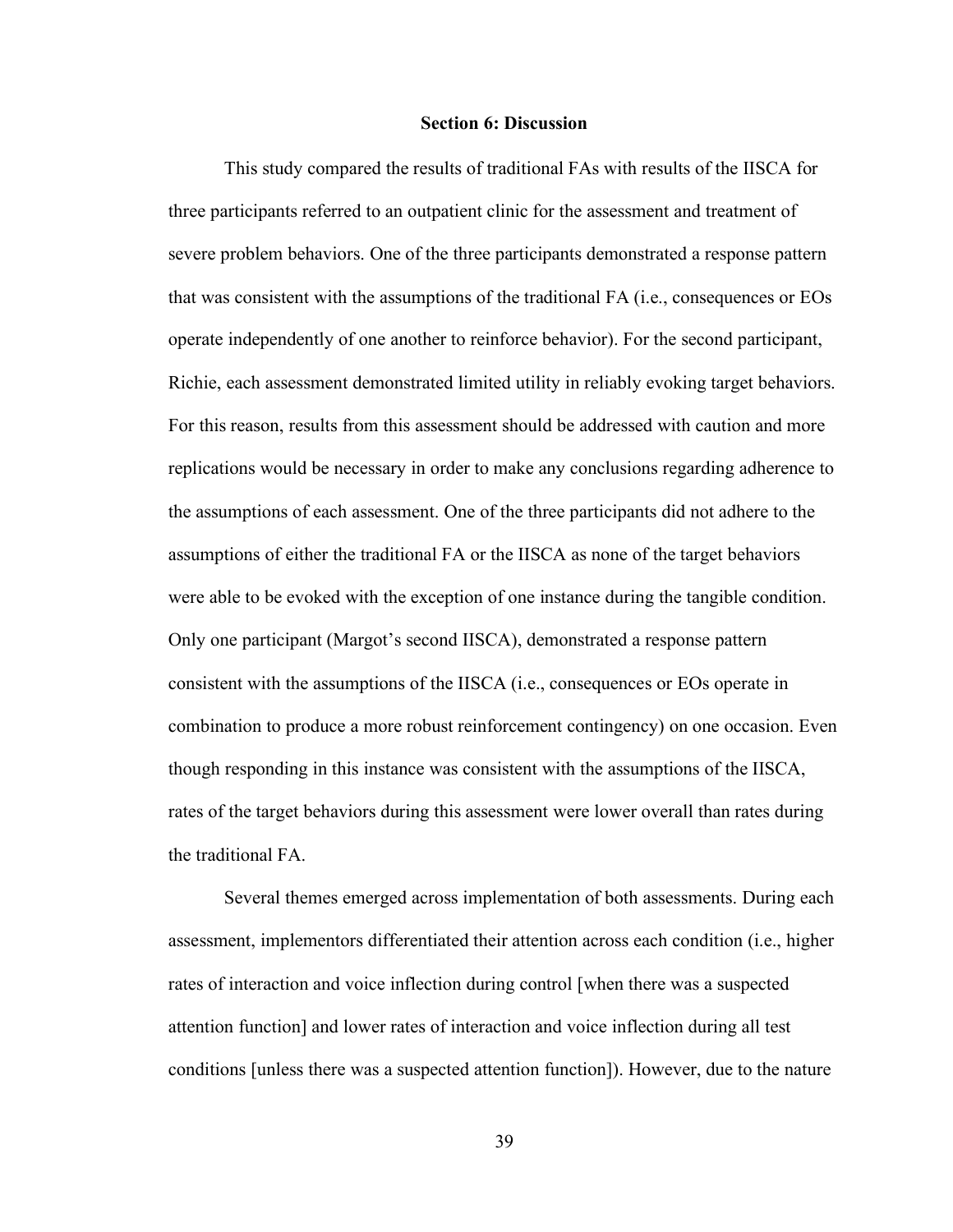of synthesized escape to tangible and attention conditions, the implementor's attention remained present in order to place task demands. For Margot, this could indicate that attention (while possibly a maintaining consequence) may compete with more robust forms of reinforcement (e.g., escape and tangible), lowering overall rates of challenging behavior in a synthesized condition. However, implications for treatment were the same across both assessments.

Results from the IISCAs and FAs were in overall agreement for two of the three participants during one comparison of adjacent conditions. Unfortunately, this was not replicated during assessments with additional participants. It is possible that the synthesized contingencies interacted in such a way that suppressed the EO or competed with the EO to engage in the target behaviors and thus suppressed overall responding during these assessments.

When considering calculation of agreement data and the instance in which IOA fell below the acceptable level, it may be worth noting this could have been a potential error in the operational definition. When graphing the rate of observed behaviors, each behavior (if there were more than one) was combined to get a total rate of overall occurrences. However, during data collection, each was scored independently with a different criteria of when there was an occurrence. In the future it may be worth collapsing behaviors into a single definition that captures each topography with a clear onset and offset criterion in order to streamline data collection procedures.

# **Limitations, Implications, and Future Research**

One major limitation of this study was the constraint of time due to the setting in which the assessments were conducted. Participants attended an outpatient clinic for the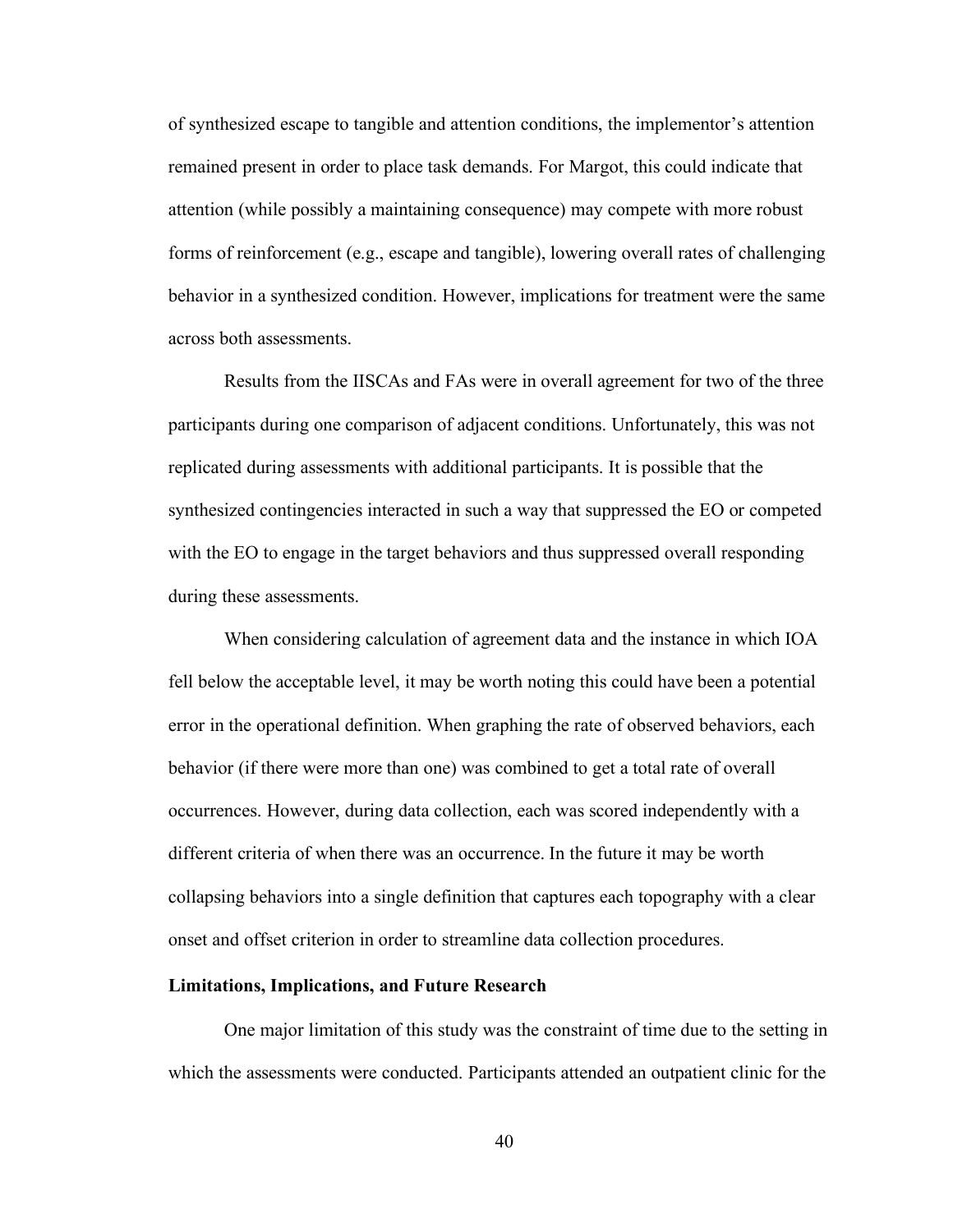assessment and treatment of the target behaviors. With this model, student therapists provide indirect services over the course of five appointments (an intake, assessment, treatment recommendation, and two follow-up appointments) that take place over several weeks. Each appointment lasts approximately an hour and a half. The primary goal at this facility is to assess the child and provide recommendations and training to caregivers to implement individualized function-based treatment plans. While this model is set up in a way to help ensure successful implementation of procedure, the time student therapists spend interacting with the child is limited. Following the typical flow of the functional assessment process, a direct observation would be conducted after indirect assessments occurred. This component allows therapists to gain a better understanding of the target behaviors under typical circumstances. Procedures described by Slaton et. al (2017) described the utility of a structured observation in which they were able to test hypotheses from the semi-structured interview prior to their participant's formal assessments. However, due to staffing and time limitations, structured observations were not able to occur during the course of this study. While this component of the functional assessment process better informs hypotheses, it is also an opportunity for the researcher to build a reinforcement history with the participants which may or may not influence responding. Direct or structured observations can provide more insight when defining the topography of the target behaviors or when designing an ecologically valid assessment. Future research should aim to include this component of the functional assessment process to better inform FAs.

Another limitation due to the confines of the setting is that therapists do not always have an opportunity to see or interact with participants before the FA. Because the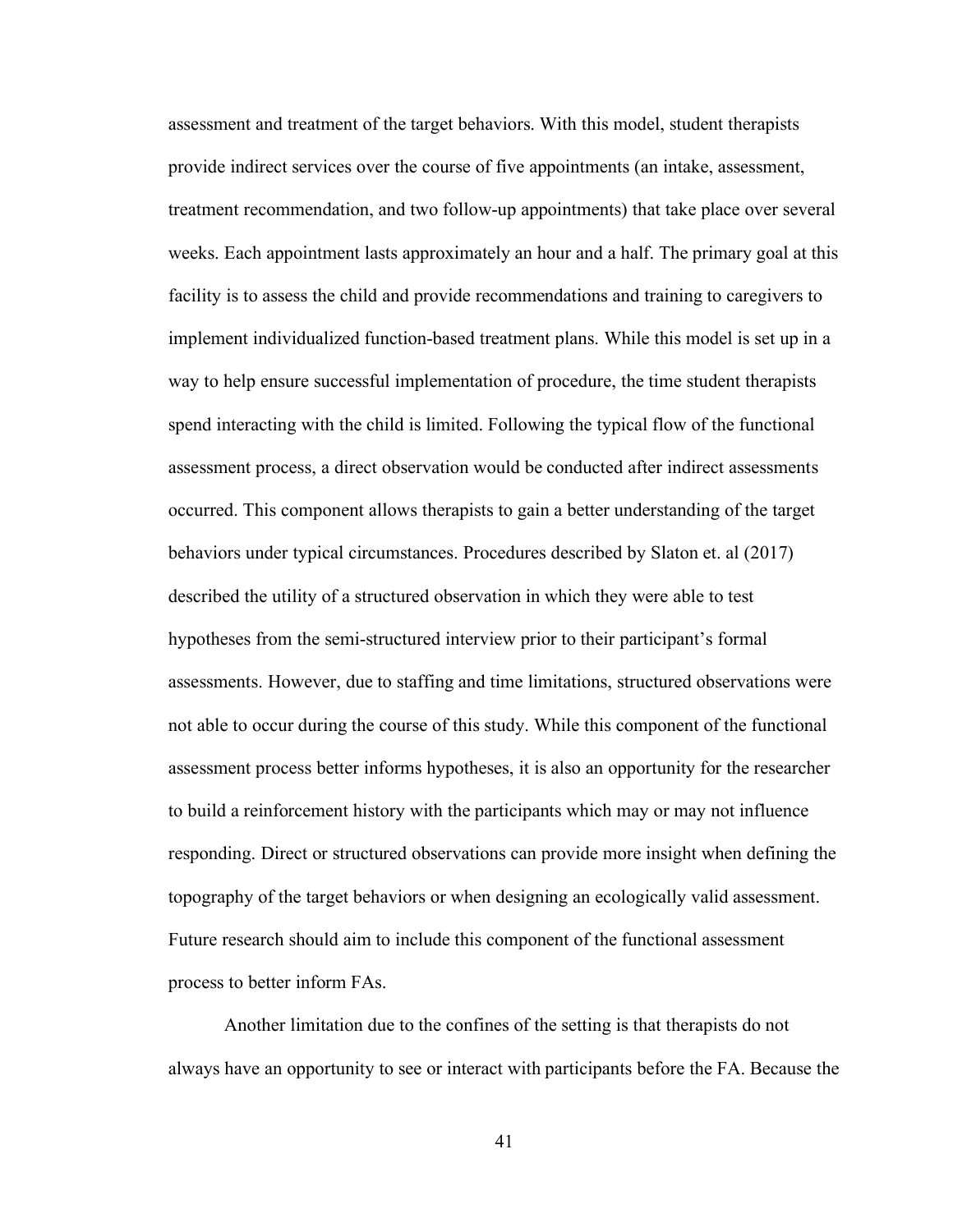facility operates as an outpatient setting that is catered towards caregiver training, often only the caregivers will attend appointments in which it is not crucial for the child to be present (all appointments except the assessment). This requires the therapists to design FA procedures based solely on parent report. The lack of interaction prior to the assessment appointment and novelty of the setting could suppress responding in a way that makes the participant unlikely to engage in the target behaviors.

A possible history effect occurred during the second analysis (IISCA) for Margot, lowering the quality of internal validity during the study. During this assessment, Margot's caregiver reported that Margot had begun a new medication. However, before the third assessment (approximately one week apart), her caregiver reported that this medication had been discontinued. Unfortunately, the medication change could have been a confounding variable which suppressed responding during the second assessment. While Margot's second IISCA did produce meaningful and functionally similar results as the two FAs, results would have been inconclusive if only the first IISCA had been conducted. Regardless of the suppressed responding in the first IISCA, results from the two FAs and the second IISCA helped implementors draw similar conclusions about the function of her target behaviors.

In the instance in which none of the target behaviors were reliably evoked, it is possible that this was due in part to the low frequency at which the behaviors were reported to occur. During the semi-structured interview, Chas's caregiver reported that she would like to address the aforementioned target behaviors, but that overall, they had been occurring less frequently. However, when asked if therapists would be able to evoke the behaviors using the FA procedures described above, she said "yes." Unfortunately,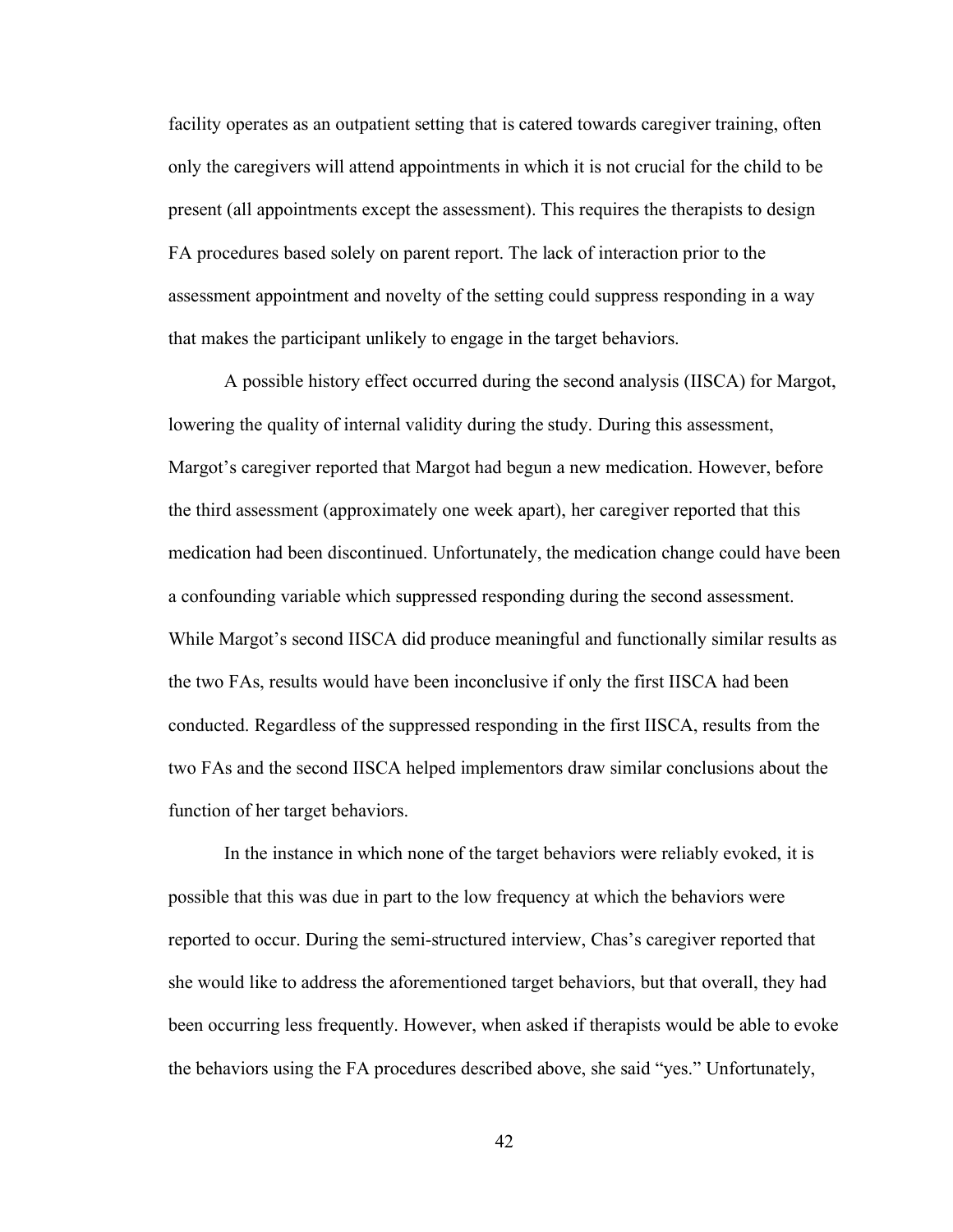results from the FAs support that this behavior is a relatively low-rate behavior, especially as they related to the reinforcement history established by the therapists. Typically, FAs are used to assess higher-rate behaviors and there may be some limitations in the utility of these assessments as they relate to low-rate behaviors (Cooper et. al 2007, pg 506). Anecdotally, the absence of the target behaviors during these assessments may have been due to the participant's perception that he was "in trouble." During the semi-structured interview Chas's caregiver reported occasionally removing preferred items as a response to the target behaviors at home.

Another limitation relates to the nature of the IISCA and the synthesized test condition. While this assessment aims to include ecologically relevant stimuli in order to more reliably evoke challenging behavior, there could be competing stimuli that may yield false positive assessment results. During the semi-structured interview for Chas, his caregiver reported that challenging behavior occurs when his preferred activities are interrupted, and he is asked to do something else. However, a synthesized escape to tangible condition was unable to produce the reported outcome. It could be that the nonpreferred tasks were not nuanced enough or it could be that having another activity to engage with competed with the restriction of the tangible.

While an informal agreement was reached by the various data collectors, researcher, and clinic supervisors following the semi-structured interview in relation which conditions should be included during the assessments. A limitation in regard to this study was the lack of formal agreement between two outside observers regarding the inclusion or exclusion of various test conditions. Future research should include this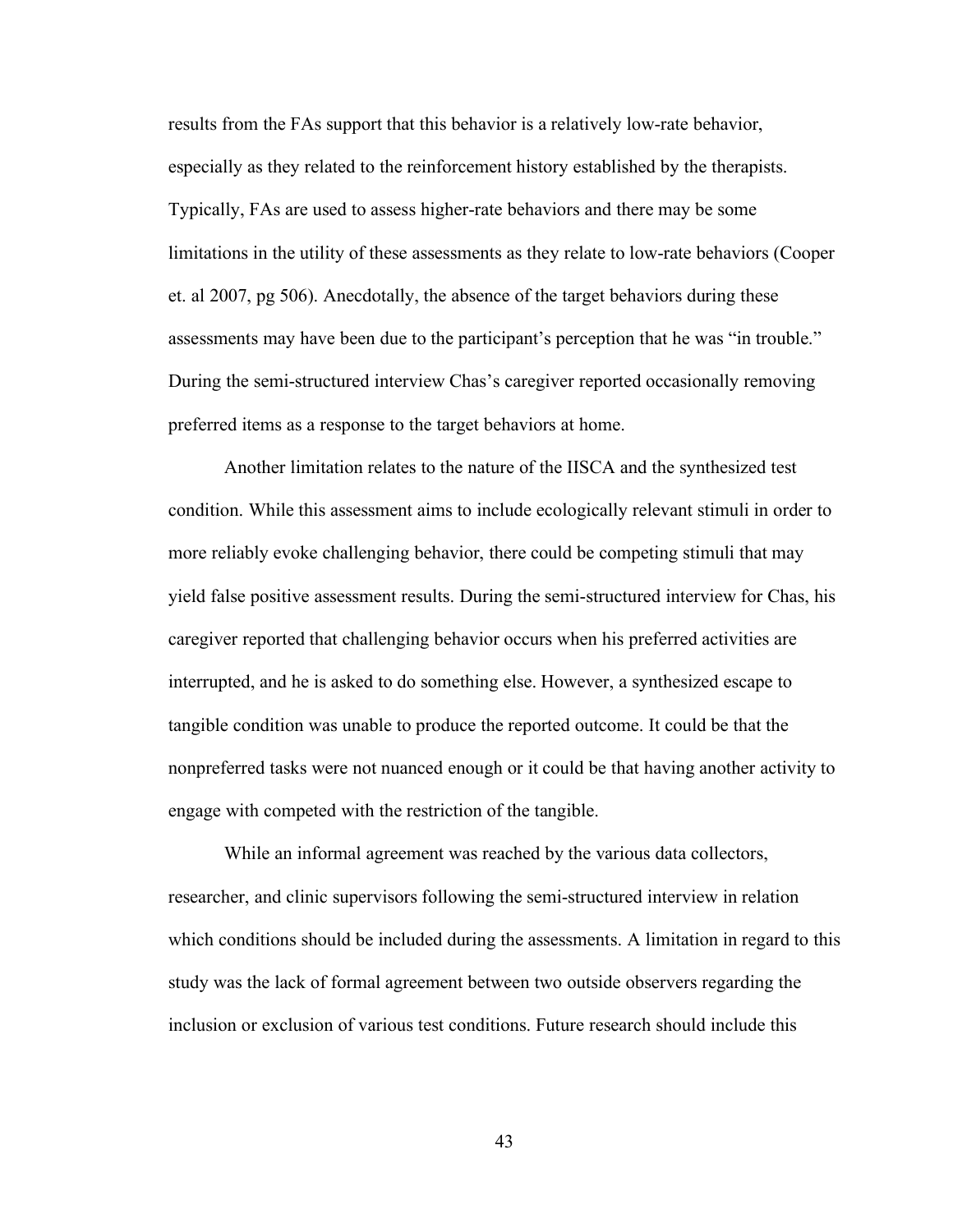measure in order to strengthen the replicability of findings and internal validity of a comparison study.

While the IISCA's strength lies in its ecological validity as it is designed to capture the idiosyncrasies of a dynamic environment, it is also possible that the novelty of the setting limited findings during these assessments. Similarly, the lack of structured observation may have contributed to the overall suppressed responding during these assessments. Future research should incorporate the use of the structured observation procedures when conducing a comparison of these two FAs.

For several participants, responding did not occur in the first assessment. While assessments were counterbalanced across participants to control for sequencing effects, it is worth noticing this trend. Future research should also investigate the utility of an extended pre-exposure condition in which researchers probe test conditions, and implications for differentiation during a FA.

### **Conclusions**

Results from both indirect and direct assessments provide useful information when determining environmental arrangements that immediately precede or follow challenging behavior. These assessments also have utility when determining idiosyncratic variables unique to the environments in which challenging behavior occurs. These assessments can inform the FA process but have little predictive validity when used on their own (Tarbox et. al., 2009). For the participants in this study, the utility of the indirect assessment in combination with the overall design of the FA proved useful in effectively and efficiently determining why the target behaviors occurred. Information obtained during the semi-structured interview (a process typically associated with the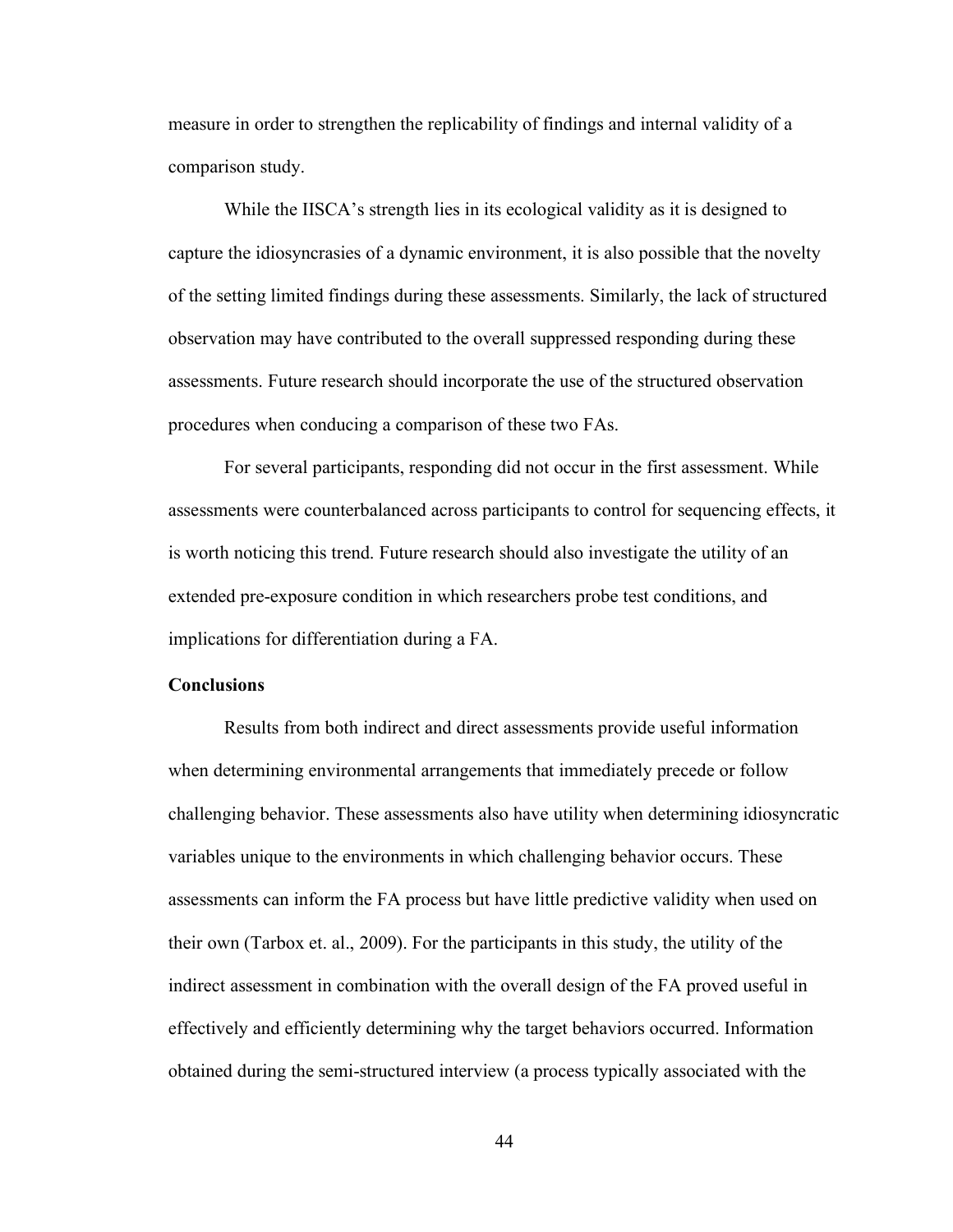IISCA), provided implementors with information that allowed the incorporation of nuanced items, escape materials, and consequent events. However, the IISCA provided mixed results across participants in concisely determining why the target behaviors occurred.

A practical implication as it relates to results from this study, may support the use of the traditional FA procedures (isolated contingencies) in an outpatient setting when time constraints are present due to practical issues, such as strategically utilizing available resources (e.g., assessments conducting when there a pre-established number of visits). While the traditional FA took more time to conduct overall, this assessment generally produced outcomes that better informed treatment because target behaviors were typically evoked during sessions. However, it might be worth considering combining procedures from the traditional FA with that of the IISCA. Particularly, with the use of a semi-structured interview when considering time restrictions as well as increasing ecological validity. In combination with the indirect assessment process, a traditional FA can be conducted so idiosyncratic variables may be included and implementors can determine if and when it is appropriate to conduct all conditions associated with this assessment.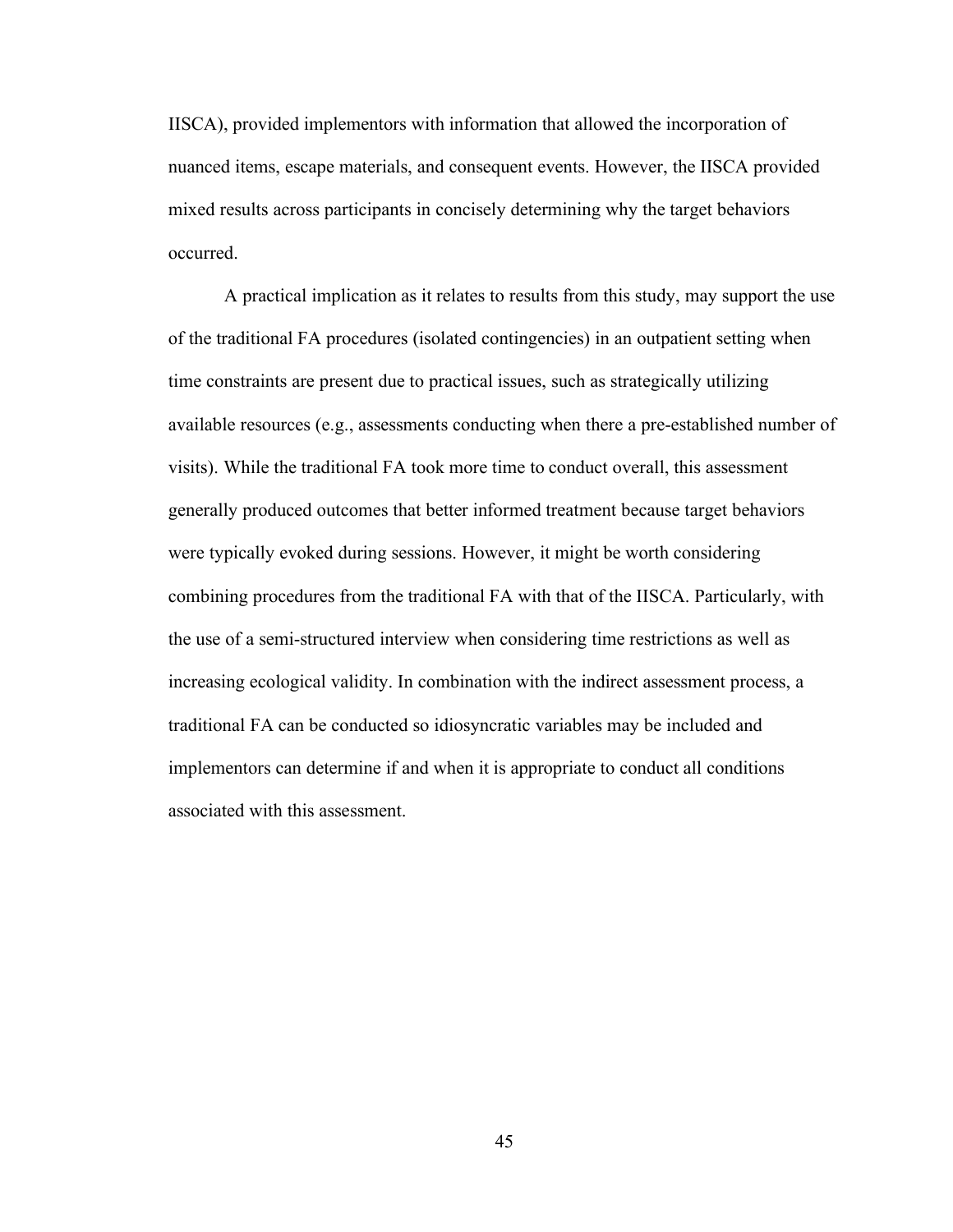### **Appendix A** Semi-Structured Interview

| prspectives                                                                                                                                                                                                                                                                           |                                    |
|---------------------------------------------------------------------------------------------------------------------------------------------------------------------------------------------------------------------------------------------------------------------------------------|------------------------------------|
| Appendix                                                                                                                                                                                                                                                                              |                                    |
| <b>Open-Ended Functional Assessment Interview</b>                                                                                                                                                                                                                                     | Date of Interview: _______________ |
| Child/Client:                                                                                                                                                                                                                                                                         | Respondent:                        |
| Respondent's relation to child/client:                                                                                                                                                                                                                                                | Interviewer:                       |
| RELEVANT BACKGROUND INFORMATION                                                                                                                                                                                                                                                       |                                    |
| Male/Female                                                                                                                                                                                                                                                                           |                                    |
| 2. Describe his/her language abilities.<br>3. Describe his/her play skills and preferred toys or leisure activities.<br>4. What else does he/she prefer?                                                                                                                              |                                    |
| <b>OUESTIONS TO INFORM THE DESIGN OF A FUNCTIONAL ANALYSIS</b>                                                                                                                                                                                                                        |                                    |
| To develop objective definitions of observable problem behaviors:<br>5. What are the problem behaviors? What do they look like?                                                                                                                                                       |                                    |
| To determine which problem behavior(s) will be targeted in the functional analysis:                                                                                                                                                                                                   |                                    |
| 6. What is the single-most concerning problem behavior?<br>7. What are the top 3 most concerning problem behaviors? Are there other behaviors of concern?                                                                                                                             |                                    |
| To determine the precautions required when conducting the functional analysis:                                                                                                                                                                                                        |                                    |
| 8. Describe the range of intensities of the problem behaviors and the extent to which he/she or others may<br>be hurt or injured from the problem behavior.                                                                                                                           |                                    |
| To assist in identifying precursors to dangerous problem behaviors that may be targeted in the functional analysis                                                                                                                                                                    |                                    |
| instead of more dangerous problem behaviors:<br>9. Do the different types of problem behavior tend to occur in bursts or clusters and/or does any type of<br>problem behavior typically precede another type of problem behavior (e.g., yelling preceding hitting)?                   |                                    |
| To determine the antecedent conditions that may be incorporated into the functional analysis test conditions:                                                                                                                                                                         |                                    |
| 10. Under what conditions or situations are the problem behaviors most likely to occur?<br>11. Do the problem behaviors reliably occur during any particular activities?                                                                                                              |                                    |
| 12. What seems to trigger the problem behavior?<br>13. Does problem behavior occur when you break routines or interrupt activities? If so, describe.                                                                                                                                  |                                    |
| 14. Does the problem behavior occur when it appears that he/she won't get his/her way? If so, describe the<br>things that the child often attempts to control.                                                                                                                        |                                    |
| To determine the test condition(s) that should be conducted and the specific type(s) of consequences that may be                                                                                                                                                                      |                                    |
| incorporated into the test condition(s):<br>15. How do you and others react or respond to the problem behavior?                                                                                                                                                                       |                                    |
| 16. What do you and others do to calm him/her down once he/she engaged in the problem behavior?<br>17. What do you and others do to distract him/her from engaging in the problem behavior?                                                                                           |                                    |
| In addition to the above information, to assist in developing a hunch as to why problem behavior is occurring and to                                                                                                                                                                  |                                    |
| assist in determining the test condition(s) to be conducted:                                                                                                                                                                                                                          |                                    |
| 18. What do you think he/she is trying to communicate with his/her problem behavior, if anything?<br>19. Do you think this problem behavior is a form of self stimulation? If so, what gives you that impression?<br>20. Why do you think he/she is engaging in the problem behavior? |                                    |

72 | PERSPECTIVES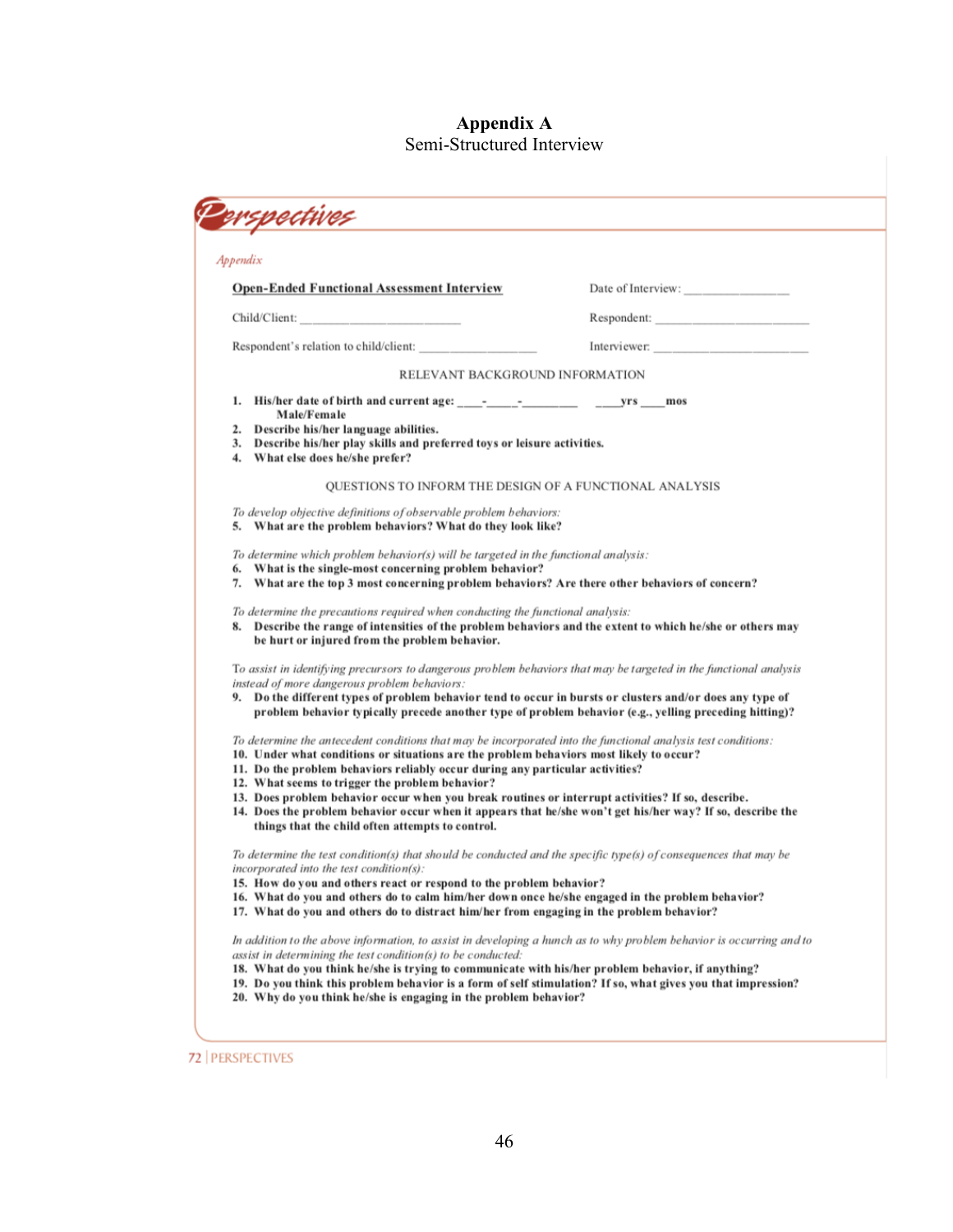### **Appendix B Procedural Fidelity Data Sheet Example**

**Toy Play** 

**Session #: Start Time:**

*Possible responses: + = Occurrence, - = Non-occurrence, NA = No opportunity for behavior to occur*

|                                                           | $N_A$ ivo opportunity for behavior to occur |  |  |  |  |
|-----------------------------------------------------------|---------------------------------------------|--|--|--|--|
| <b>Target Implementer Behaviors</b>                       |                                             |  |  |  |  |
| Provides verbal or physical attention at least once every |                                             |  |  |  |  |
| 20s.                                                      |                                             |  |  |  |  |
| Preferred item(s) in child's reach and/or unrestricted by |                                             |  |  |  |  |
| implementer.                                              |                                             |  |  |  |  |
| Implementer refrains from prompting the child to          |                                             |  |  |  |  |
| complete a task directive, including asking questions.    |                                             |  |  |  |  |
| Implementer ignores all target behavior or other          |                                             |  |  |  |  |
| inappropriate behavior.                                   |                                             |  |  |  |  |

#### **End Time:**

| <b>Other Behaviors</b>                                         | <b>Response</b> | <b>Assessment #:</b> |
|----------------------------------------------------------------|-----------------|----------------------|
| Session-specific materials present in room prior to            |                 | Date:                |
| session start ( <i>i.e.</i> , preferred toys, correct poster). |                 | Client:              |
| Therapist waits for 30s of child calm prior to session         |                 | Implementer:         |
| start.                                                         |                 |                      |
| At onset of session, implementer verbally indicates start      |                 |                      |
| of play session to child (e.g., "Okay, let's play).            |                 |                      |

| Assessment #: |  |
|---------------|--|
| Date:         |  |
| Client:       |  |
| Implementer:  |  |

|                                  | <b>Procedural Fidelity</b> |         |  |  |
|----------------------------------|----------------------------|---------|--|--|
| # Implementer behaviors observed |                            |         |  |  |
| # Implementer behaviors planned  |                            |         |  |  |
| $\%$ PF                          |                            | #DIV/0! |  |  |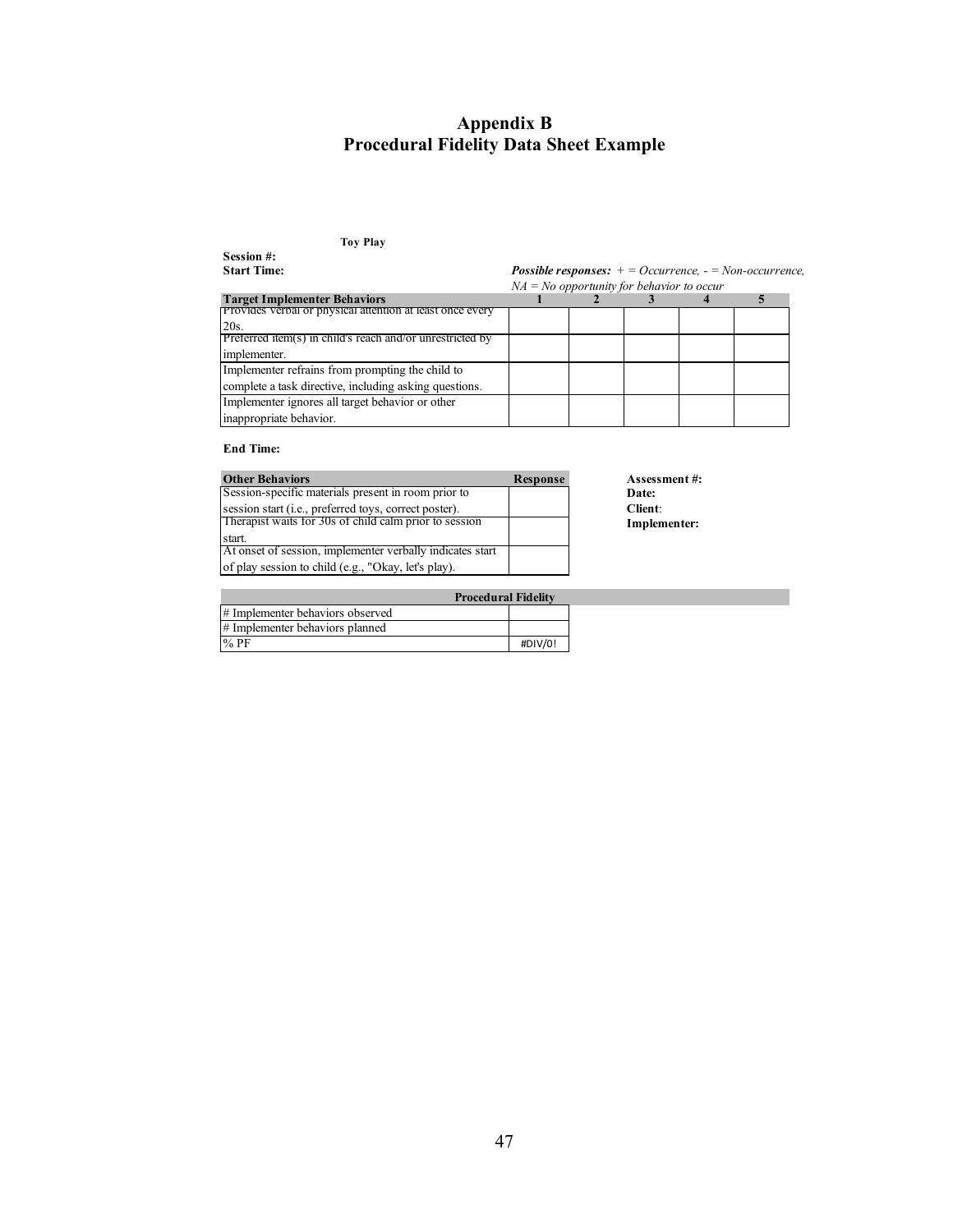### **Appendix C Assessment Data Sheet Example (IISCA & FA)**

| $1.1.1$ ypo. $1.007.1$   |                | ,,,,,,,,,,, |                       |               |                      |            | pata concetor                | Primary | Re |
|--------------------------|----------------|-------------|-----------------------|---------------|----------------------|------------|------------------------------|---------|----|
| Client:<br>Assessment #: |                |             |                       |               |                      |            | <b>Behaviors</b>             |         |    |
| Date                     | Session        | Condition   | Therapist             | Time<br>Start | Time<br>End          |            |                              |         |    |
|                          | $1\,$          | <b>TP</b>   |                       |               |                      |            |                              |         |    |
|                          | $\overline{2}$ | Test        |                       |               |                      |            |                              |         |    |
|                          | 3              | Tan         |                       |               |                      |            |                              |         |    |
|                          | 4              | Esc         |                       |               |                      |            |                              |         |    |
|                          | 5              | Tan         |                       |               |                      |            |                              |         |    |
|                          | 6              | TP          |                       |               |                      |            |                              |         |    |
|                          | $\overline{7}$ | Esc         |                       |               |                      |            |                              |         |    |
|                          | 8              | Tan         |                       |               |                      |            |                              |         |    |
|                          | 9              | <b>TP</b>   |                       |               |                      |            |                              |         |    |
|                          | 10             | Tan         |                       |               |                      |            |                              |         |    |
|                          | 11             | <b>TP</b>   |                       |               |                      |            |                              |         |    |
|                          | 12             | Esc         |                       |               |                      |            |                              |         |    |
| $\mathbf 1$              | Behavior       |             |                       |               |                      | Definition |                              |         |    |
|                          |                |             |                       |               |                      |            |                              |         |    |
| $\overline{2}$           |                |             |                       |               |                      |            |                              |         |    |
| 3                        |                |             |                       |               |                      |            |                              |         |    |
|                          | Condition      |             |                       | EO/Antecedent |                      |            | Consequence                  |         |    |
|                          |                | Acclimation |                       |               |                      |            |                              |         |    |
| $\mathbf 1$              |                | <b>TP</b>   |                       |               | Control              |            | <b>Block and Ignore</b>      |         |    |
| $\mathbf 2$              |                | Tan<br>Esc  |                       |               | Tangibles Restricted |            | Access to tangibles for 20 s |         |    |
| 3                        |                |             | <b>Demands Placed</b> |               |                      |            | Demands removed for 20 s     |         |    |

FA Type: IISCA Analogue Data Collector

eli<br>Pri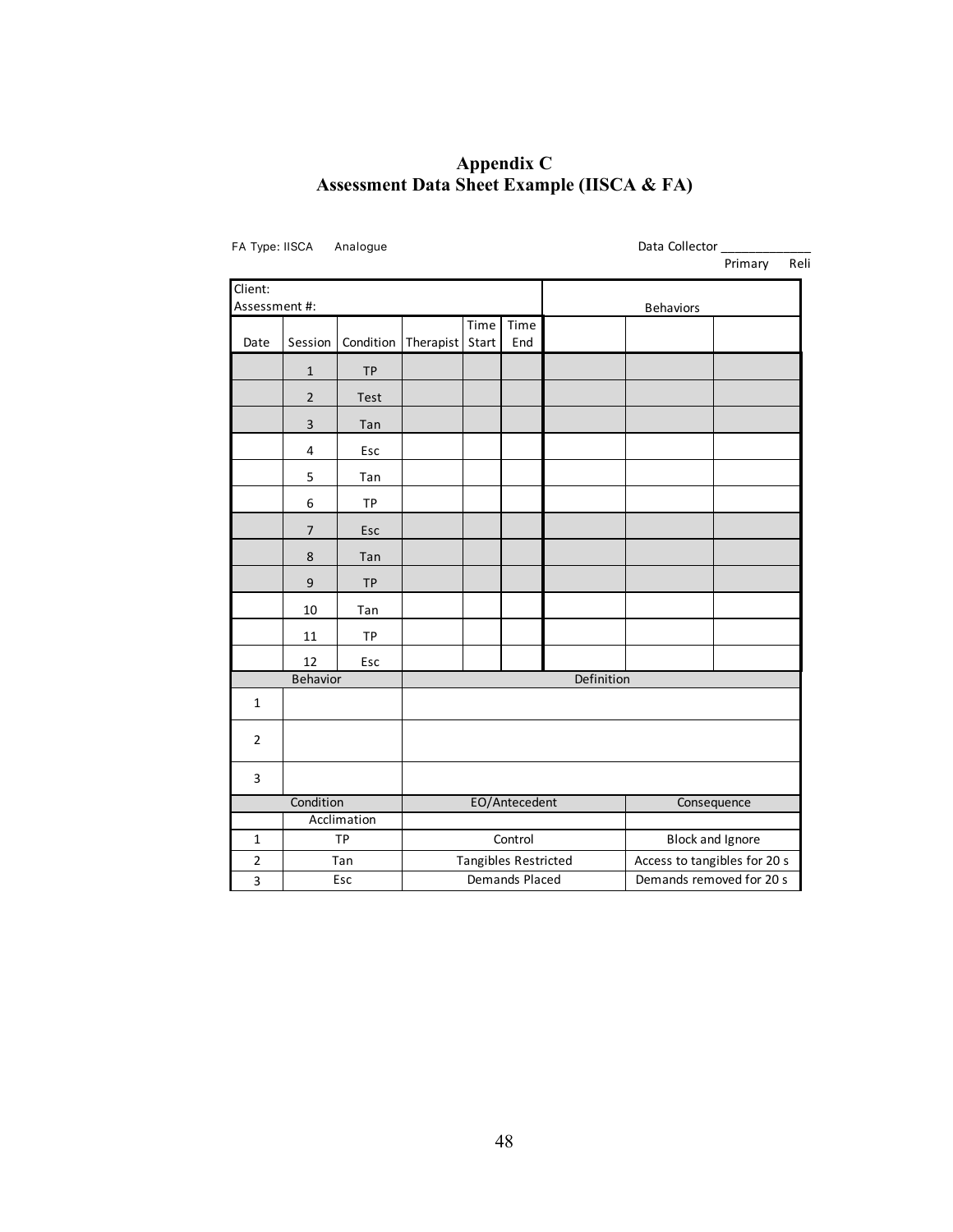### **References**

- Barton, E. E., Lloyd, B. P., Spriggs, A. D., & Gast, D. L. (2018). Visual analysis of graphic data. In J. R. Ledford & D. L. Gast (3rd ed.), *Single Case Research Methodology: Applications in special education and behavioral sciences* (179- 214). New York, NY: Routledge.
- Campbell, J. M. (2003). Efficacy of behavioral interventions for reducing problem behavior in persons with autism: A quantitative synthesis of single-subject research. *Research in Developmental Disabilities, 24,* 120-138.
- Cooper, J. O., Heron, T. E., & Heward, W. L. (2007). *Applied Behavior Analysis (2nd ed.).* Upper Saddle River, NJ: Prentice Hall.
- Desrochers, M. N., Hile, M. G., & Williams-Moseley, T. L. (1997). Survey of functional assessment procedures used with individuals who display mental retardations and severe problem behaviors. *American Journal on Mental Retardation, 101,* 535- 536.
- Ellingson, S. A., Miltenberger, R. G.,  $\&$  Long, E. S. (1999). A survey of the use of functional assessment procedures in agencies serving individuals with developmental disabilities. *Behavioral Interventions,* 187-198.
- Fisher, W. W., Piazza, C. C., & Roane, H. S. (2011). *Handbook of Applied Behavior Analysis.* New York, NY: Guilford.
- Fisher, W. W., Greer, D. B., Romani, P. W., Zangrillo, A. N., & Owen, T. M. (2016). Comparisons of synthesized and individual reinforcement contingencies during functional analysis. *Journal of Applied Behavior Analysis, 49*, 596-616.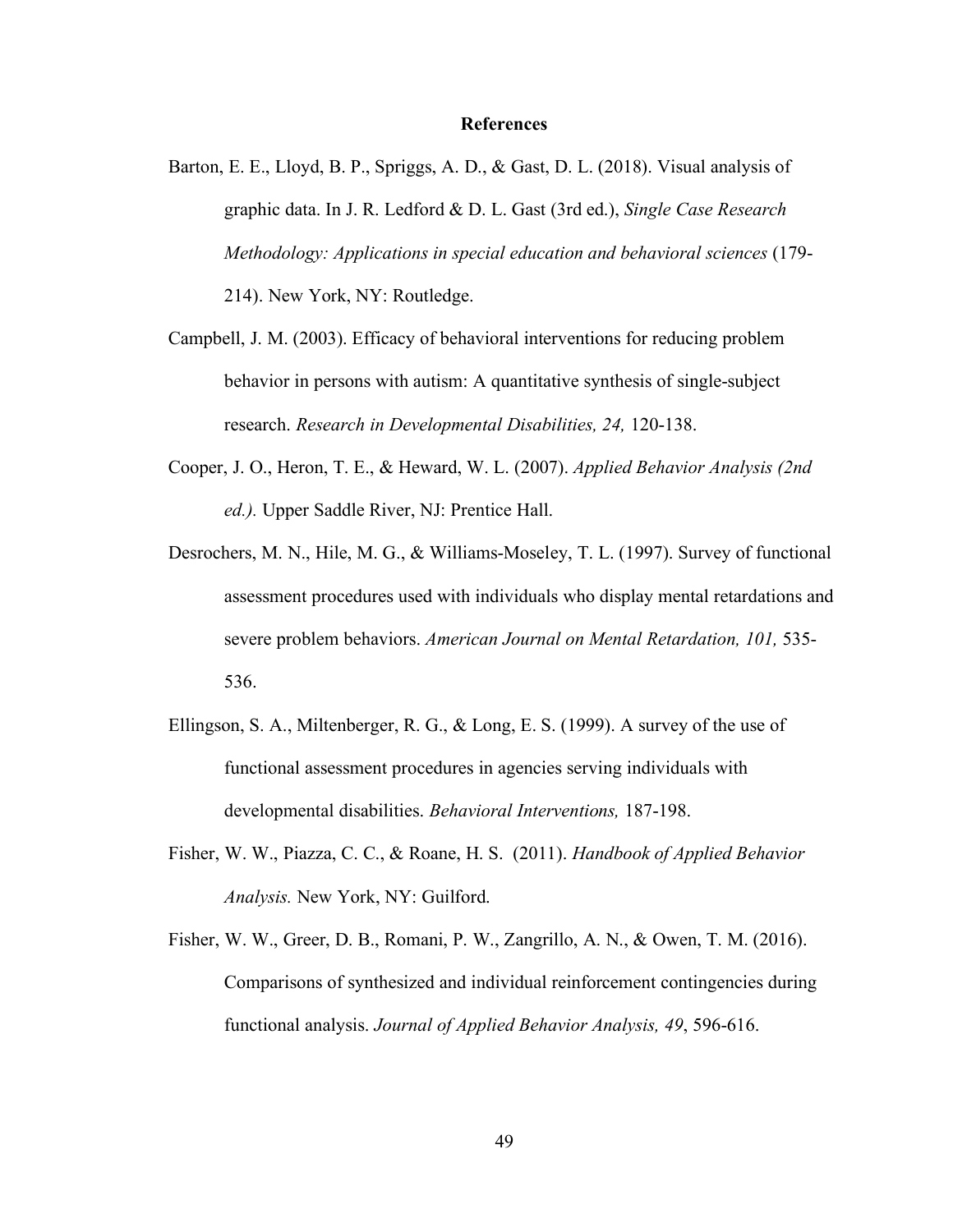- Hagopian, L. P., Rooker, G. W., Jessel, J., & DeLeon, I. G. (2016). Initial functional analysis outcomes and modifications in pursuit of differentiation: A summary of 176 inpatient cases. *Journal of Applied Behavior Analysis, 46*, 88-100.
- Hanley, G. P. (2012). Functional assessment of problem behavior: Dispelling myths, overcoming implementation obstacles, and developing new lore. *Behavior Analysis in Practice, 5,* 54-72.
- Hanley, G. P. Jin, C. S., Vanselow, N. R., & Hanratty, L. A. (2014). Producing meaningful improvements in problem behavior of children with autism via synthesized analyses and treatments. *Journal of Applied Behavior Analysis, 47*, 16-36.
- Iwata, B. A., Dorsey, M. F., Slifer, K. J., Bauman, K. E., & Richman, G. S. (1994). Toward a functional analysis of self-injury. *Analysis and Intervention in Developmental Disabilities 27,* 197-209.
- Jessel, J., Hanley, G. P., & Ghaemmaghami, M. (2016). Interview-informed synthesized contingency analyses: Thirty replications and reanalysis. *Journal of Applied Behavior Analysis, 49*, 576-595.
- Kahng, S. W., Iwata, B. A., & Lewin, A. B. (2002). Behavioral treatment of self-injury, 1964 to 2000. *American Journal on Mental Retardation, 107*, 212-221.
- Lambert, J. M., Bloom, S. E., & Irvin, J. (2012). Trial-based functional analysis and functional communication training in an early childhood setting. *Journal of Applied Behavior Analysis, 45*, 579-584.
- Ledford, J. R., & Gast, D. L. (2018). *Single case research methodology: Applications in special education and behavioral sciences.* New York, NY: Routledge.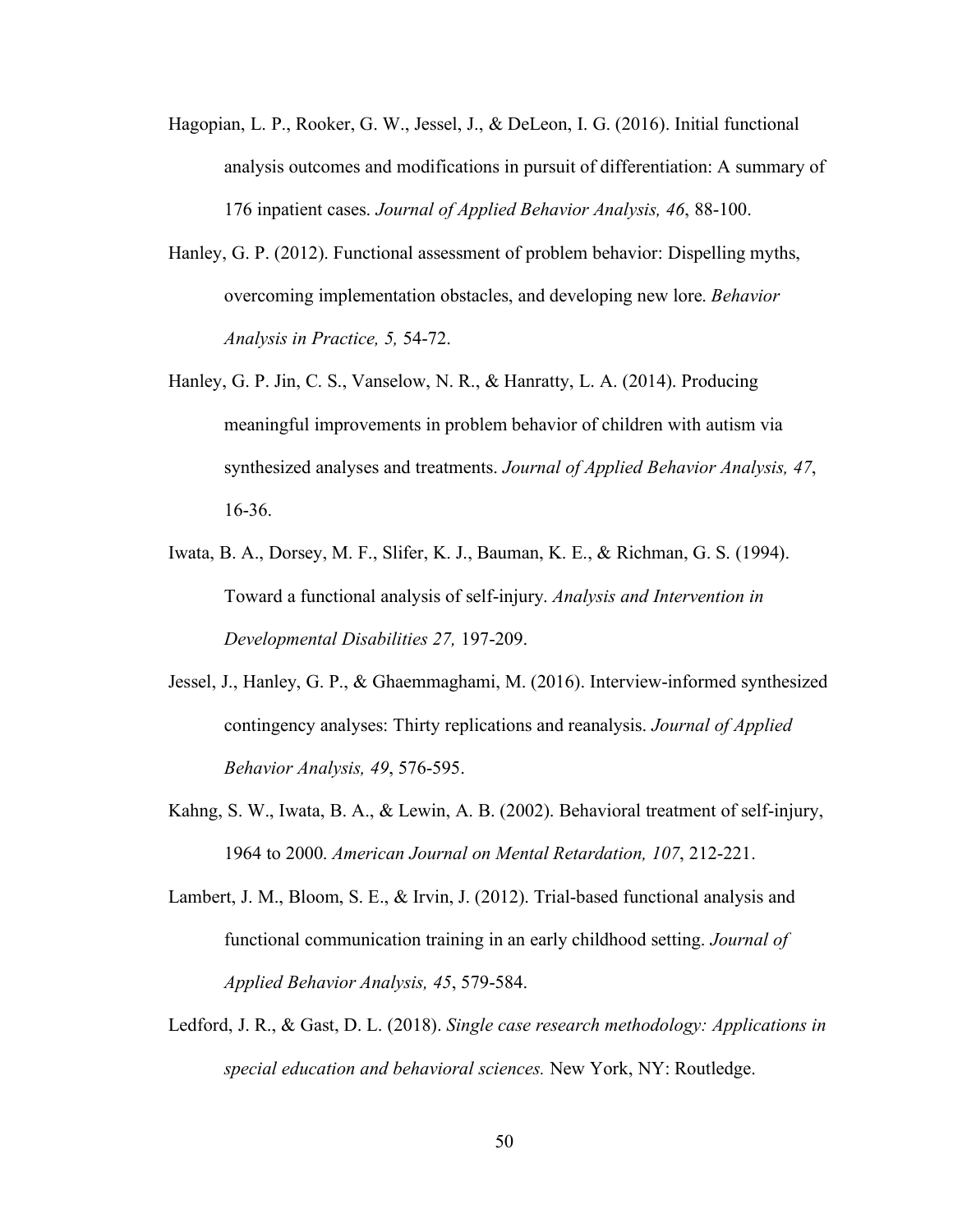- Peic, D., & Hernandex, V. (2015). Countee (1.0.4.) [Mobile application software]. Retrieved from <http:www.counteeapp.com>
- Roane, H. S., Fisher, W. W., Kelley, M. E., Mevers, J. L., & Bouxsein, K. J. (2013). Using modified visual-inspection criteria to interpret functional analysis outcomes. *Journal of Applied Behavior Analysis, 46*, 130-146.
- Roscoe, E. M., Phillips, K. M., Kelly, M. A., Farber, R., & Dube, W. V. (2015). A statewide survey assessing practitioners' use and perceived utility of functional assessment. *Journal of Applied Behavior Analysis 48*, 830-844.
- Schlichenmeyer, K. J., Roscoe, E. M., Rooker, G. W., Wheeler, E. E., & Dube, W. V. (2013). Idiosyncratic variables that affect functional analysis outcomes: A review (2001-2010). *Journal of Applied Behavior Analysis, 46*, 339-348.
- Skinner, B. F. (1953). *Science and Human Behavior.* New York, NY: Free Press.
- Slaton, J. D., Hanley, G. P., & Raftery, K. J. (2017). Interview-informed functional analyses: A comparison of synthesized and isolated components. *Journal of Applied Behavior Analysis 50*, 252-277.
- Tarbox, J., Wilke, A. E., Najdowski, A. C., Findel-Pyles, R. S., Balasanyah, S., Caveney, A. C., … & Tia, B. (2009). Comparing indirect, descriptive, and experimental functional assessments of challenging behavior in children with autism. *Journal of Developmental and Physical Disabilities, 21,* 493-514.